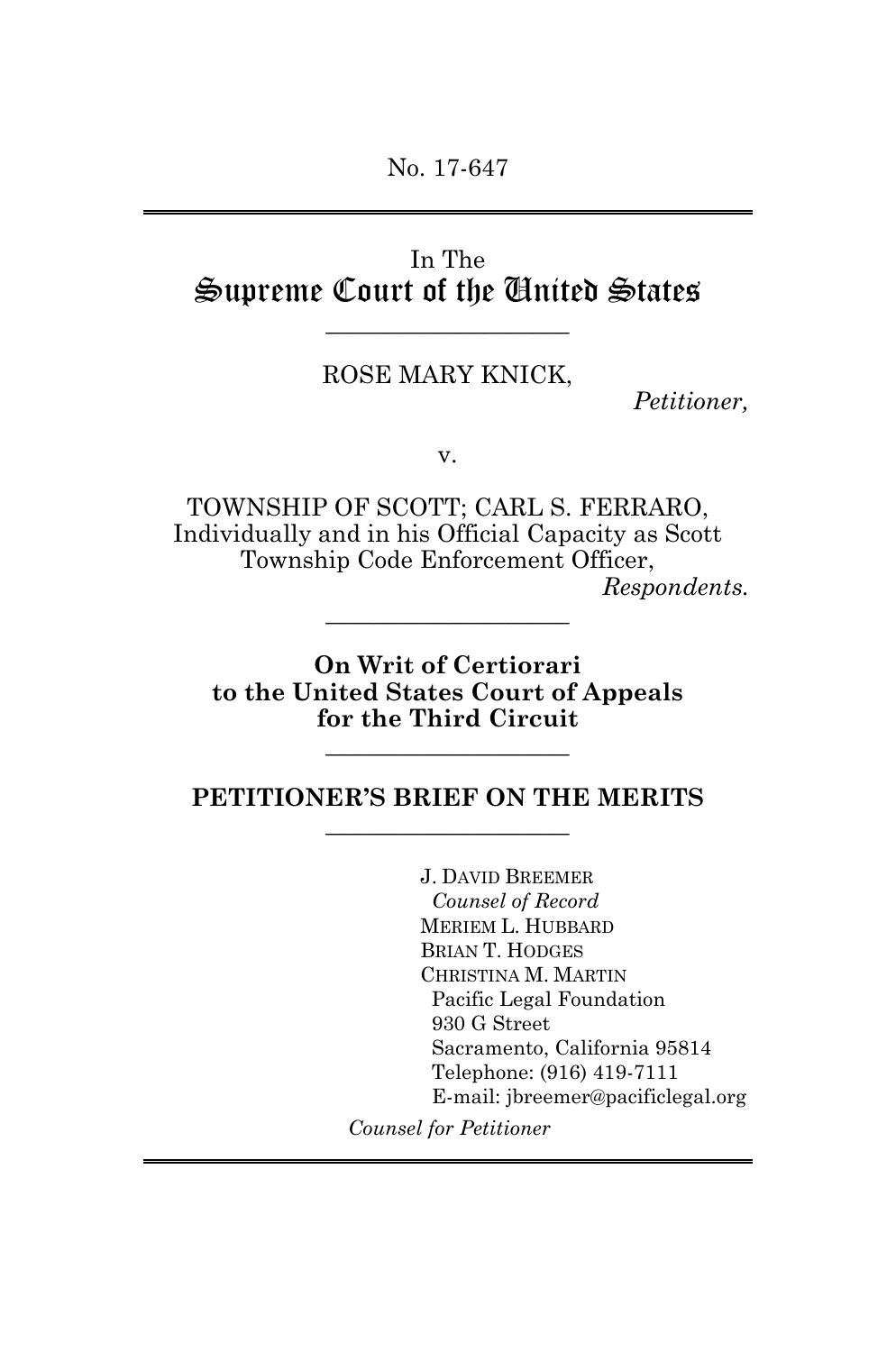#### **QUESTION PRESENTED**

Whether the Court should reconsider the portion of *Williamson County Regional Planning Commission v. Hamilton Bank*, 473 U.S. 172, 194-96 (1985), requiring property owners to exhaust state court remedies to ripen federal takings claims, as suggested by Justices of this Court. *See Arrigoni Enterprises, LLC v. Town of Durham*, 136 S. Ct. 1409 (2016) (Thomas, J., joined by Kennedy, J., dissenting from denial of certiorari); *San Remo Hotel, L.P. v. City and County of San Francisco*, 545 U.S. 323, 348 (2005) (Rehnquist, C.J., joined by O'Connor, Kennedy, and Thomas, JJ., concurring in judgment).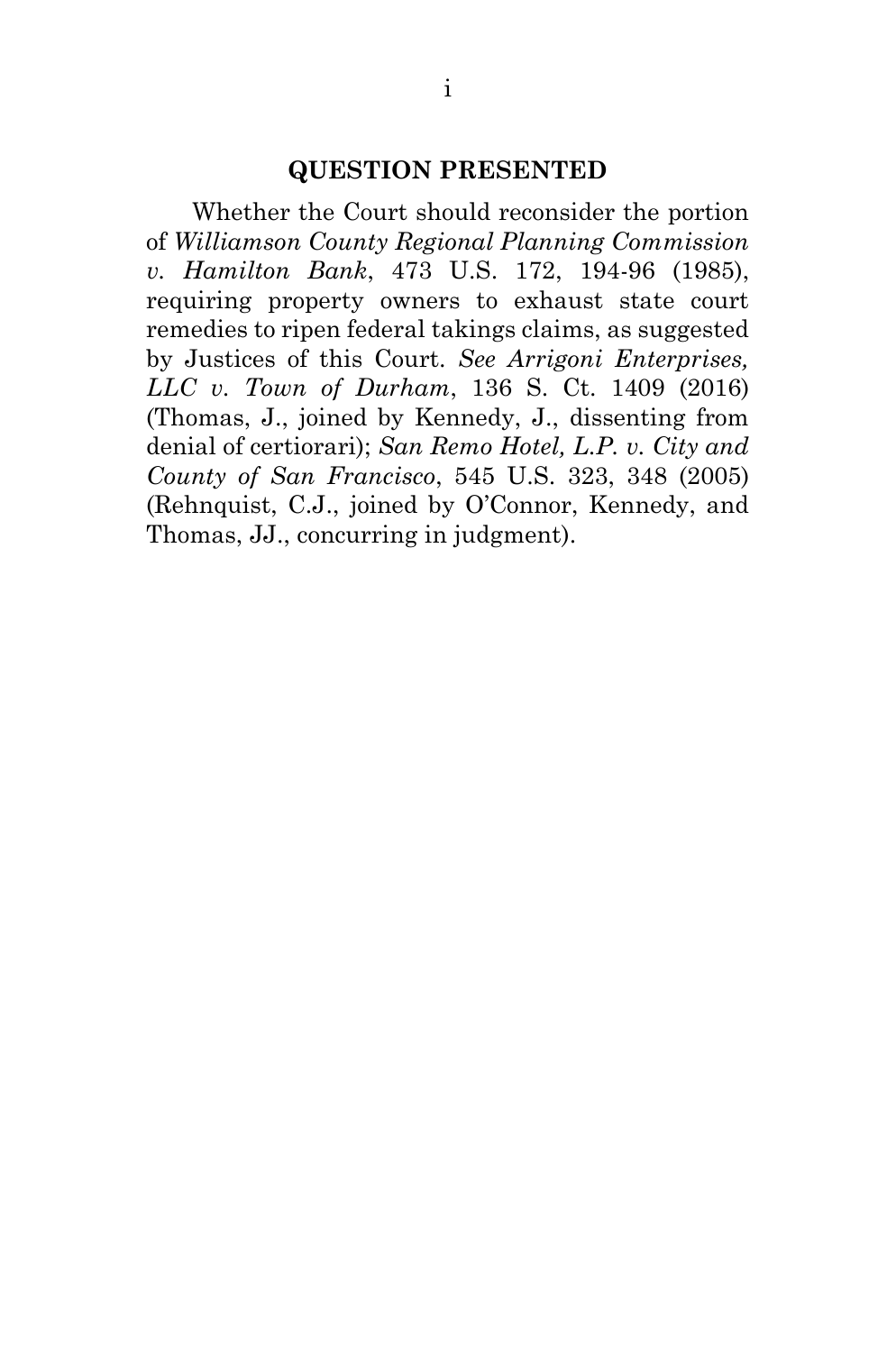# **TABLE OF CONTENTS**

|                  | CONSTITUTIONAL PROVISIONS AT ISSUE  1   |
|------------------|-----------------------------------------|
|                  |                                         |
|                  |                                         |
|                  |                                         |
| 1.               | The Setting and Ms. Knick's Property  3 |
| $\mathfrak{D}^-$ | The Challenged Cemetery Ordinance  5    |
| 3.               | Enforcement of the Ordinance            |
|                  |                                         |
| $\mathbf{1}$     |                                         |
| $\overline{2}$   |                                         |
|                  |                                         |
|                  |                                         |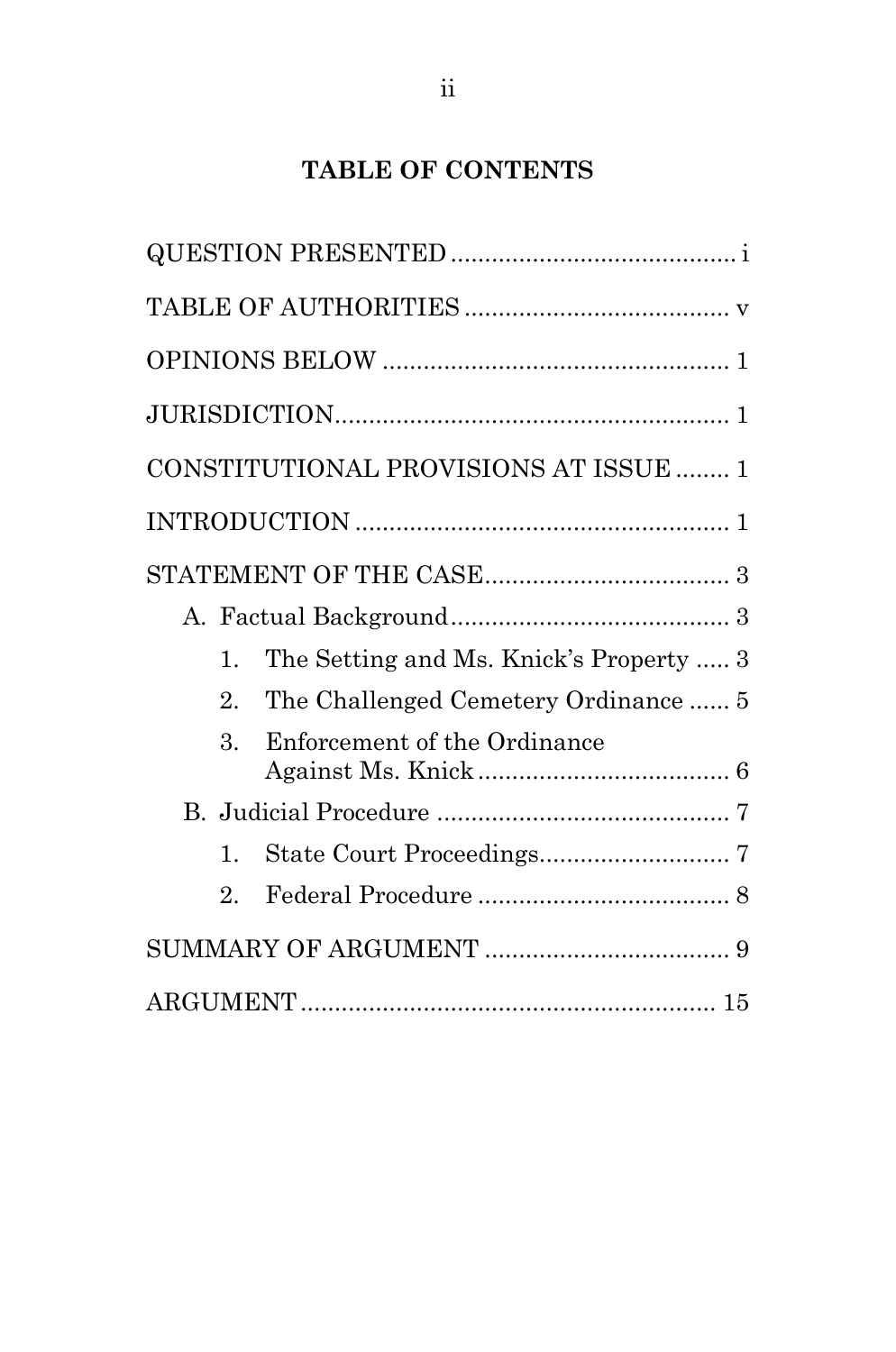| I.             | <b>WILLIAMSON COUNTY'S STATE</b><br><b>LITIGATION REQUIREMENT IS</b><br>UNWORKABLE IN PRACTICE AND<br>INCONSISTENT WITH THE REMEDIAL<br>NATURE OF THE JUST<br>COMPENSATION CLAUSE  15 |
|----------------|---------------------------------------------------------------------------------------------------------------------------------------------------------------------------------------|
|                | A. Background Takings Law 15                                                                                                                                                          |
| $\mathbf{1}$ . | Condemnation and                                                                                                                                                                      |
| 2.             | <b>Inverse Condemnation Takings</b><br>Claims Concern Liability; The<br>Just Compensation Clause                                                                                      |
|                | B. Takings Ripeness Doctrine 19                                                                                                                                                       |
| 1.             | <b>Finality Rules Controlled Prior</b><br>to <i>Williamson County's</i> Articulation<br>of the State Litigation Doctrine 19                                                           |
| 2.             | <i>Williamson County's</i>                                                                                                                                                            |
|                | C. The State Litigation Requirement<br>Is Incapable of Coherent and                                                                                                                   |
| 1.             | The State Litigation Rule Ripens<br>Nothing, but Instead Strips<br>Federal Courts of the Ability                                                                                      |
| 2.             | The State Litigation Doctrine<br>Is Inconsistent With 42 U.S.C.                                                                                                                       |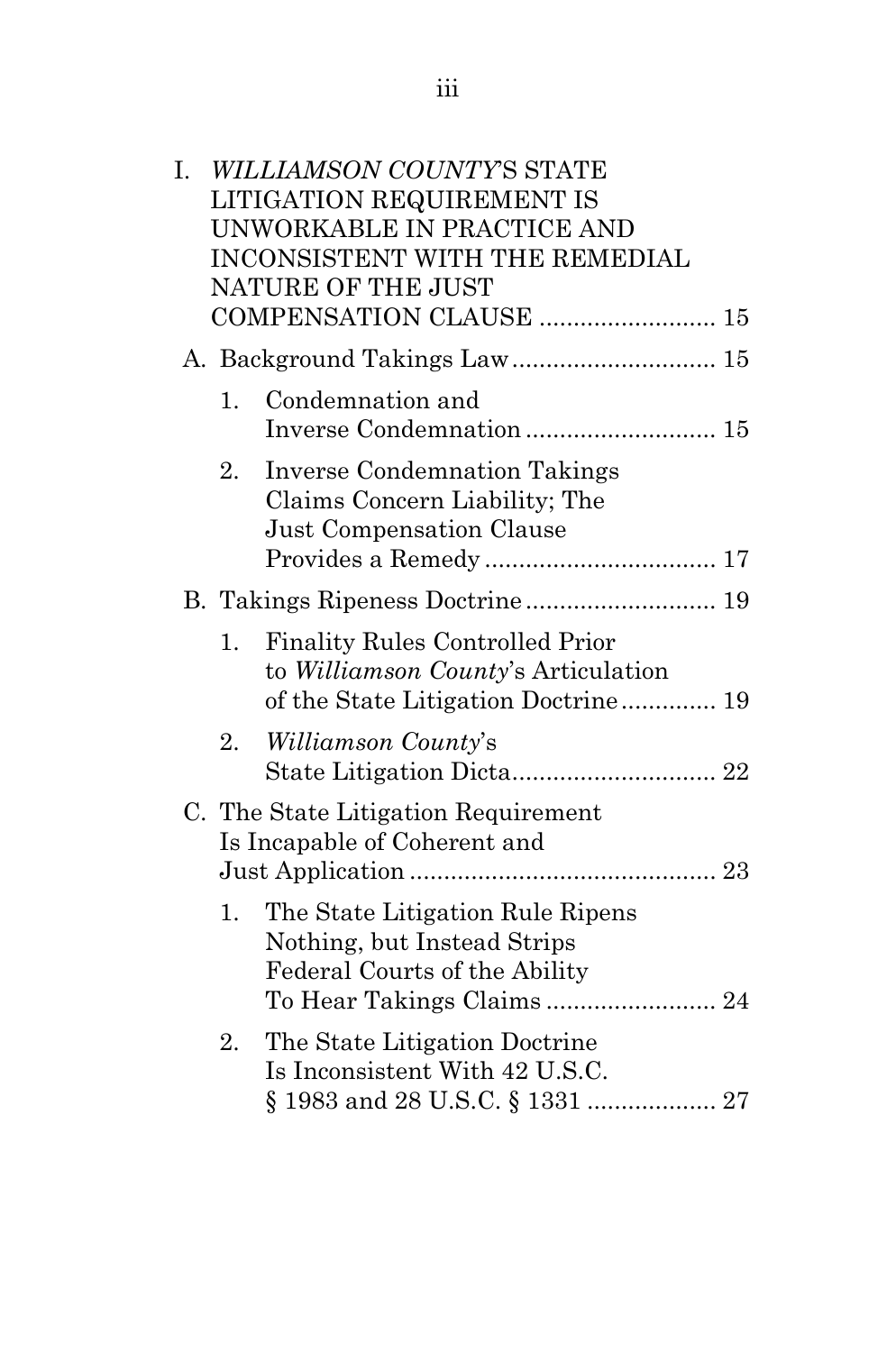| D. The State Litigation Requirement Fails<br>To Account for the Just Compensation<br>THE COURT SHOULD RECONFIRM<br>H.<br>THE PRE-WILLIAMSON COUNTY<br>FINALITY RIPENESS FRAMEWORK<br>AND HOLD MS. KNICK'S CLAIMS<br>RIPE UNDER THAT REGIME  40<br>A. Takings Claims Ripen When the<br>Government Clearly Injures<br>B. Ms. Knick's Physical Takings |  |
|-----------------------------------------------------------------------------------------------------------------------------------------------------------------------------------------------------------------------------------------------------------------------------------------------------------------------------------------------------|--|
|                                                                                                                                                                                                                                                                                                                                                     |  |
|                                                                                                                                                                                                                                                                                                                                                     |  |
|                                                                                                                                                                                                                                                                                                                                                     |  |
|                                                                                                                                                                                                                                                                                                                                                     |  |
| Ms. Knick's As-Applied<br>1.                                                                                                                                                                                                                                                                                                                        |  |
| Ms. Knick's Facial Claims<br>$2^{\circ}$                                                                                                                                                                                                                                                                                                            |  |
| C. Stare Decisis Does Not Bar the<br>Court from Correcting Course 48                                                                                                                                                                                                                                                                                |  |
|                                                                                                                                                                                                                                                                                                                                                     |  |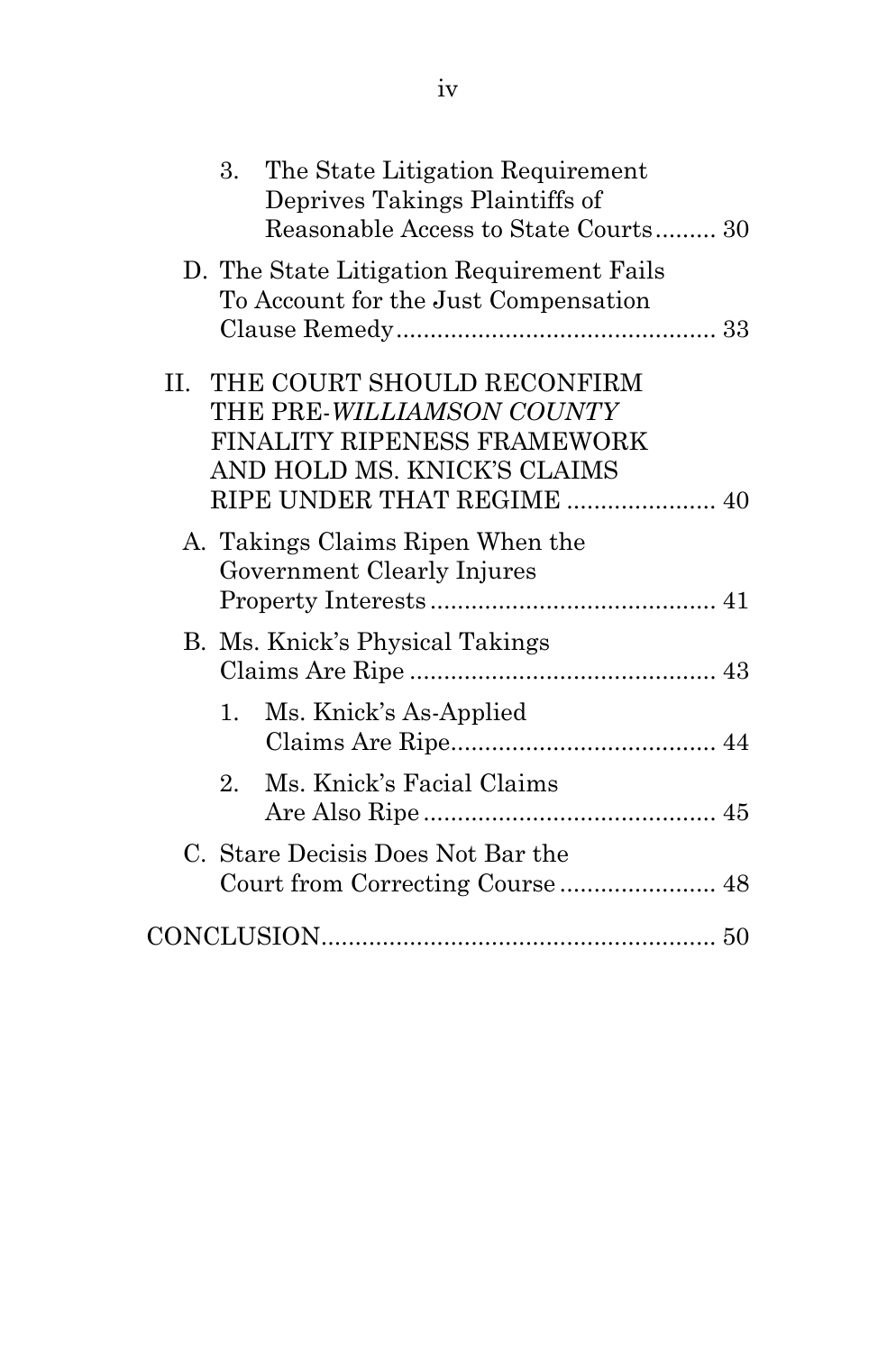# **TABLE OF AUTHORITIES**

## **Cases**

| 8679 Trout, LLC v. N. Tahoe Pub. Utils. Dist.,<br>No. 2:10-cv-01569, 2010 WL 3521952      |
|-------------------------------------------------------------------------------------------|
|                                                                                           |
| Abbott Laboratories v. Gardner,                                                           |
| Agins v. City of Tiburon,                                                                 |
| Alleyne v. United States,                                                                 |
| Am. Sav. & Loan Ass'n v. County of Marin,                                                 |
| Anderson v. Chamberlain,                                                                  |
| Archer Gardens, Ltd. v. Brooklyn Ctr. Dev. Corp.,                                         |
| Arkansas Game & Fish Comm'n v. United States,                                             |
| Arrigoni Enters., LLC v. Town of Durham,<br>136 S. Ct. 1409 (2016)  12, 24, 28, 30-31, 33 |
| Blanchette v. Connecticut General<br><i>Ins.</i> Corporations,                            |
| Brubaker Amusement Co., Inc. v. United States,<br>304 F.3d 1349 (Fed. Cir. 2002)  43      |
| Burnet v. Coronado Oil & Gas Co.,                                                         |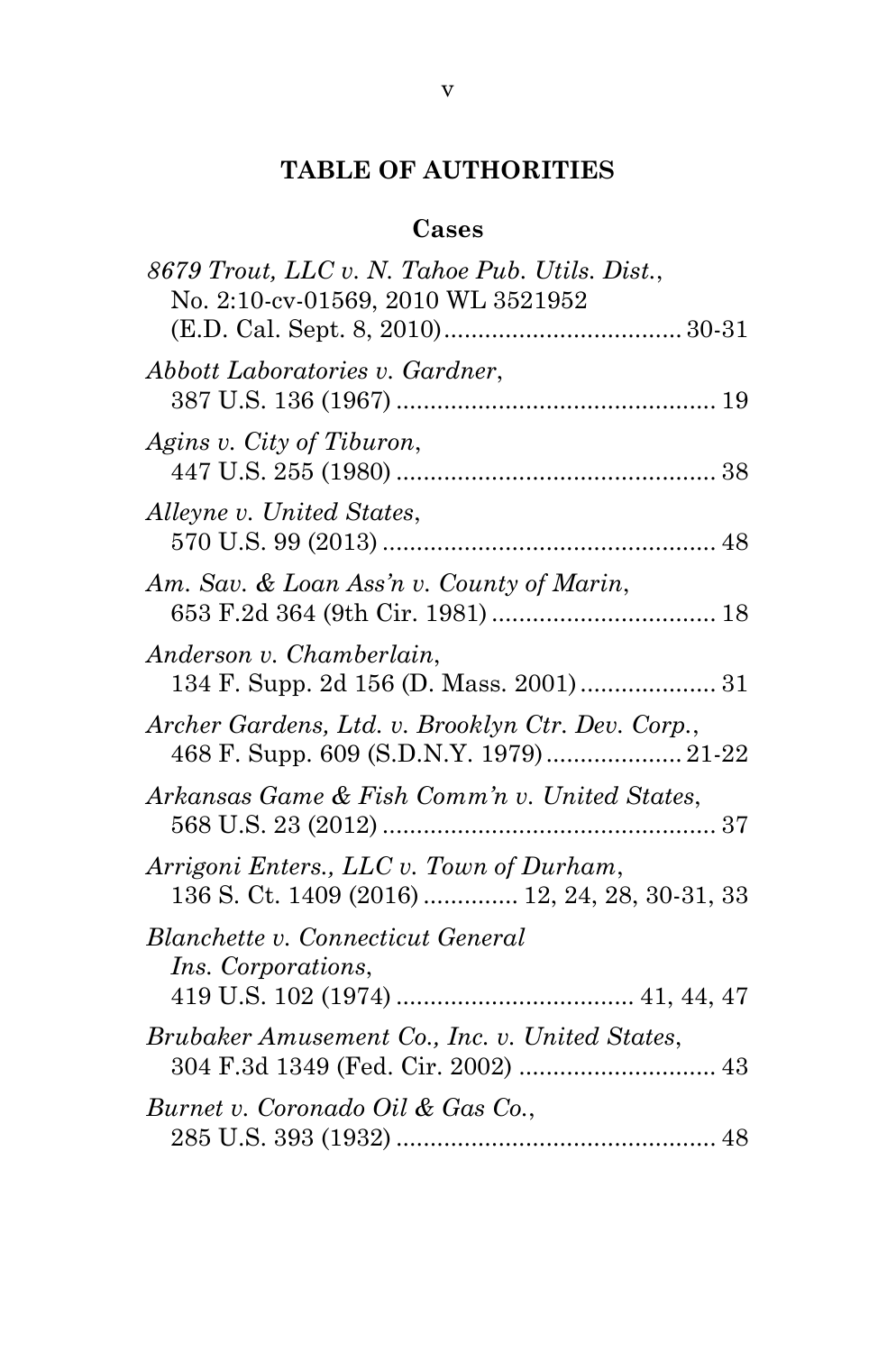| Cherokee Nation v. S. Kansas Ry. Co.,                                                     |
|-------------------------------------------------------------------------------------------|
| Citizens United v. Federal Election Comm'n,                                               |
| City of Chicago v. International College<br>of Surgeons, 522 U.S. 156 (1997)  12, 30      |
| Clifty Properties, LLC v. City of Somerset,<br>No. 6:17-41, 2017 WL 4003024               |
| Danforth v. United States,                                                                |
| Davis v. Mills,                                                                           |
| Del-Prairie Stock Farm v. County of Walworth,<br>572 F. Supp. 2d 1031 (E.D. Wis. 2008) 32 |
| DLX, Inc. v. Kentucky,<br>381 F.3d 511 (6th Cir. 2004)  24-26, 28-29                      |
| Doak Homes, Inc. v. City of Tukwila,<br>No. C07-1148MJP, 2008 WL 191205                   |
| Dolan v. City of Tigard,                                                                  |
| Eastern Enters. v. Apfel,                                                                 |
| Federal Election Comm'n v.<br>Wisconsin Right To Life, Inc.,                              |
|                                                                                           |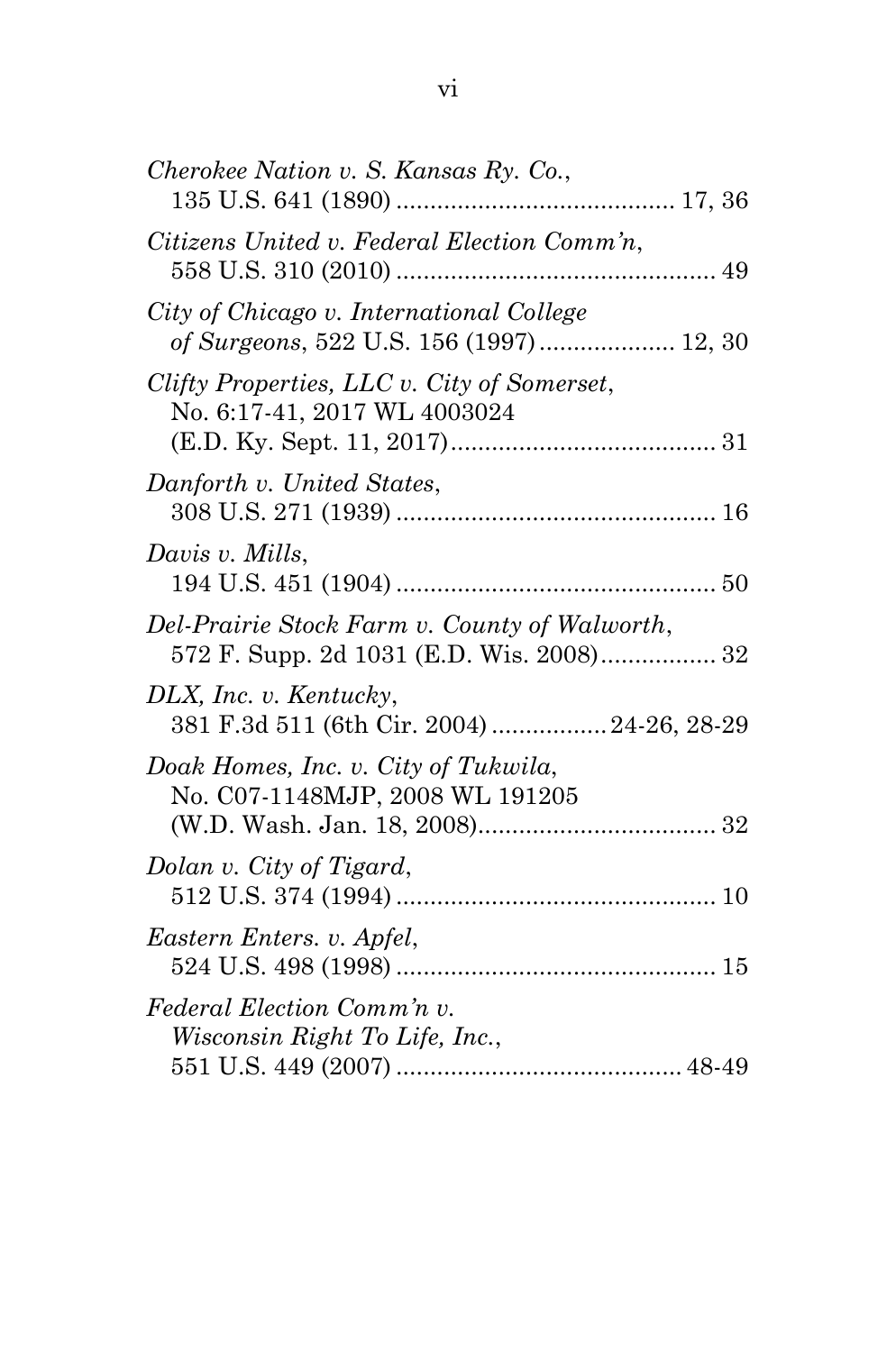| First English Evangelical Lutheran<br>Church of Glendale v. Los Angeles County,<br>482 U.S 304 (1987)  13, 15-16, 18-19, 34-38, 45, 48 |
|----------------------------------------------------------------------------------------------------------------------------------------|
| Foster v. City of Detroit,                                                                                                             |
| Foster v. Minnesota, No. 17-1177,<br>2018 WL 1881609 (8th Cir. Apr. 20, 2018) 26-27                                                    |
| Helvering v. Hallock,                                                                                                                  |
| Henderson v. City of Columbus,<br>827 N.W.2d 486 (Neb. 2013)  18, 34, 37                                                               |
| Hodel v. Irving,                                                                                                                       |
| Hodel v. Virginia Surface Mining &<br>Reclamation Ass'n,                                                                               |
| Home Telephone & Telegraph Co. v.<br>City of Los Angeles,                                                                              |
| Horne v. Dep't of Agric.,<br>569 U.S. 513 (2013)  39, 42, 44-45, 47-48                                                                 |
| Hudson v. Palmer,                                                                                                                      |
| Jacobs v. United States,                                                                                                               |
| Kaiser Aetna v. United States,                                                                                                         |
| Keystone Bituminous Coal Ass'n v. DeBenedictis,                                                                                        |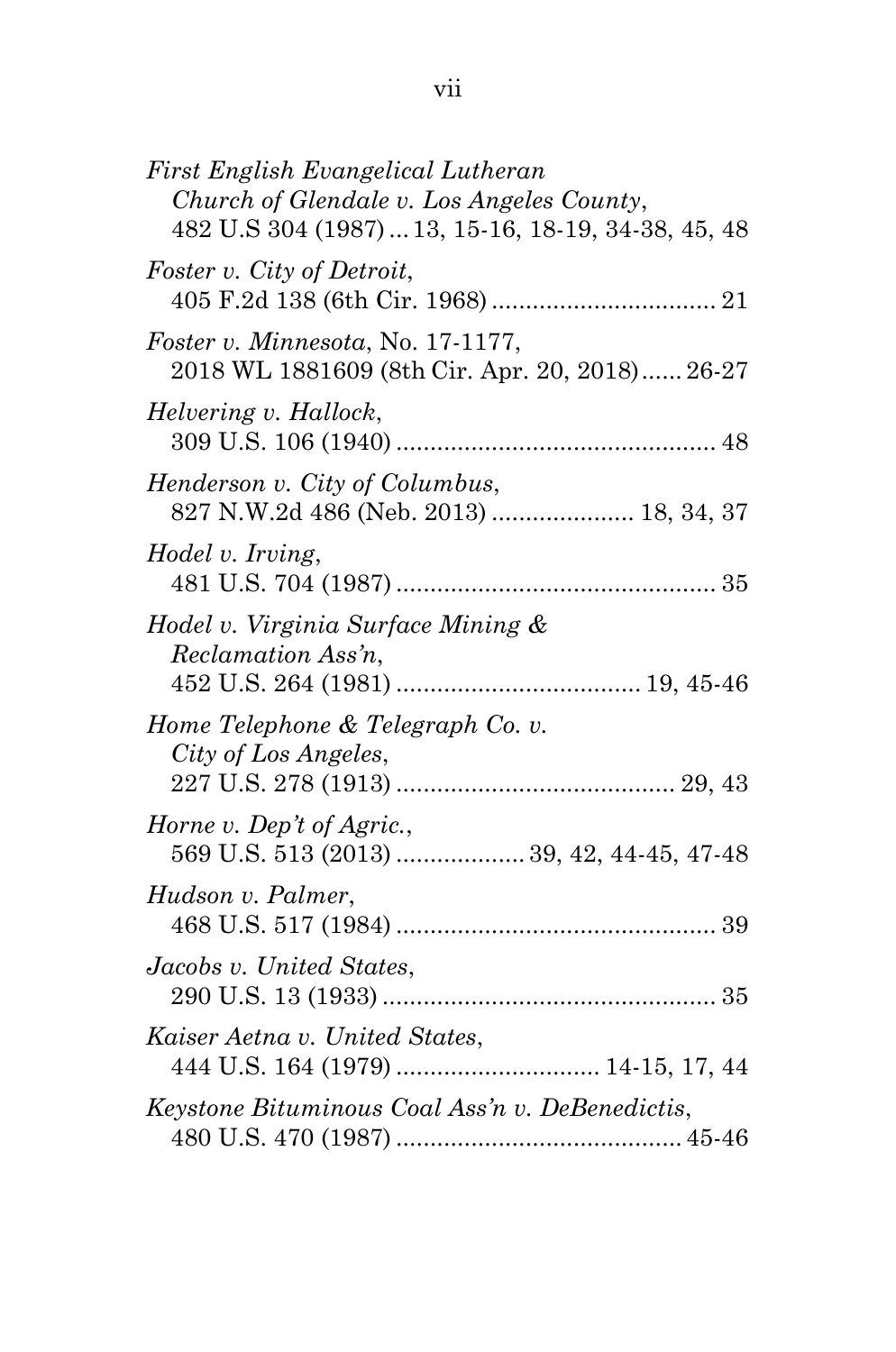| Kirby Forest Indus., Inc. v. United States,<br>467 U.S. 1 (1984)  13, 16-17, 22, 36, 42 |
|-----------------------------------------------------------------------------------------|
| Kirtsaeng v. John Wiley & Sons, Inc.,                                                   |
| Knick v. Township of Scott,                                                             |
| Koscielski v. City of Minneapolis,                                                      |
| Lawrence v. Texas,                                                                      |
| Lingle v. Chevron U.S.A. Inc.,                                                          |
| Logan v. Zimmerman Brush Co.,                                                           |
| Loretto v. Teleprompter Manhattan CATV Corp.,                                           |
| Lujan v. National Wildlife Federation,                                                  |
| Lynch v. Household Fin. Corp.,                                                          |
| MacDonald, Sommer & Frates v. Yolo County,                                              |
| Martin v. Franklin Capital Corp.,                                                       |
| Martin v. Hunter's Lessee,                                                              |
| McDonald v. City of West Branch,                                                        |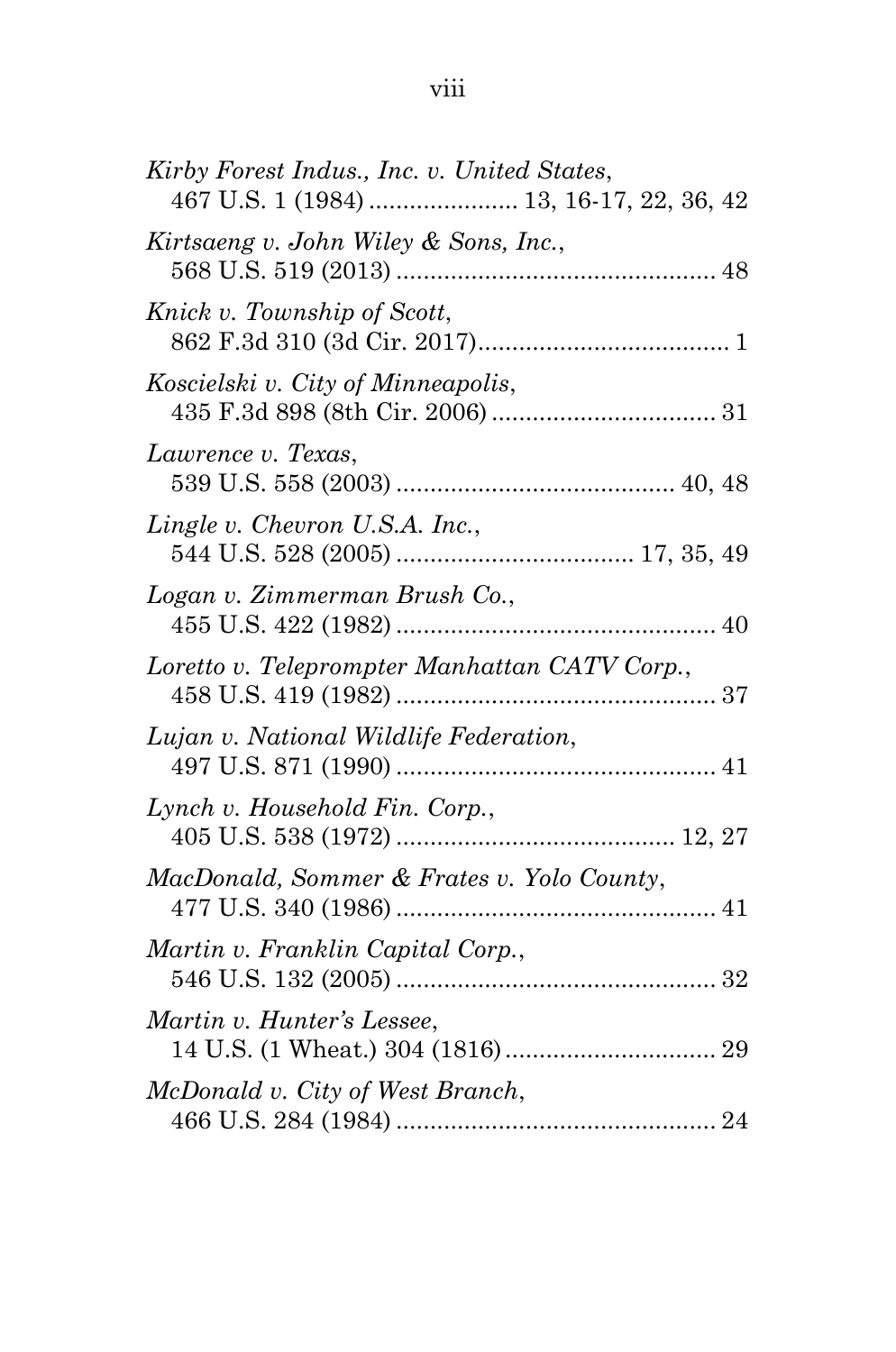| Mitchum v. Foster,                                                         |
|----------------------------------------------------------------------------|
| Monongahela Nav. Co. v. United States,                                     |
| Monroe v. Pape,                                                            |
| Murr v. Wisconsin,                                                         |
| Nollan v. California Coastal Comm'n,                                       |
| Palazzolo v. Rhode Island,                                                 |
| Parratt v. Taylor,                                                         |
| Patsy v. Bd. of Regents of State of Fla.,                                  |
| Payne v. Tennessee,                                                        |
| Pennsylvania Coal Co. v. Mahon,                                            |
| Reahard v. Lee County,                                                     |
| Regional Rail Reorganization Act Cases,                                    |
| Rockstead v. City of Crystal Lake,<br>486 F.3d 963 (7th Cir. 2007)  25, 30 |
| Ruckelshaus v. Monsanto Co.,                                               |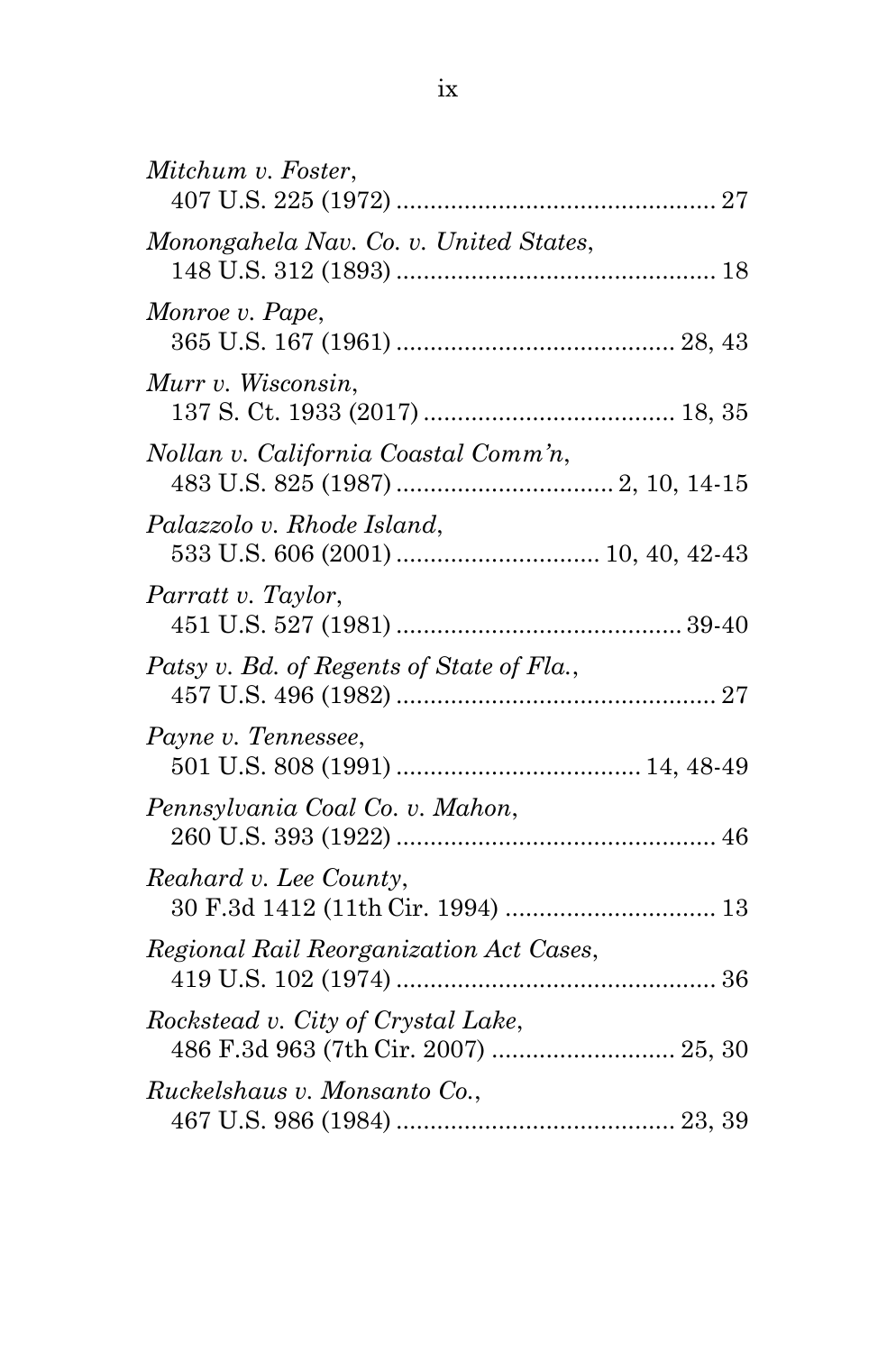| San Diego Gas & Elec. Co. v.<br>City of San Diego,                                     |
|----------------------------------------------------------------------------------------|
| San Remo Hotel, L.P. v. City & County of                                               |
| Sansotta v. Town of Nags Head,                                                         |
| Santini v. Connecticut Hazardous Waste<br>Mgmt. Serv., 342 F.3d 118 (2d Cir. 2003)  25 |
| Seiler v. Charter Tp. of Northville,<br>53 F. Supp. 2d 957 (E.D. Mich. 1999) 31        |
| Sherman v. Town of Chester,                                                            |
| Steffel v. Thompson,                                                                   |
| Stop the Beach Renourishment, Inc. v.<br>Florida Dep't of Envtl. Prot.,                |
| Suitum v. Tahoe Reg'l Planning Agency,                                                 |
| Sweet v. Rechel, 159 U.S. 380 (1895) 16-17                                             |
| Swift & Co., Inc. v. Wickham,                                                          |
| Tahoe-Sierra Pres. Council v.<br>Tahoe Reg'l Planning Agency,                          |
| Trafalgar Corp. v. Miami County Bd. of Comm'rs,<br>519 F.3d 285 (6th Cir. 2008)  24-25 |
| United States v. Clarke,                                                               |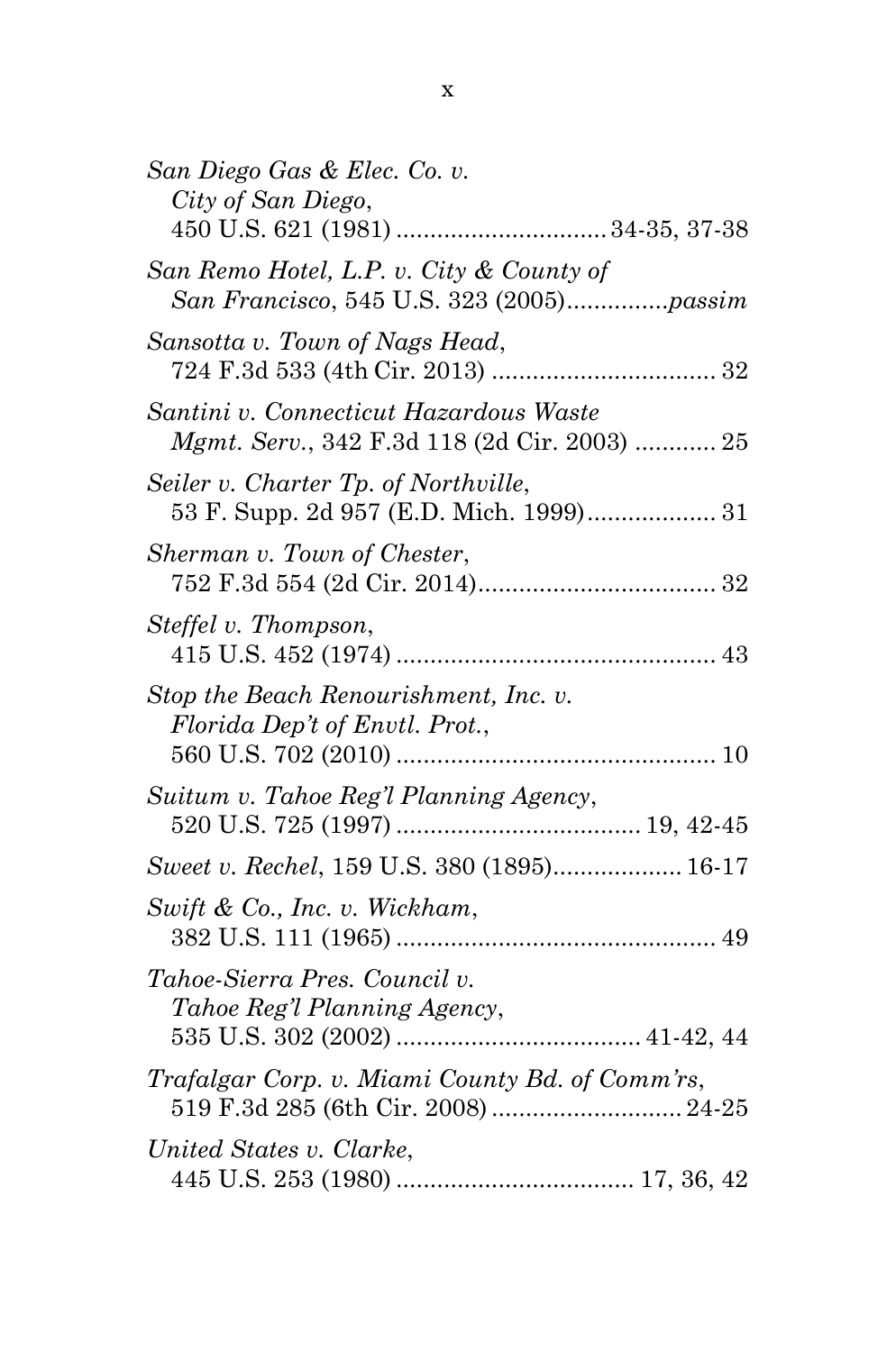| United States v. Dow,                                                               |
|-------------------------------------------------------------------------------------|
| United States v. Gaudin,                                                            |
| United States v. Gen. Motors Corp.,                                                 |
| <i>United States v. Scott, 437 U.S. 82 (1978) </i> 48                               |
| Urbanizadora Versalles, Inc. v. Rivera Rios,                                        |
| W.J.F. Realty Corp. v. Town of Southampton,                                         |
| Wayside Church v. Van Buren County,                                                 |
| Williamson County Regional Planning Commission<br>v. Hamilton Bank of Johnson City, |
| Zinermon v. Burch, 494 U.S. 113 (1990) 28, 39                                       |

# **Constitution**

|--|

# **Statutes**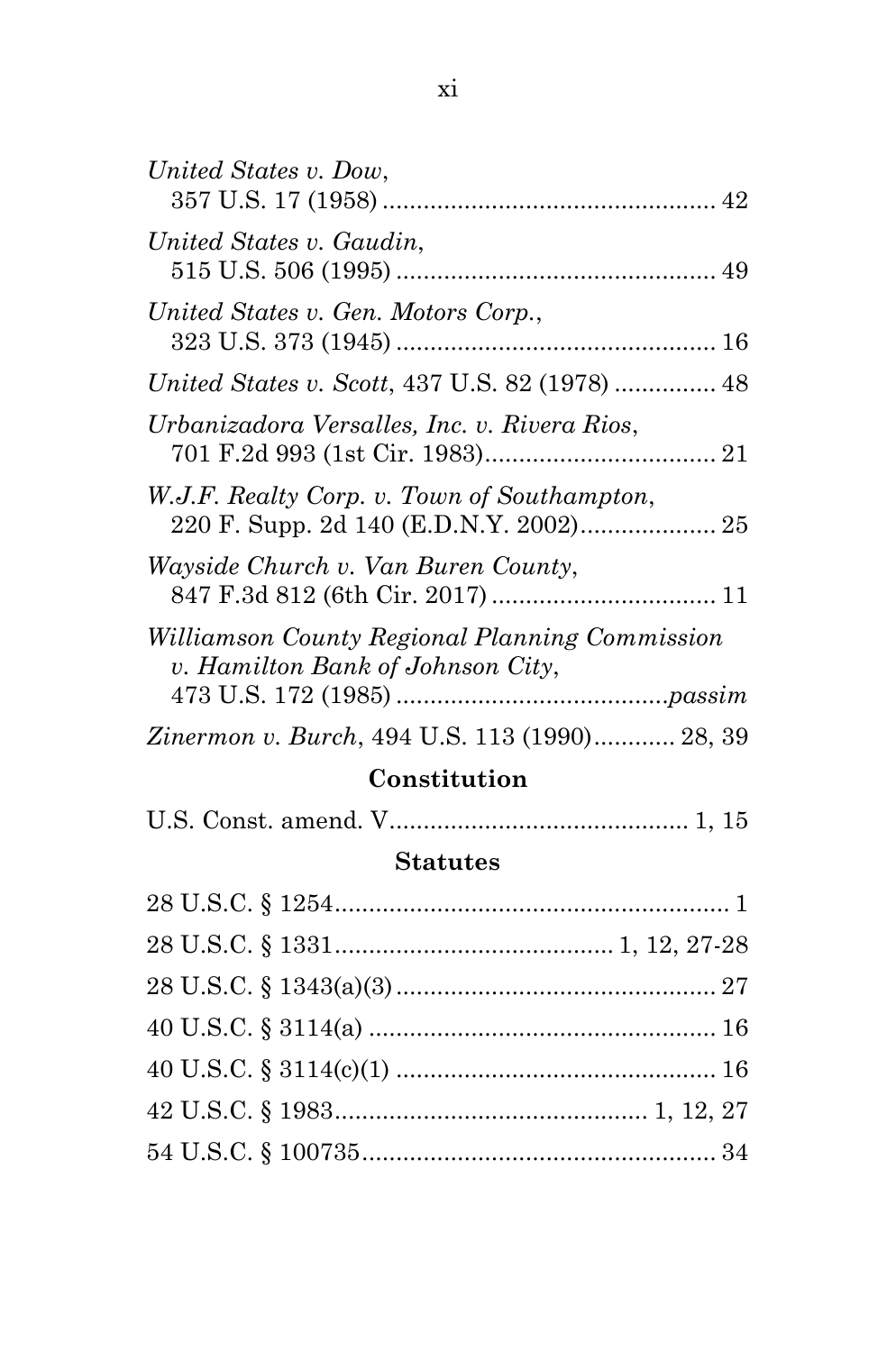| <b>Other Authorities</b>                                                                                                                                                           |
|------------------------------------------------------------------------------------------------------------------------------------------------------------------------------------|
| 1A Moore, James Wm., et al.,                                                                                                                                                       |
| Berger, Michael M., Supreme Bait & Switch:<br>The Ripeness Ruse In Regulatory Takings,                                                                                             |
| Bloom, Frederic & Serkin, Christopher, Suing<br>Courts, 79 U. Chi. L. Rev. 553 (2012) 12                                                                                           |
| Frankfurter, Felix & Landis, James M., The Business<br>of the Supreme Court: A Study in the Federal                                                                                |
| Kanner, Gideon, Hunting the Snark, Not the Quark:<br>Has the U.S. Supreme Court Been Competent in Its<br>Effort to Formulate Coherent Regulatory Takings                           |
| Keller, Scott A., Judicial Jurisdiction Stripping<br>Masquerading as Ripeness: Eliminating<br>the Williamson County State Litigation<br>Requirement for Regulatory Takings Claims, |
| Monaghan, Henry Paul, State Law Wrongs, State<br>Law Remedies, and the Fourteenth Amendment,                                                                                       |
| Preis, John F., Alternative State Remedies<br><i>in Constitutional Torts,</i>                                                                                                      |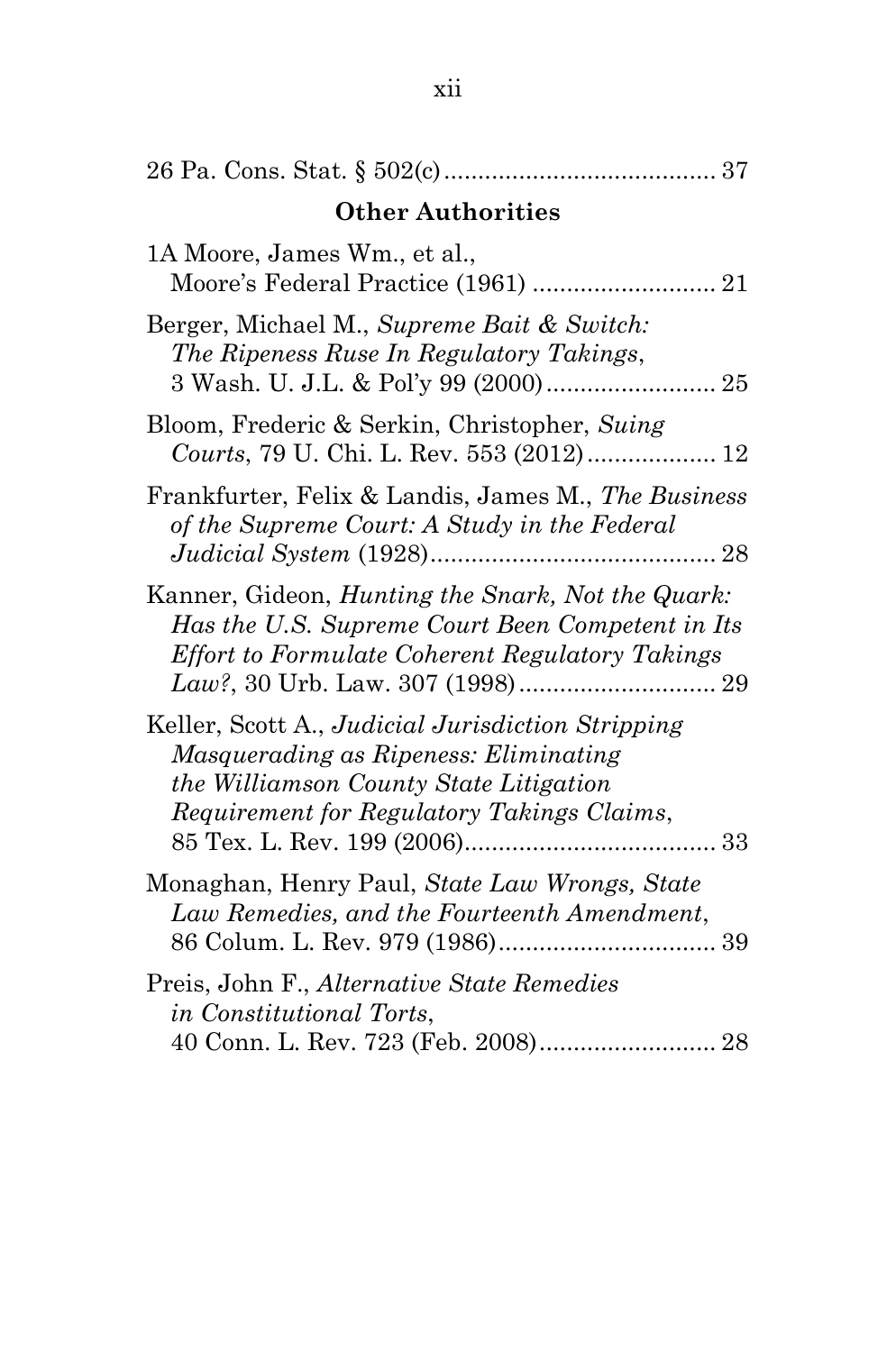| Roberts, Thomas, Ripeness and Forum Selection                                                                      |
|--------------------------------------------------------------------------------------------------------------------|
| in Land-Use Litigation, in Takings: Land-                                                                          |
| Development Conditions and Regulatory                                                                              |
| Takings after Dolan and Lucas                                                                                      |
|                                                                                                                    |
| Salkin, Patricia E., Zoning and Land Use Planning,                                                                 |
| Smith, Craig, <i>Home burial on legislators' radar</i> ;<br><i>Meyersdale plans vote</i> , TribLive, Apr. 5, 2014, |
| http://triblive.com/state/pennsylvania/5788717-                                                                    |
|                                                                                                                    |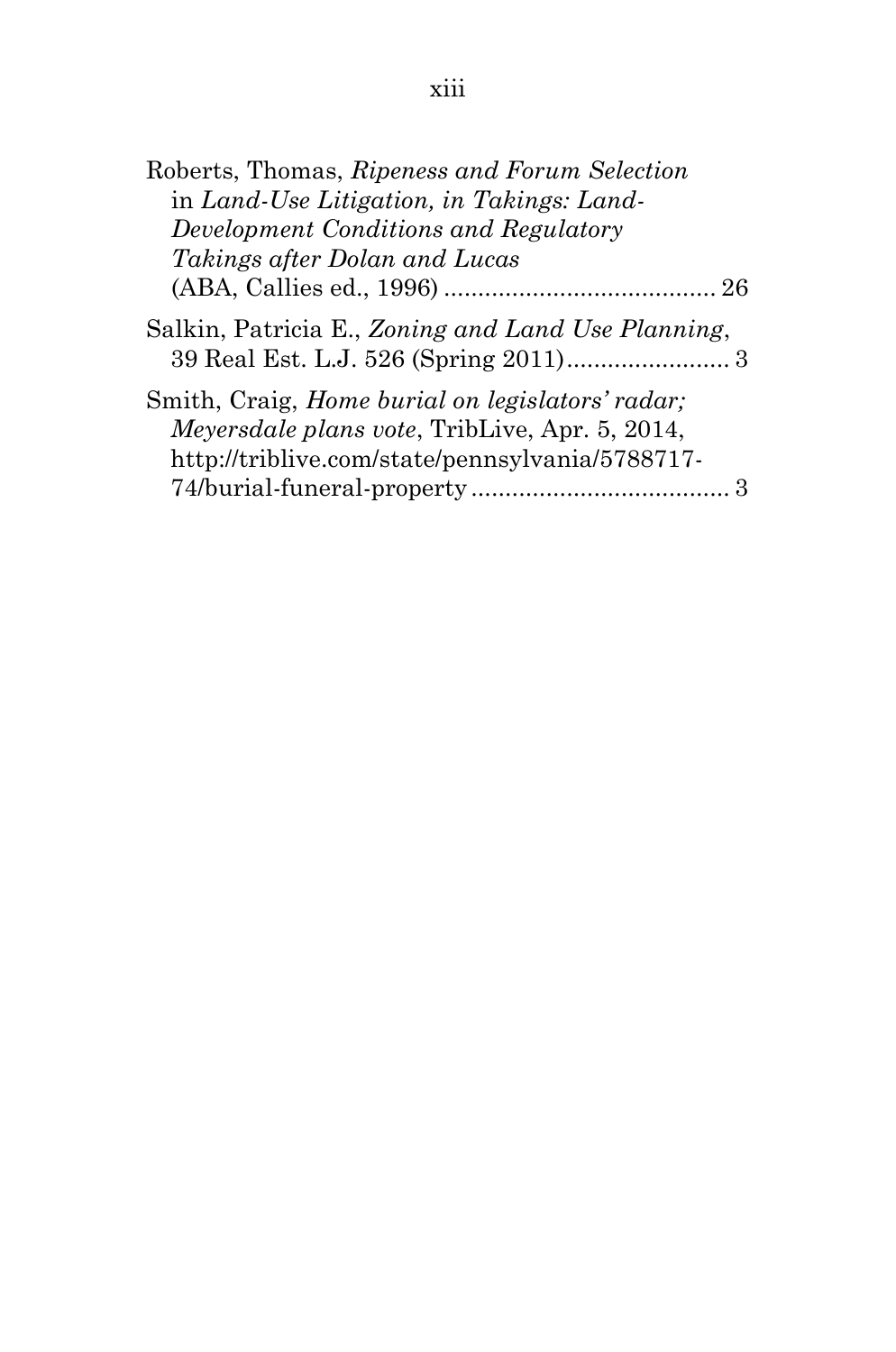#### **OPINIONS BELOW**

The opinion of the Third Circuit Court of Appeals is reported at *Knick v. Township of Scott*, 862 F.3d 310 (3d Cir. 2017). It is attached to the Petition as Petition Appendix (Pet. App.) A. The decision of the district court is unpublished. It is attached to the Petition as Appendix B.

#### **JURISDICTION**

 The lower courts had jurisdiction over this case under 28 U.S.C. § 1331, 42 U.S.C. § 1983, and the Fifth Amendment to the United States Constitution. The Court of Appeals for the Third Circuit entered final judgment on July 6, 2017. Pet. App. C. The Petition for Certiorari was timely filed on October 31, 2017, after an extension of time up to and including November 1, 2017. The Court granted the Petition on March 5, 2018. It has jurisdiction under 28 U.S.C. § 1254.

#### **CONSTITUTIONAL PROVISIONS AT ISSUE**

 The Fifth Amendment to the U.S. Constitution provides: "nor shall private property be taken for public use, without just compensation." U.S. Const. amend. V.

#### **INTRODUCTION**

 The central issue in this case is whether American property owners like Petitioner Rose Mary Knick (Ms. Knick) are entitled to a realistic and fair opportunity to seek compensation for a "taking" of property within the meaning of the Fifth Amendment. As it stands now, they have no such opportunity due to the ripeness doctrine set out in *Williamson County*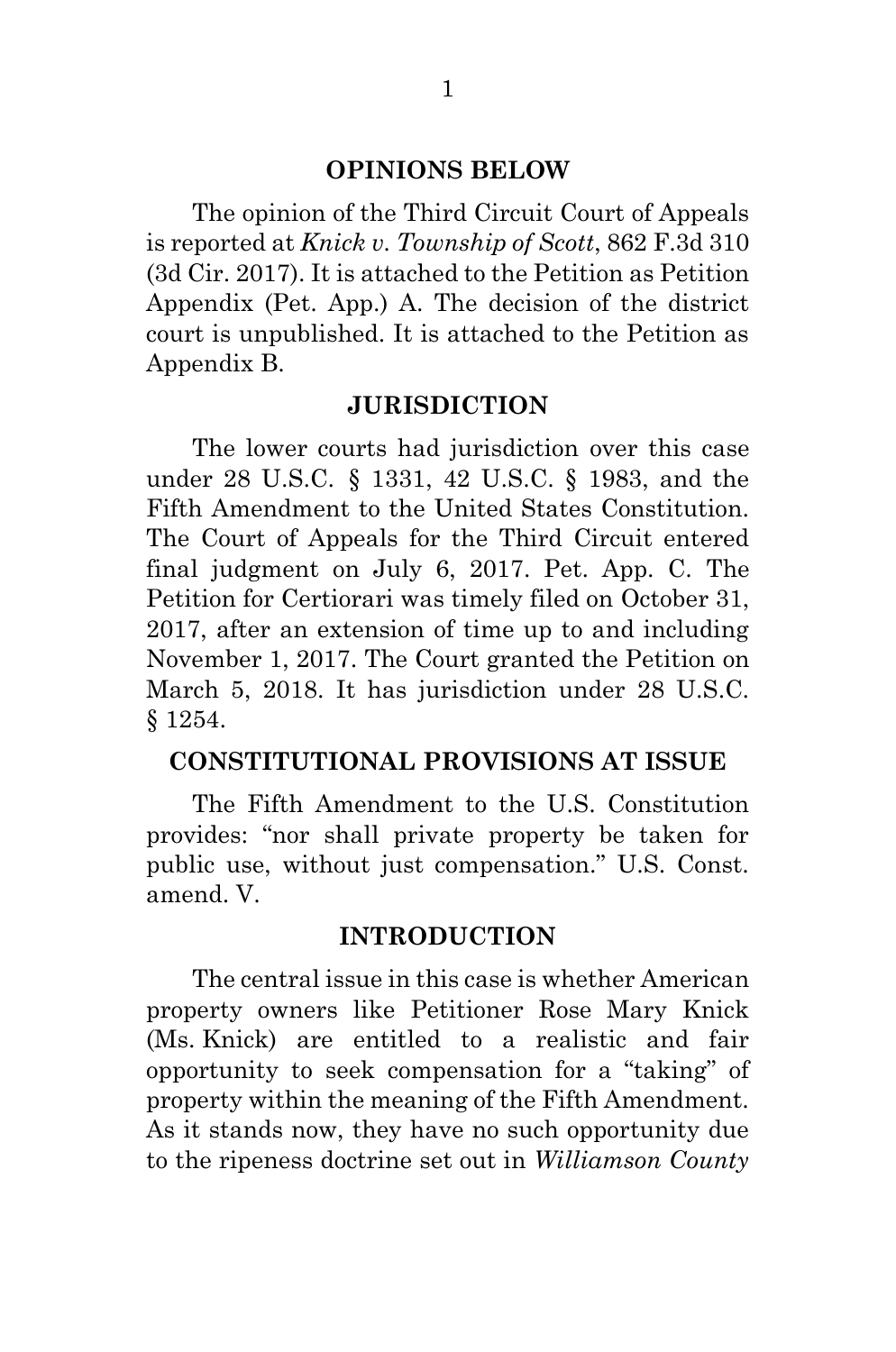*Regional Planning Comm'n v. Hamilton Bank of Johnson City*, 473 U.S. 172, 194-96 (1985). Under that decision, property owners cannot hold the government liable for a taking of property in federal court until they exhaust state court remedies. *Id.* In application, this rule bars citizens from vindicating their constitutional property rights in federal courts and strips them of reasonable access to state courts. In this case, *Williamson County*'s state litigation requirement prevented the district court from hearing Ms. Knick's claim that the Township of Scott (Township) took her property when it gave members of the public and Township officials a right to physically occupy her land. Pet. App. A at 32; *see generally*, *Nollan v. California Coastal Comm'n*, 483 U.S 825, 831 (1987).

The dispute traces to the Township's enactment of an ordinance (Ordinance) that allows Township officials and the public to access any private land containing a burial ground of any size. The Township decided that this law applies to Ms. Knick, a single woman who owns and lives on 90 acres of private farmland. Pet. App. A at 3-4. After searching her land, it commanded her to open it to daily public access originating from some undefined point along the nearest public road—and to allow people to intrude 300 yards into her property to reach an area the Township identified as a small gravesite. Joint Appendix (JA) at 10, 97, 110-12.

 When Ms. Knick asserted below that the Ordinance's property access requirements cause a compensable taking, the Third Circuit Court of Appeals agreed that the Ordinance is "extraordinary"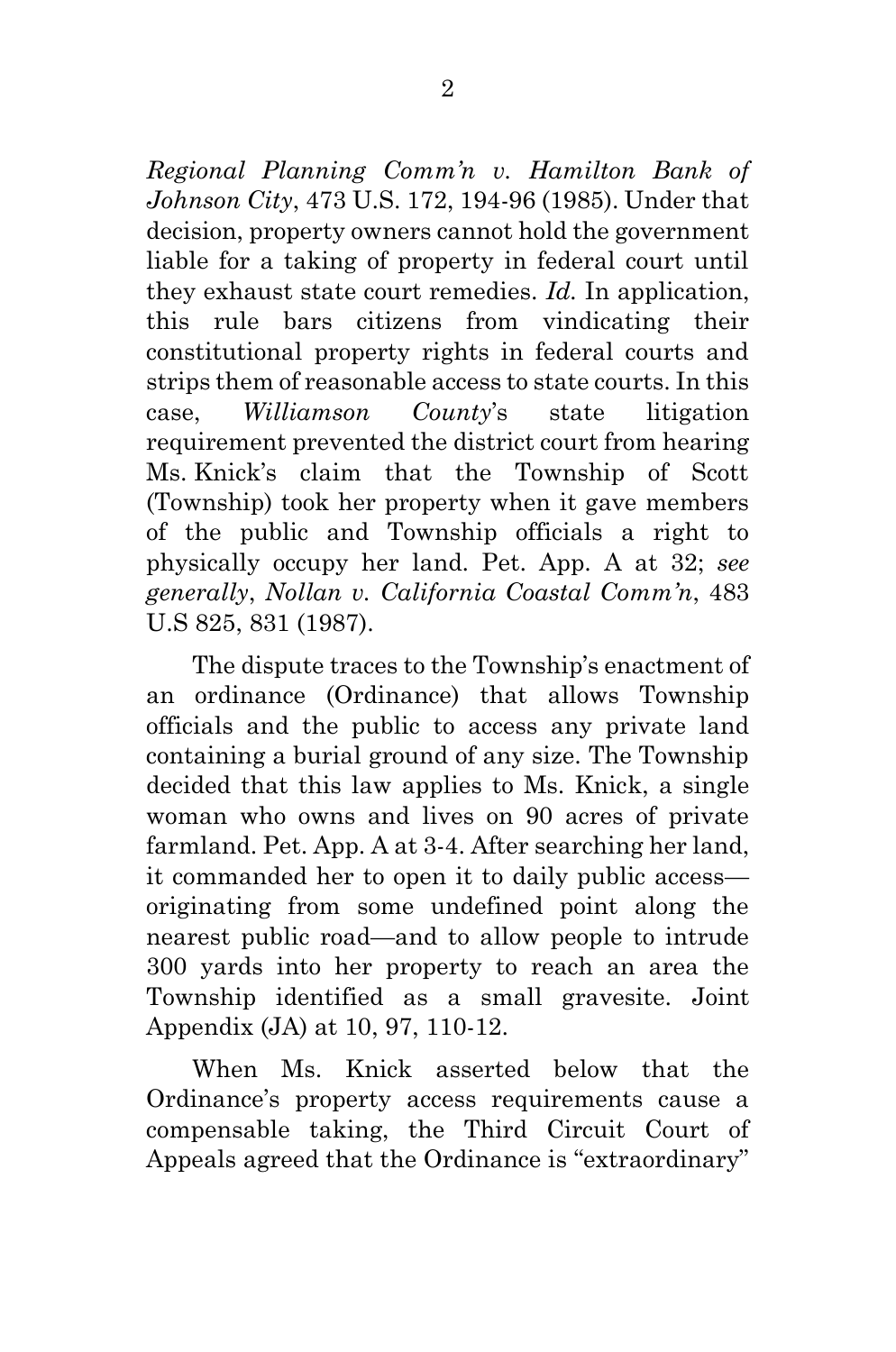and "constitutionally suspect." Pet. App. A at 3. Yet, it held that, under *Williamson County*, the district court could not rule on whether the law caused a taking warranting compensation until Ms. Knick sought compensation in Pennsylvania state courts. *Id.* This was wrong. Contrary to the dicta in *Williamson County*, the existence of a state damages remedy has no bearing on the ripeness of a federal takings claim, and property owners need not exhaust state remedies before litigating a crystalized takings controversy like this one.

## **STATEMENT OF THE CASE**

# **A. Factual Background**

# **1. The Setting and Ms. Knick's Property**

 The Township of Scott is a small community located in Lackawanna County, Pennsylvania, a rural area in the eastern part of the state. The Township lies approximately twenty miles to the north of Scranton, Pennsylvania. It is common to find private, family gravesites in the area because Pennsylvania state law allows so-called "backyard burials;" the practice of burying the deceased on private property. *See* Patricia E. Salkin, *Zoning and Land Use Planning*, 39 Real Est. L.J. 526, 530 (Spring 2011); *see also* Craig Smith, *Home burial on legislators' radar; Meyersdale plans vote*, TribLive, Apr. 5, 2014, http://triblive.com/state/pennsylvania/5788717-74/bu rial-funeral-property (noting "[t]he practice of tending to one's dead is not new, as evidenced by the number of centuries-old burial sites with time-worn tombstones on private properties throughout Western Pennsylvania"). As the Township explained in a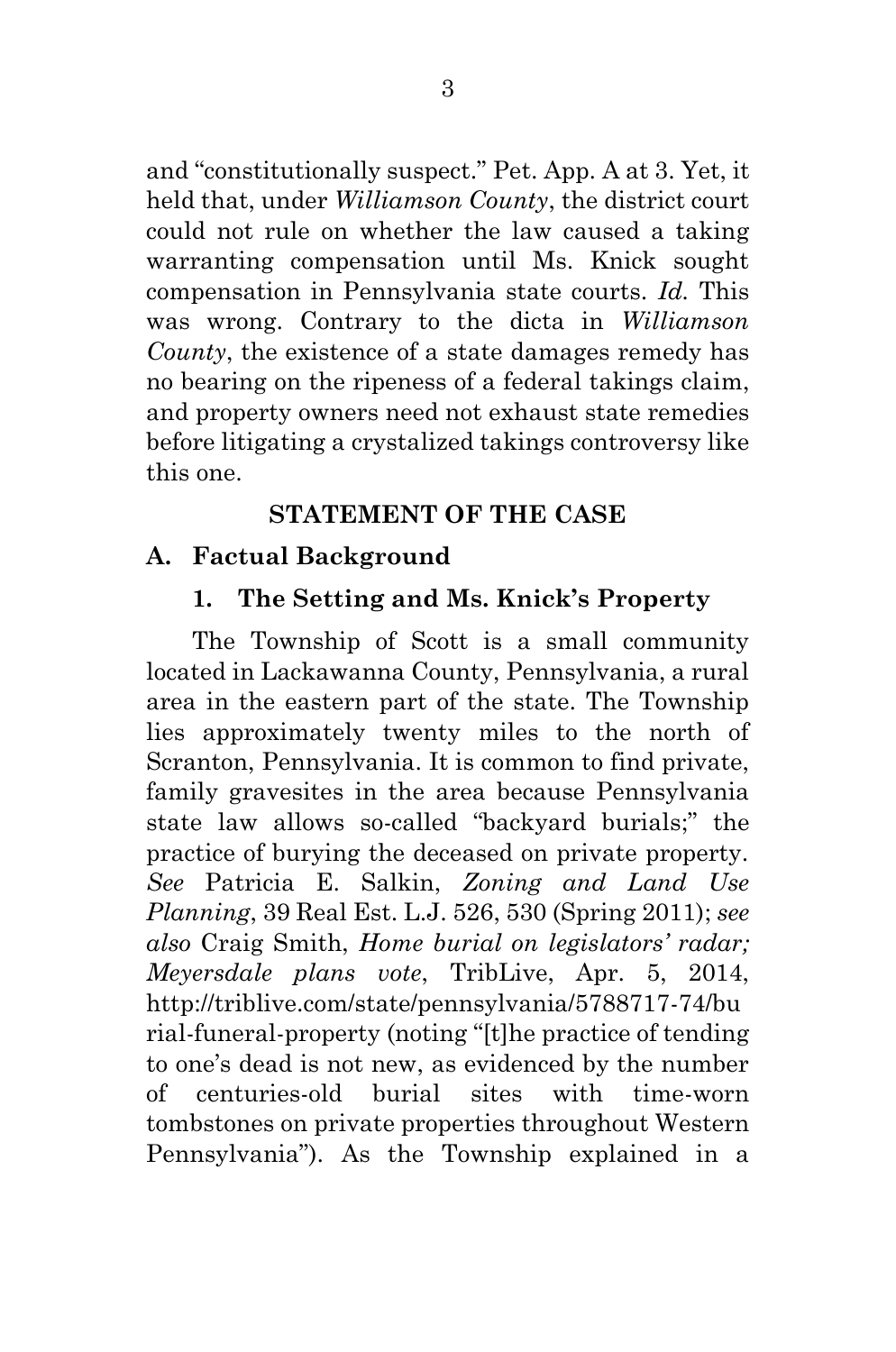district court hearing, the area "goes back several hundred years in terms of families and burial plots. So while these may not be . . . sprawling cemeteries, you will have small plots that families have maintained for years." JA at 115.

 Ms. Knick and her family have owned 90 acres of land in the Township since 1970. The property, located at 49 Country Club Road, Scott Township,<sup>1</sup> JA at 94, ¶ 7, is bisected by a two-lane country road. *Id.* Ms. Knick values her privacy and safety, and her land is accordingly bounded on all sides by stonewalls, fences, and similar monuments. *Id.* ¶ 8. Signs stating "No Trespassing" exist at regular intervals along the boundary. *Id.*

 Ms. Knick lives on the property in a single-family residence. JA at 94, ¶ 7*.* The remaining land is used as a grazing area for horses and other animals. *Id.* There is no public cemetery or public access easement on the land. Ms. Knick has never authorized the public or government agents to cross or otherwise use her land. JA at 95, ¶ 12.

 In 2008, Scott Township officials discussed an alleged burial ground on Ms. Knick's property, in apparent response to a public inquiry. JA at 95, ¶ 10. In the following period, Ms. Knick informed the Township that the title to her property does not include a reference to a burial ground. After additional research, she also informed the Township that there is no official state registration or documentation of a cemetery. Knick also told the

<sup>1</sup> In 2008, Ms. Knick's sister deeded her interest in the property to Ms. Knick, leaving Ms. Knick as sole owner. JA at 150.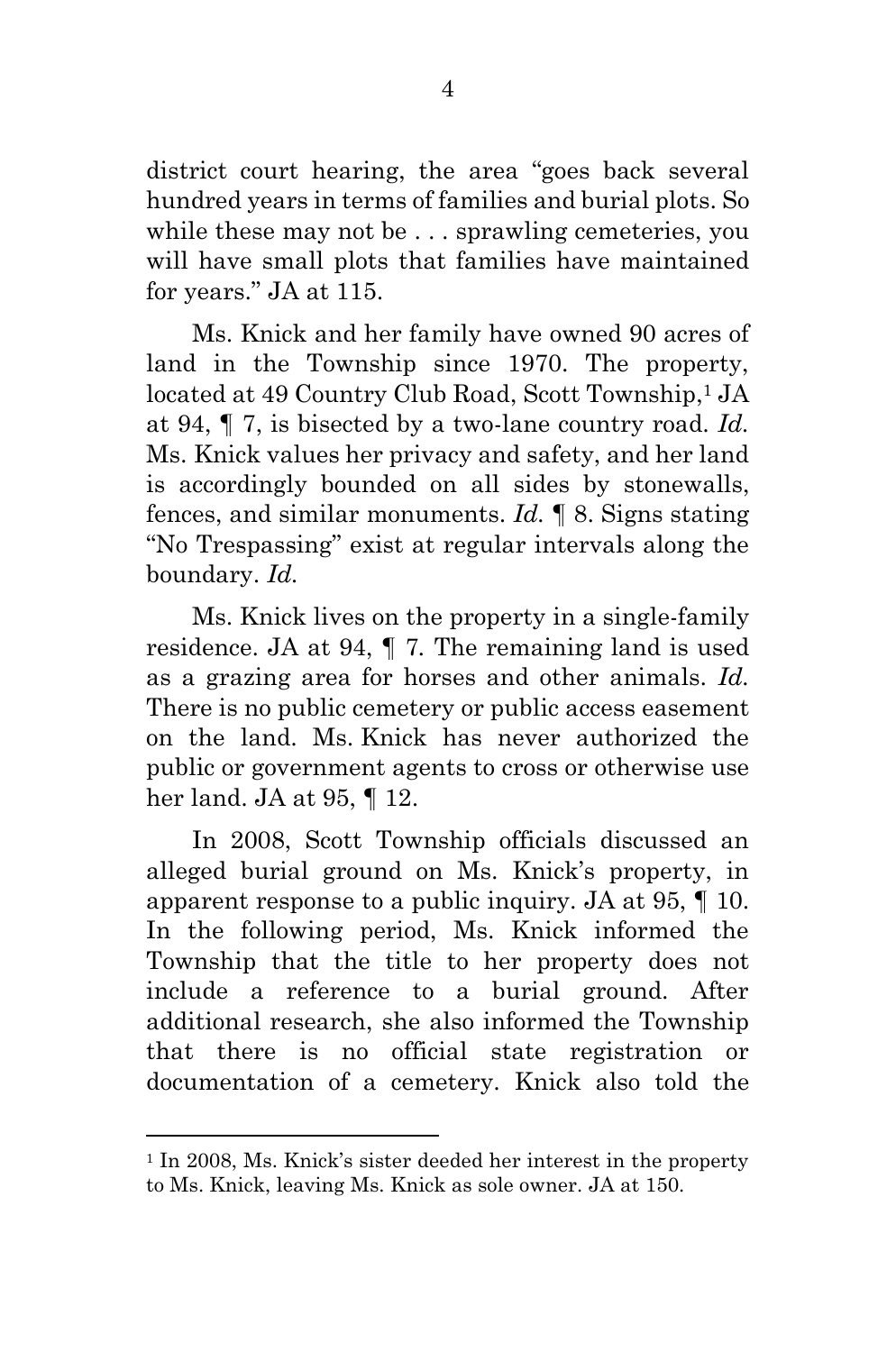Township that she was not aware of any physical proof of a burial ground. *Id.* ¶ 11.

### **2. The Challenged Cemetery Ordinance**

 In December of 2012, the Township enacted a new law, Ordinance 12-12-20-001, pertaining to the existence, operation, and maintenance of cemeteries. JA at 96, ¶ 14; JA at 20-24 (Ordinance). Two of the Ordinance's provisions are relevant here.

Section 5 requires that "[a]ll cemeteries . . . shall be kept open and accessible to the general public during daylight hours." JA at 22. This provision applies to "[a]ll cemeteries, whether private or public, and whether existing or established prior to the . . . Ordinance." JA at 21. A "cemetery" is defined as "[a] place or area of ground, whether contained on private or public property, which has been set apart for or otherwise utilized as a burial place for deceased human beings." *Id.* 

 In the district court, the Township explained that section 5 creates a public "easement" from the nearest public road to any cemetery lying on private land. JA at 126; *id*. at 119. The provision "is written to apply to all property owners in Scott Township across the board . . . if there's a cemetery—." JA at 115. The Ordinance does not define the boundaries of the easement imposed on affected properties. JA at 119. Nor does it "limit who specifically should be permitted on" this public right-of-way, JA at 127, the frequency with which people may come and go, or the type of activities they may engage in. The Ordinance does not offer protection for property owners from any liability that may arise from public use of their property.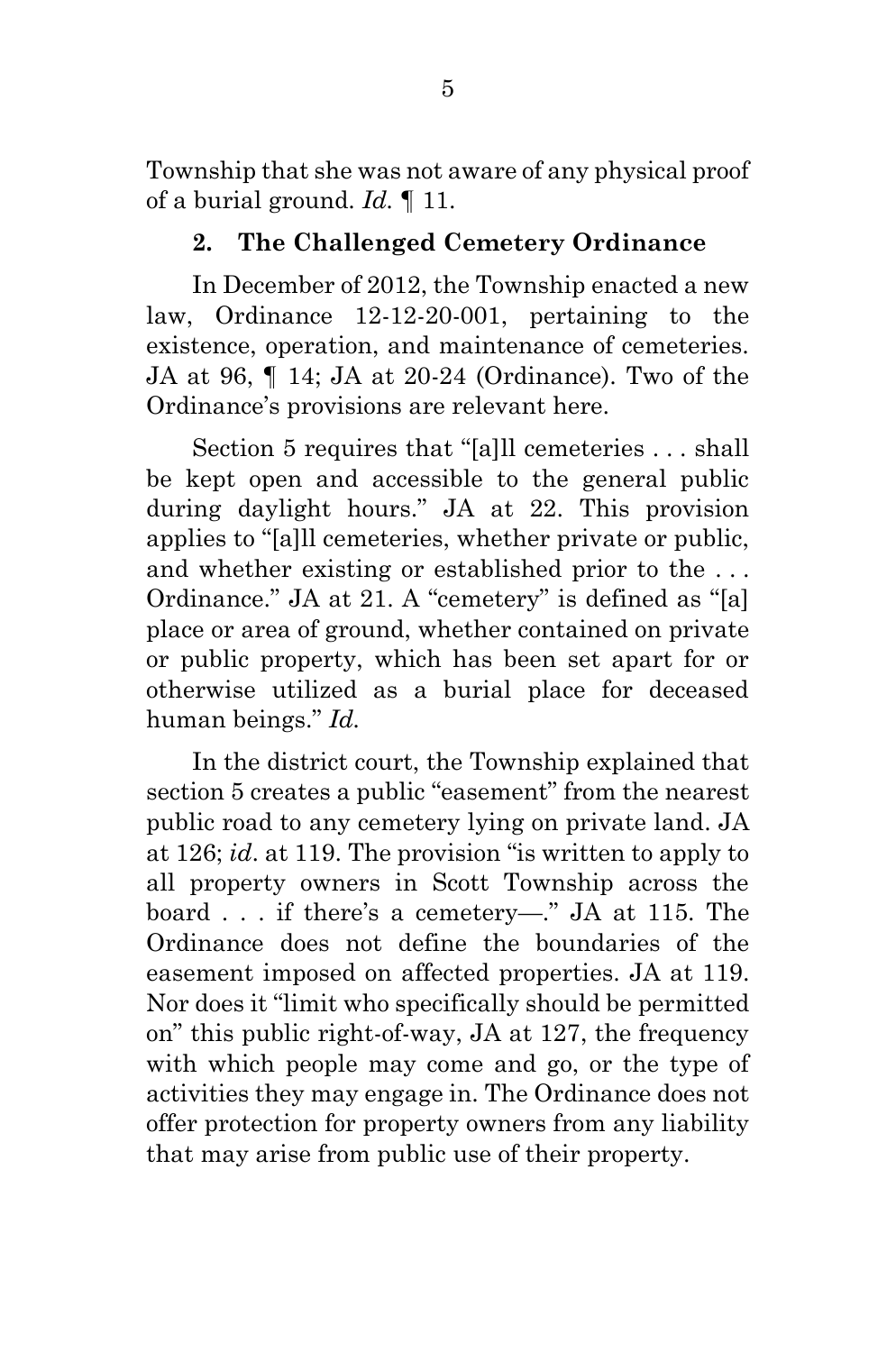Section 6 of the Ordinance similarly authorizes the Township's "code enforcement" agents to "*enter upon any property* within the Township for the purposes of determining the existence of and location of any cemetery . . . ." JA at 22 (emphasis added). There is no limit on the number of instances the agents can enter the property, the point at which they can enter or leave, or the amount of time they can stay.

 The Ordinance authorizes fines of \$300-\$600 for every violation of its provisions, plus all court costs, including attorney fees. Each day that a violation exists is deemed a separate offense. JA at 23.

### **3. Enforcement of the Ordinance Against Ms. Knick**

 On April 10, 2013, after enactment of the Ordinance, the Township's Code Enforcement Officer entered Ms. Knick's land without her consent. JA at 97, ¶ 20*.* A day later, the Township issued a Notice of Violation to Ms. Knick informing her that an "inspection" of her land identified "[m]ultiple grave markers/ tombstones."2 JA at 107-08. According to the Notice, "stones located on [the] property" constitute a "cemetery" subject to the Ordinance. *Id.*

 The Notice goes on to declare that Ms. Knick is "in violation of section  $# 5...$  which requires that all cemeteries within the Township shall be kept open and accessible to the general public during daylight

<sup>2</sup> Ms. Knick's suit does not challenge the validity of the Township's burial ground determination, but takes issue with the property access requirements triggered by that determination.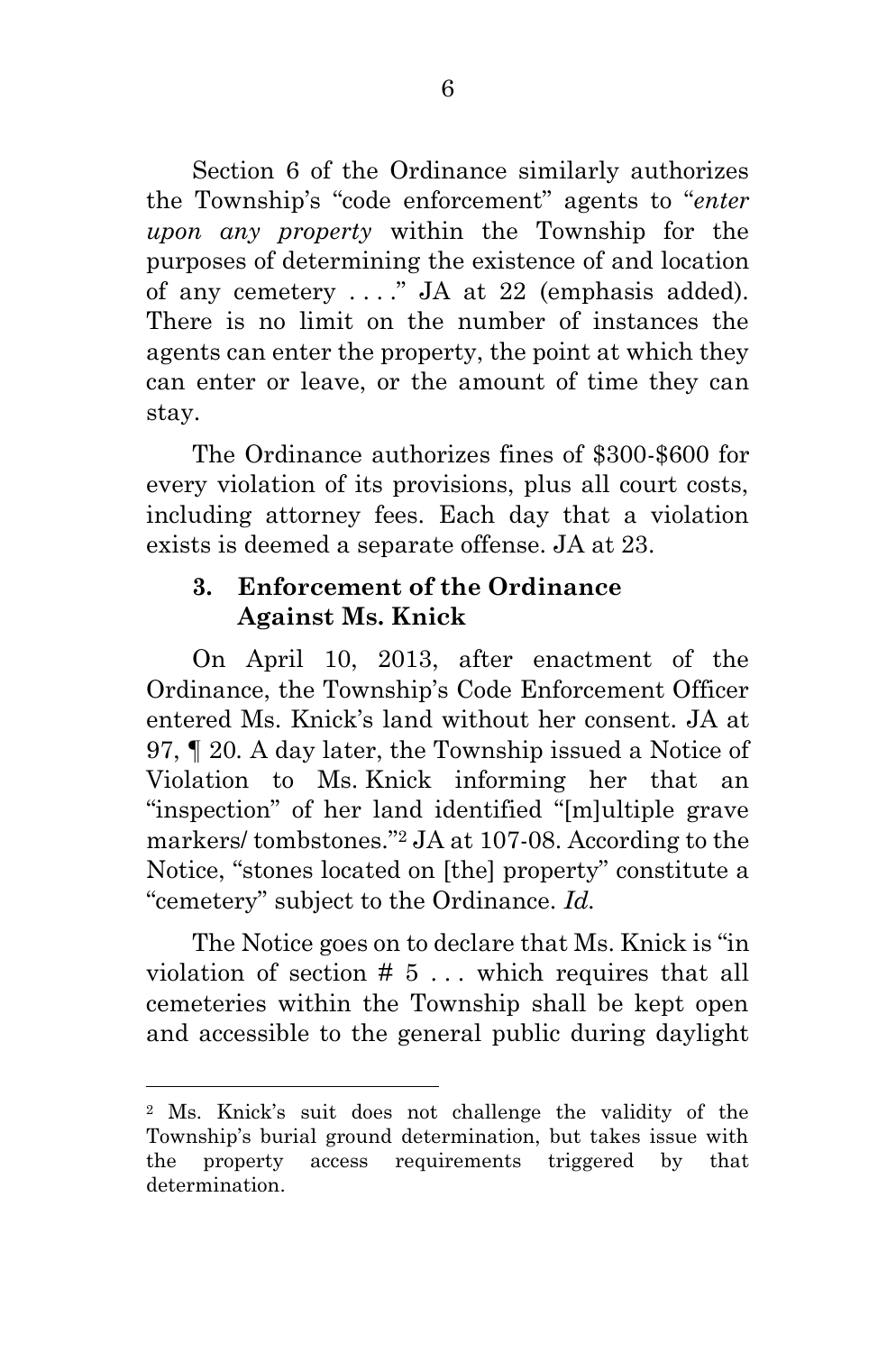hours." It orders her "to make access to the cemetery available to the public during daylight hours." JA at 108. The Township briefly rescinded this Notice after Ms. Knick filed a complaint in state court. However, a few months later, the Township issued a second, almost identical Notice of Violation to Ms. Knick. JA at 110-12. It too commands her to "make access to the cemetery available to the public" and threatens daily civil fines if she refuses to do so. *Id.* at 111-12.

### **B. Judicial Procedure**

 $\overline{a}$ 

### **1. State Court Proceedings**

 After the Township issued the first Notice of Violation, Ms. Knick filed a Complaint in the Pennsylvania Court of Common Pleas. JA at 132-43. That complaint sought "Declaratory and Injunctive Relief from the Ordinance," in part on the basis that the law caused a taking of property. JA at 136-38. The Township subsequently agreed to withdraw its April 11, 2013, Notice of Violation and to stay enforcement of the Ordinance during the state proceedings. JA at 98, ¶ 24. However, the state court later declined to rule on Ms. Knick's complaint because it believed her claims would not be fit for a decision until the Township filed a separate civil enforcement action against Ms. Knick.3 JA at 5; *id.* at 98-99, ¶ 25.

<sup>3</sup> The Township has previously asserted that Ms. Knick's state court action is still "pending." This is true only in the sense that the suit is effectively stayed until the Township files a civil enforcement action, and it has not done that, leaving the case in an unresolvable posture over which Ms. Knick has no control.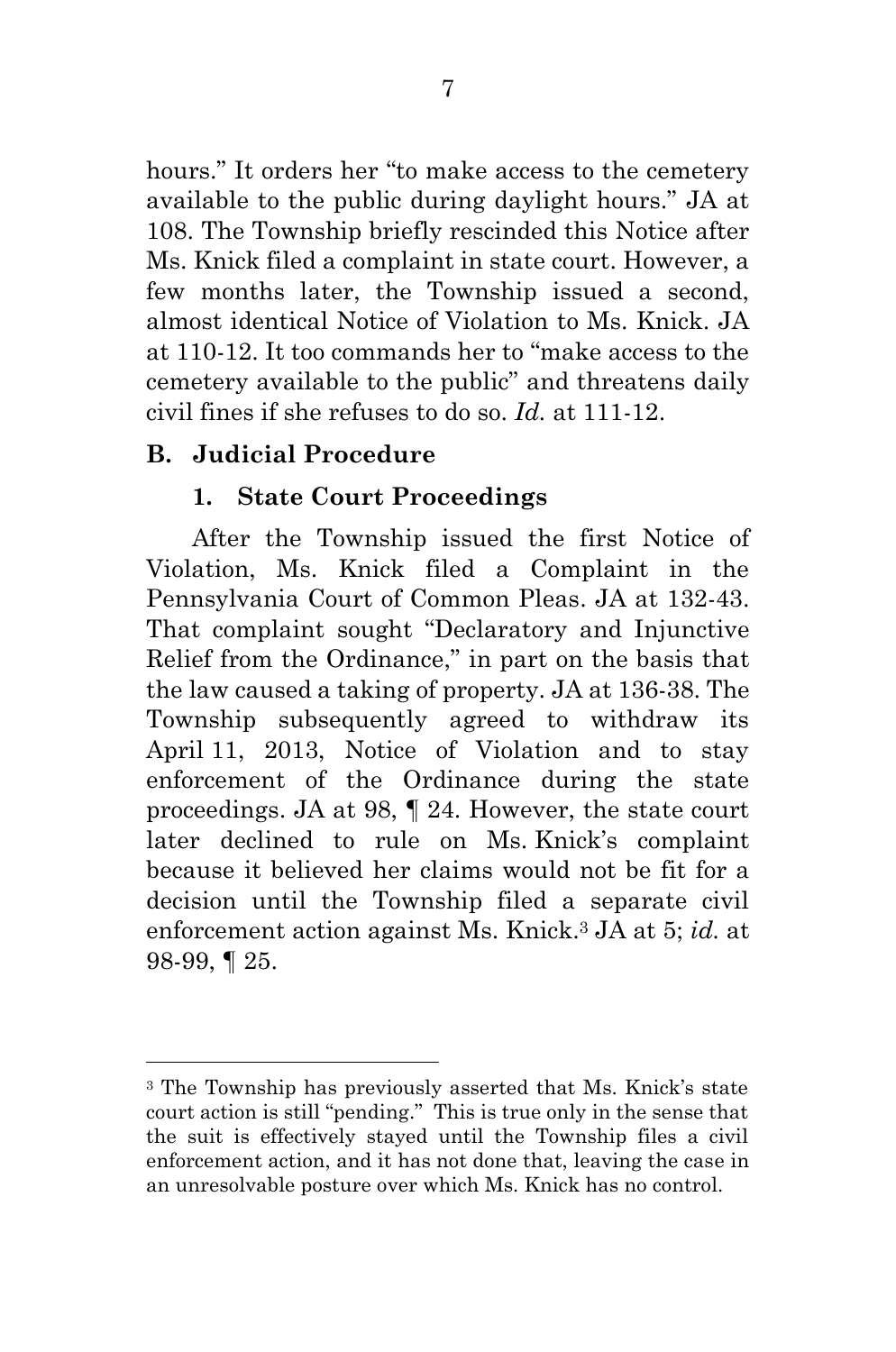#### **2. Federal Procedure**

 At this point, Ms. Knick turned to the federal district court. There, she filed a complaint alleging that the Ordinance violated her rights under the Fourth Amendment and the Takings Clause of the Fifth Amendment. JA at 6-19. On October 28, 2015, the district court granted the Township's motion to dismiss Ms. Knick's First Amended Complaint. JA at 90-91. However, the court granted Ms. Knick leave to re-plead and clarify some claims, including her federal takings claims. *Id.*

 Ms. Knick then filed a Second Amended Complaint. JA at 92-112. That complaint made clear that her federal takings claims consisted of facial and as-applied claims against the Ordinance's property access provisions. JA at 102-03. It alleges, in part, that "Scott Township enacted an ordinance—Ordinance 12-12-20-001—that violates the [T]akings Clause of the Fifth Amendment both on its face and as-applied because it authorizes a physical invasion and seizure of Plaintiff's private land." *Id.* at 92-93. It seeks "a Declaratory Judgment declaring [the] Ordinance unconstitutional, as well as "economic . . . [and] compensatory . . . damages." JA at 93.

 On September 7, 2016, the district court issued an order dismissing all of Ms. Knick's takings claims as unripe under *Williamson County*. Pet. App. B at 11- 18. The Court specifically held that Ms. Knick's claims would not be ready for a federal decision until she filed and finished a new, "inverse condemnation" suit in state court. *Id.* Ms. Knick timely appealed to the Third Circuit.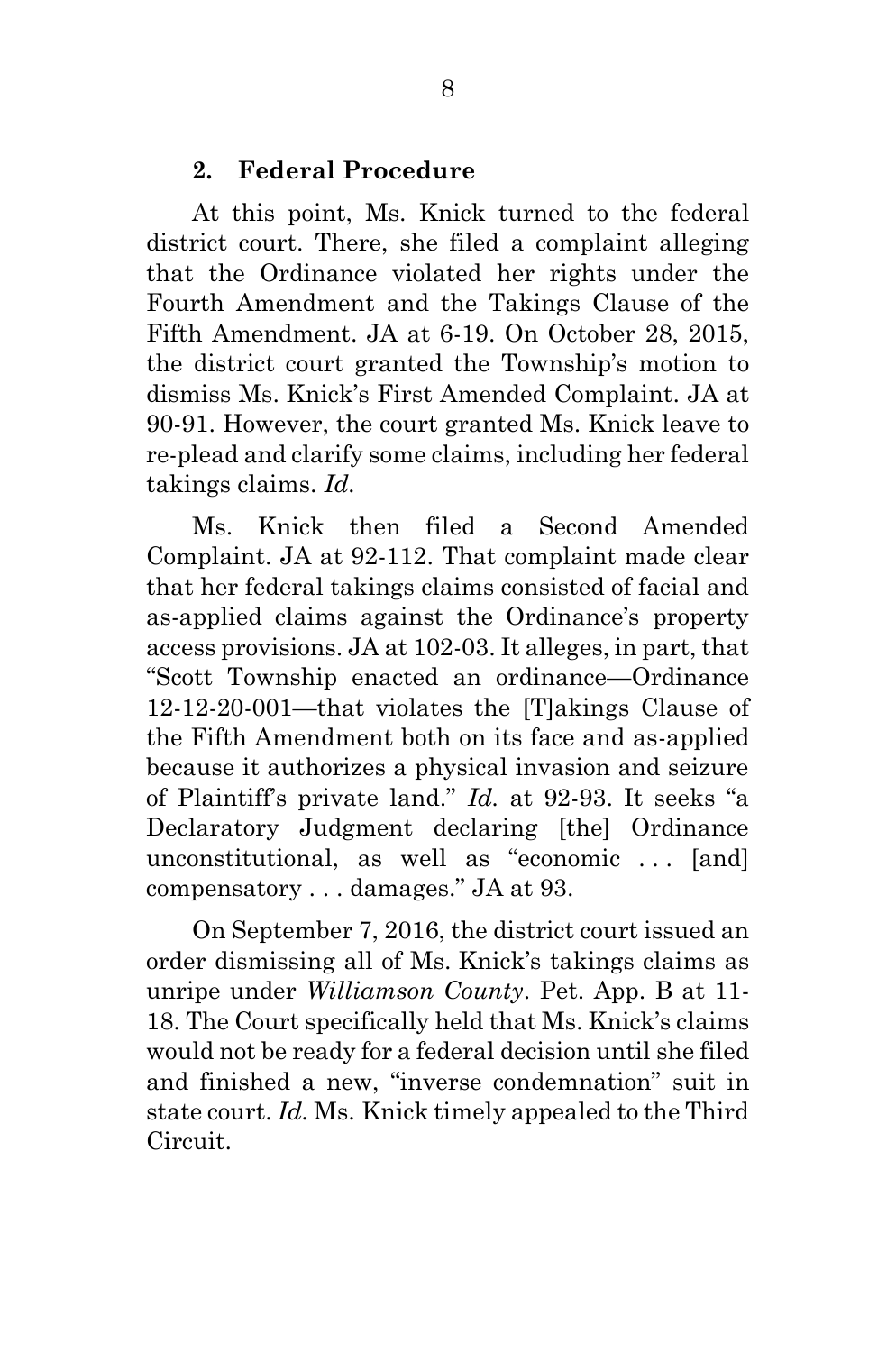At the Third Circuit, Ms. Knick argued that her facial and as-applied takings claims are ripe. The Third Circuit disagreed, however. The court below concluded that this Court's precedent authorizes immediate federal review of a facial takings claim (*i.e*., without prior state procedures) only if the claim rests on the now-defunct theory that a regulation "fails to substantially advance a legitimate state interest." Pet. App. A at 24-26. It reasoned that this was because such a claim does not invoke the principle of "just compensation." *Id.*

 By the same token, the Third Circuit concluded that facial takings claims resting on existing physical and regulatory takings tests are subject to *Williamson County*'s state litigation requirement because they seek the remedy of just compensation. *Id.* at 24-27. It ultimately held that Ms. Knick's facial claim alleging that the Ordinance causes an immediate physical taking of property is unripe until she prosecutes another state court lawsuit. *Id.* at 27-28. The court below also held that Ms. Knick's as-applied claims would not ripen under *Williamson County* until she files and completes an inverse condemnation action in state court. *Id.* at 32.

 Ms. Knick petitioned this Court to reconsider the *Williamson County* doctrine that has thus far barred her takings claims. On March 5, 2018, the Court granted the Petition.

### **SUMMARY OF ARGUMENT**

The right to exclude others from private land is a fundamental and protected property right, the denial of which amounts to a taking requiring just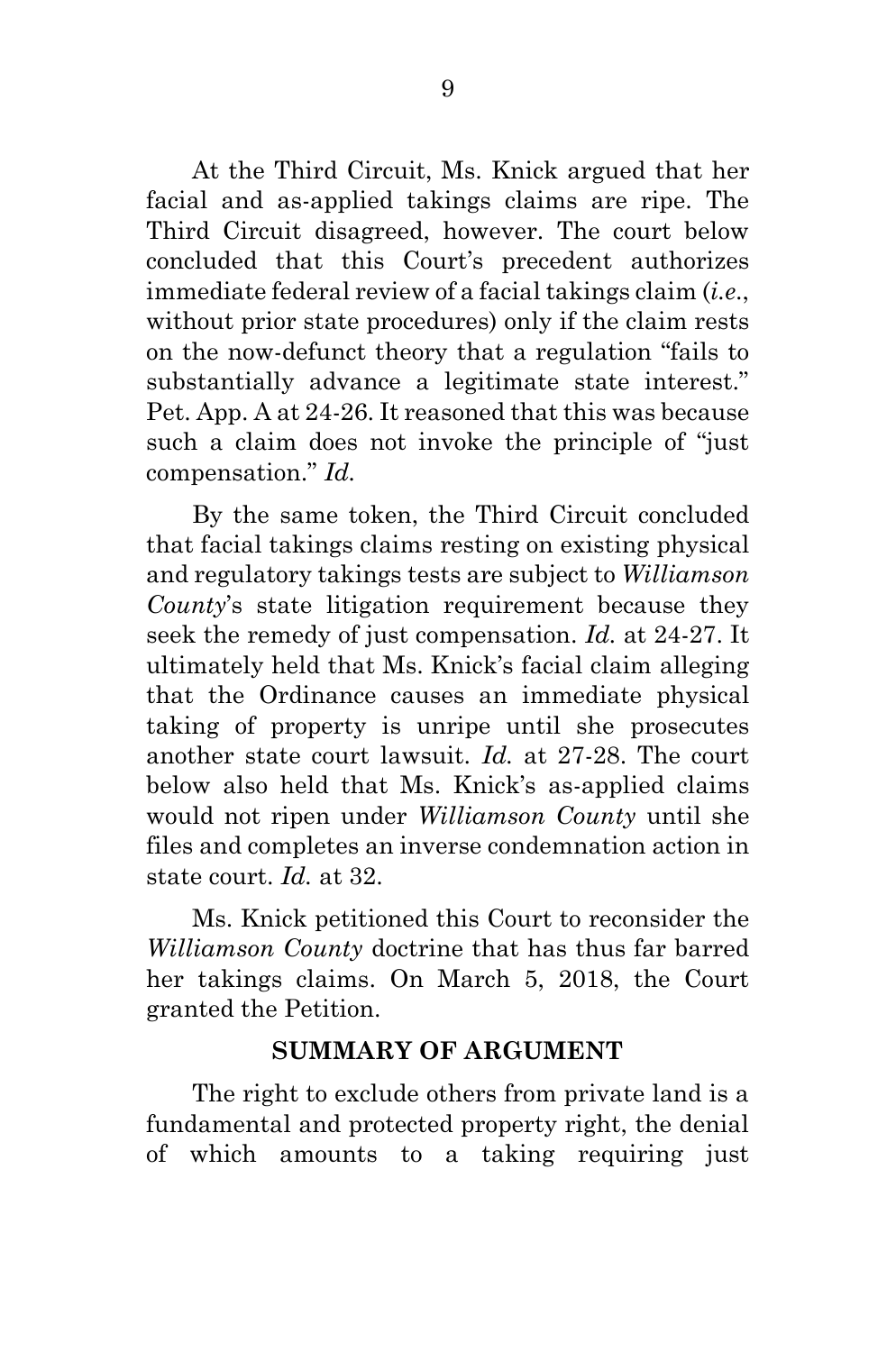compensation. *Nollan*, 483 U.S at 831**.** In this case, the Township stripped Ms. Knick of her right to exclude strangers from her rural land by creating an easement on the property that allows regular public and governmental access to the land. JA at 22, 126. This encumbrance deprives her of privacy, endangers her safety, threatens to cause damage to her land and saddles her with potential civil liabilities. The burdens on her property amount to a compensable taking under a straightforward application of this Court's precedent, and Ms. Knick sued to establish that fact. *Dolan v. City of Tigard*, 512 U.S. 374, 384- 85 (1994) ("Without question, had the city simply required petitioner to dedicate a strip of land along Fanno Creek for public use . . . a taking would have occurred.").

 It is generally true, of course, that one may not hold the government accountable for a taking until the issue is ripe for a conclusive determination. *Palazzolo v. Rhode Island*, 533 U.S. 606, 618 (2001). Prior to the decision in *Williamson County*, this ripeness requirement meant that an owner could not claim a taking until the challenged government action causes a clear and final injury to property. *San Remo Hotel, L.P. v. City & County of San Francisco*, 545 U.S. 323, 346-47 (2005). This traditional "finality" ripeness regime is not challenged here.

 Unfortunately, in dicta,<sup>4</sup> *Williamson County*  added to the finality inquiry by creating an unprecedented and qualitatively different ripeness

<sup>4</sup> *Stop the Beach Renourishment, Inc. v. Florida Dep't of Envtl. Prot.*, 560 U.S. 702, 742 (2010) (Kennedy, J., concurring) (referring to "[t]his Court's dicta in *Williamson County*").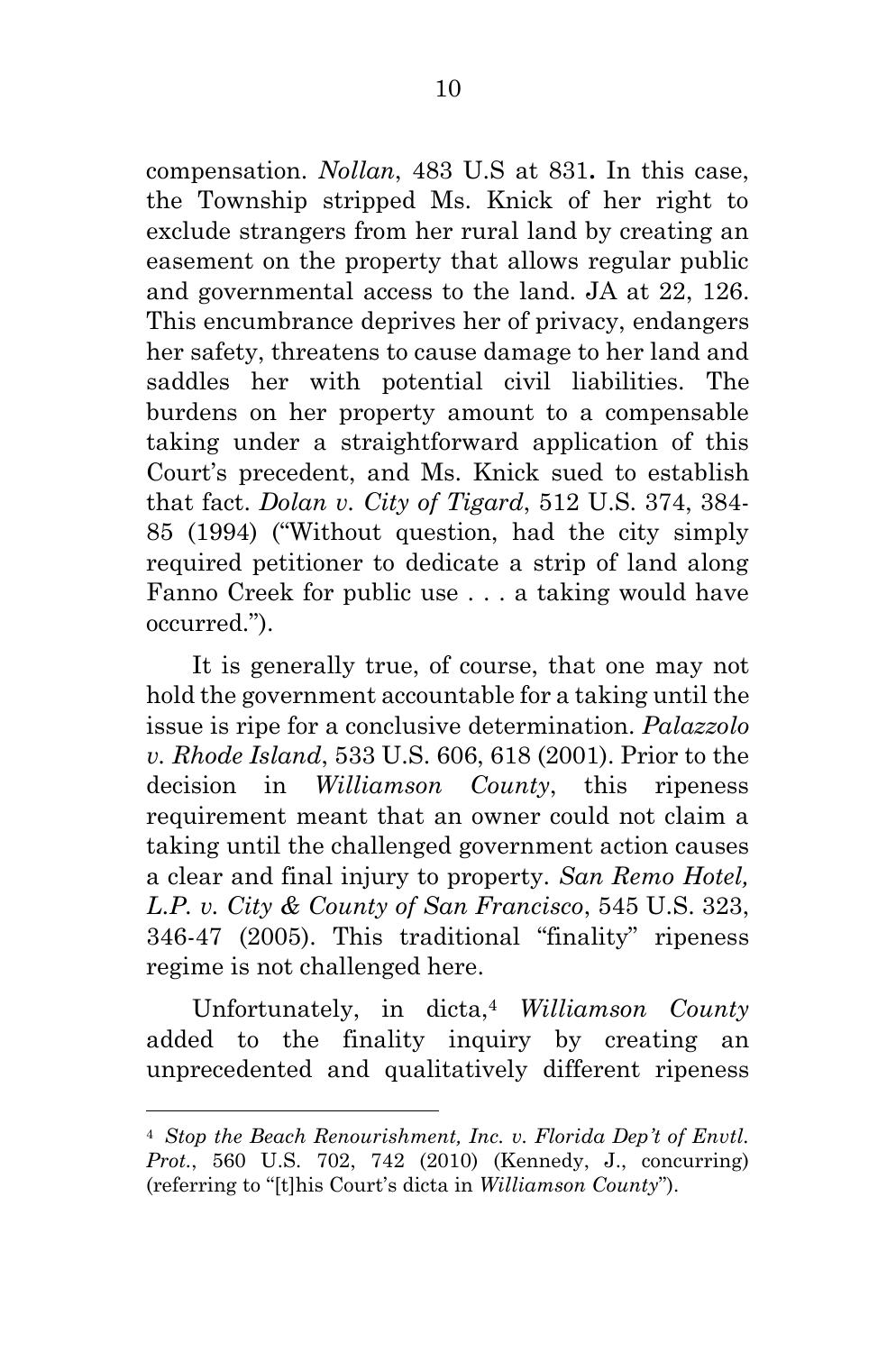requirement. The *Williamson County* decision states that one claiming a taking of property cannot raise the claim in federal court until she has "unsuccessfully attempted to obtain just compensation through the procedures provided by the State for obtaining such compensation." 473 U.S. at 195. *Williamson County* pointed to a state inverse condemnation action as an example of a state compensation procedure required for ripeness. *Id.* at 196

 This was an unnecessary and counterproductive mistake. In practice, *Williamson County*'s state litigation ripeness requirement causes great harm to property owners, federal courts, and to the overall development of federal takings law. *San Remo Hotel*, 545 U.S. at 348-52 (Rehnquist, C.J., concurring); *Wayside Church v. Van Buren County*, 847 F.3d 812, 825 (6th Cir. 2017) (Kethledge, J., dissenting) ("[I]f anyone has undermined the adjudication of federal takings claims . . . it is the federal courts—by the application of *Williamson County*."). Though the requirement is framed as a means to ensure that takings claims arrive in federal courts in a ripe state, 473 U.S. at 185, it undermines this goal in application. *San Remo*, 545 U.S. at 351 (Rehnquist, C.J. concurring). Litigating for just compensation in state court does not ripen federal judicial review of a takings claim; it bars that review. This is because the state court action triggers claim and issue preclusion barriers at the federal court that prevent it from hearing a takings claim related to the prior suit. *San Remo*, 545 U.S at 342-45. While a takings claim may be "ripe" in federal court after a property owner litigates in state court under *Williamson County*, it is also dead on arrival due to preclusion rules. *Id.*; *see*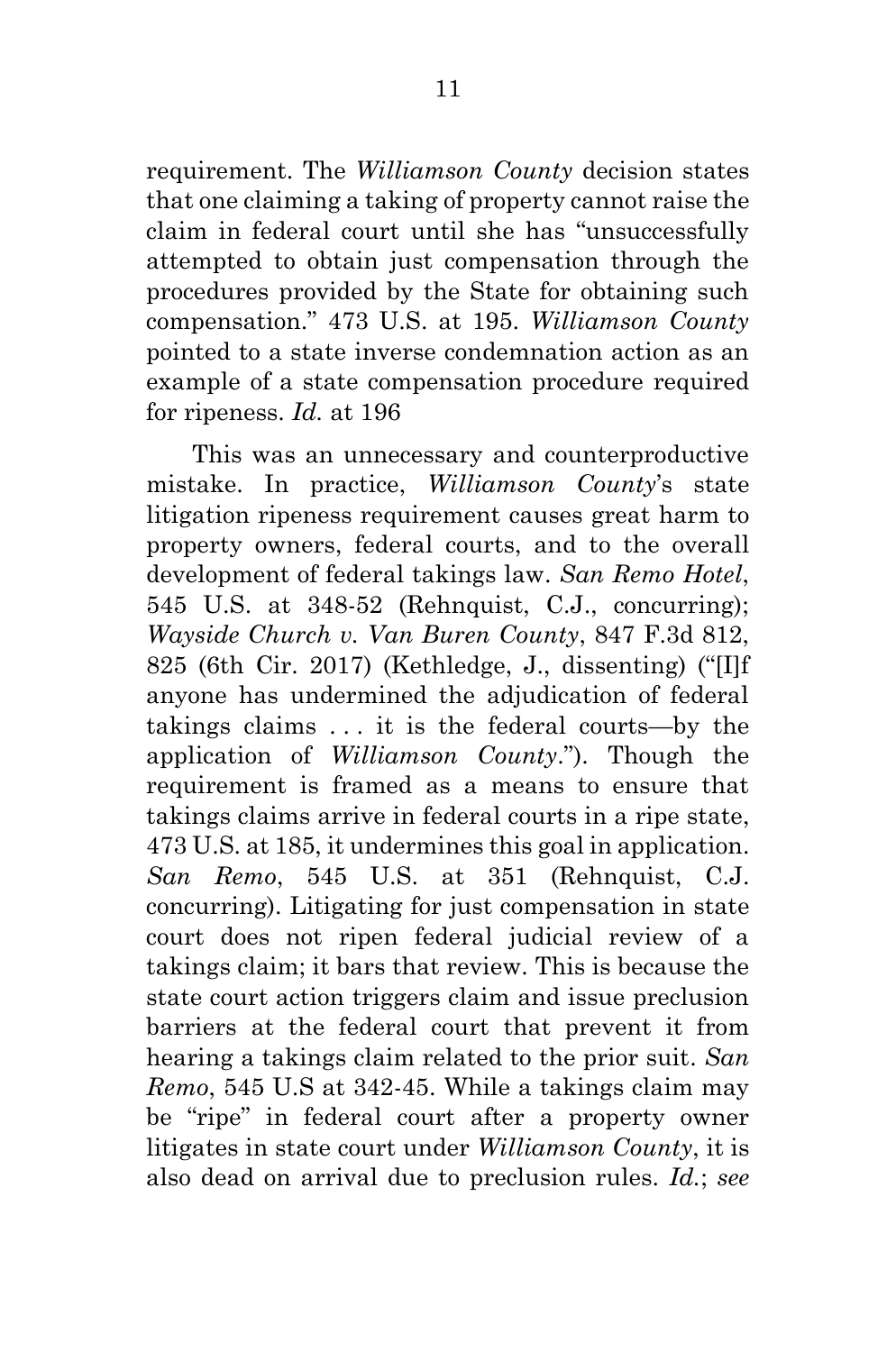*also Arrigoni Enters., LLC v. Town of Durham*, 136 S. Ct. 1409, 1410 (2016) (Thomas, J., dissenting from denial of cert.) (*Williamson County* "dooms plaintiffs' efforts to obtain federal review of a federal constitutional claim.").

*Williamson County*'s effect in closing off the federal courts to federal takings claims is contrary to *Williamson County*'s intent and irreconcilable with Congress's desire to create a federal forum for federal claims through 42 U.S.C. § 1983 and 28 U.S.C. § 1331. *See Lynch v. Household Fin. Corp*., 405 U.S. 538, 542- 43 (1972) (confirming that federal courts have jurisdiction over federal property rights claims raised under 42 U.S.C. § 1983). But the requirement's harmful impacts do not stop there.

 Since *Williamson County* bars federal adjudication of takings claims, property owners must file Fifth Amendment takings claims in state court or not at all. Frederic Bloom & Christopher Serkin, *Suing Courts*, 79 U. Chi. L. Rev. 553, 605 (2012) ("State courts thus get first bite at these [takings] actions under *Williamson County*—and they get the only bite under *San Remo*."). Yet, including a federal claim in a state court complaint allows the government defendant to remove the case to a federal court under 28 U.S.C. § 1441. *City of Chicago v. International College of Surgeons*, 522 U.S. 156, 164 (1997). In the federal forum, the removed claim is unripe because removal prevented the plaintiff from completing the state litigation required by *Williamson County*. The removed takings claim instantly goes from ripe (in state court) to nonjusticiable (in federal court) and is subject to outright dismissal or remand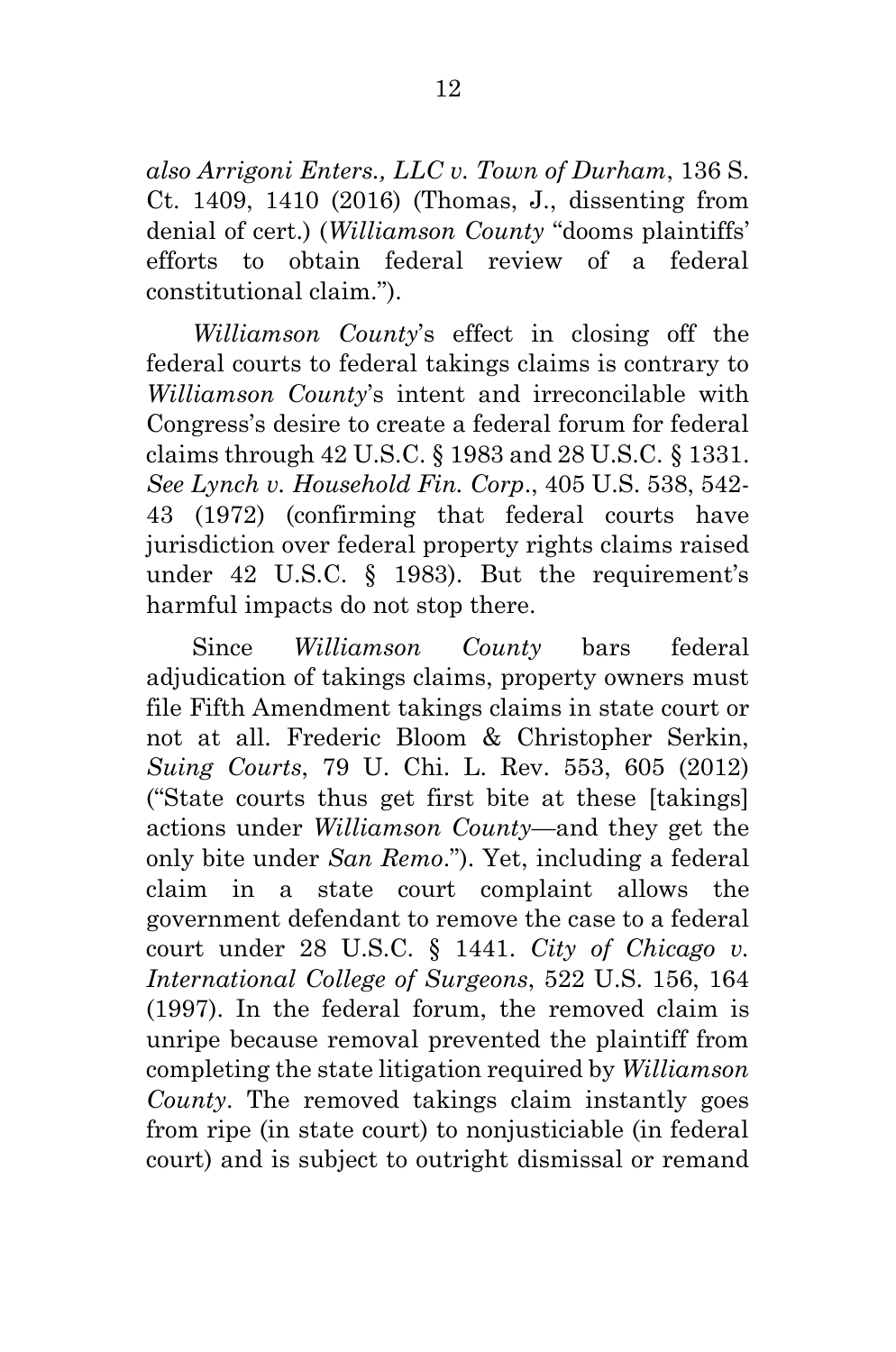to state court. *Reahard v. Lee County*, 30 F.3d 1412, 1414 (11th Cir. 1994) (appellate court finds a removed takings claim unripe under *Williamson County* after the claim was fully litigated on the merits in the district court, nullifying a \$700,000 compensatory award). In this scenario, *Williamson County* prevents takings litigation in federal *and* state court.

 The jurisdictional pitfalls created by the state litigation requirement are sufficient to condemn the rule as an unworkable and unacceptable ripeness concept. But the doctrine is also deeply flawed at a theoretical level because it rests on an incorrect view of the role of the Just Compensation Clause in takings litigation. Contrary to *Williamson County*'s assumptions, a takings lawsuit does not rest on a violation of the "without just compensation" language in the Just Compensation Clause. 473 U.S at 195. It asserts that a government act must be recognized as a *de facto* taking, and that the Just Compensation Clause provides *a federal damages remedy* in that event. *First English Evangelical Lutheran Church of Glendale v. Los Angeles County*, 482 U.S 304, 315-16 (1987). The Clause operates as a takings remedy, not as an element of a claim and, as a result, it does not bear on the question of whether a takings claim is fit for review. *Kirby Forest Indus., Inc. v. United States*, 467 U.S. 1, 5 (1984) (The "owner has a right to bring an 'inverse condemnation' suit . . . on the date of the intrusion[.]").

*Williamson County*'s state litigation doctrine fails to serve a ripeness purpose, causes tremendous harm to takings litigation in application, and is inconsistent with the remedial role of the Just Compensation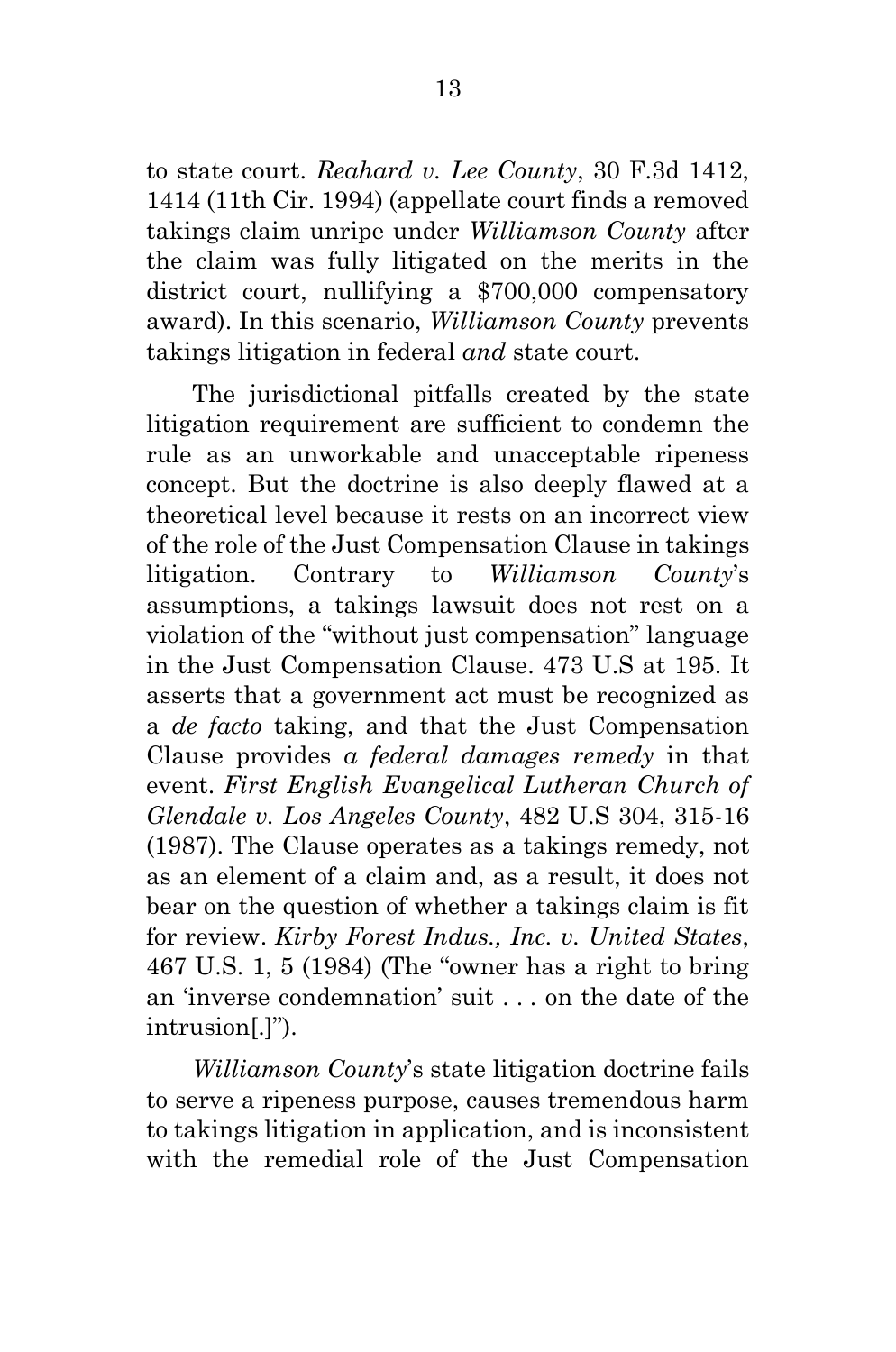Clause. For all these reasons, the Court should remove the doctrine and thereby restore the prior "final decision" ripeness regime. *See San Remo Hotel*, 545 U.S. at 348-52 (Rehnquist, C.J, concurring). Stare decisis policies do not counsel against this result; they favor it. *See Payne v. Tennessee*, 501 U.S. 808, 827 (1991) (abrogating "unworkable" and "poorly reasoned" rules serves the principles underlying the doctrine of stare decisis).

Under the traditional "finality" inquiry, compensation remedies are irrelevant to the ripeness determination. Physical and regulatory takings claims become ripe—in federal or state court—when the government carries out an act, or arrives at a definitive regulatory position, that causes clear injury to property rights. *Williamson County*, 473 U.S. at 192. Ms. Knick's takings claims are justiciable under this framework. The Township formally enacted the Ordinance more than five years ago. Its plain terms authorize public and local governmental access to any land with a burial ground, and the Township has made clear that these provisions apply to Ms. Knick's property. JA at 20-24.

The Township's demand that Ms. Knick open her land to the public causes immediate and serious harm to her constitutionally protected right to exclude strangers. *Kaiser Aetna v. United States*, 444 U.S. 164, 179-80 (1979) (The "right to exclude" is "a fundamental element of the property right."). Nothing more needs to occur before a court can apply this Court's physical takings precedent and declare that the Ordinance causes a taking requiring just compensation. *Nollan*, 483 U.S at 842 ("[I]f [the state]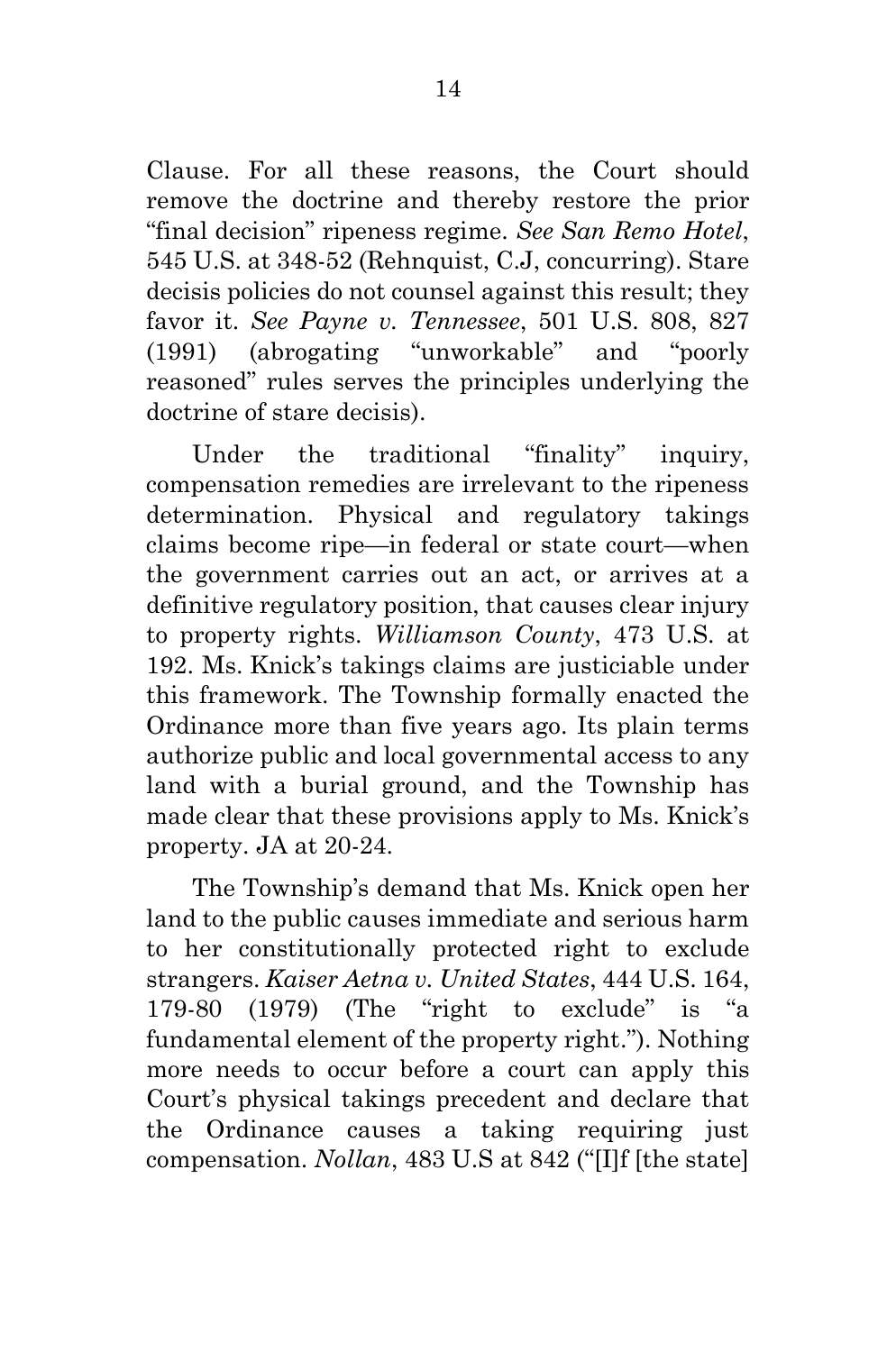wants an easement . . . it must pay for it."); *Kaiser Aetna*, 444 U.S at 180. When this occurs, the Township may rescind the Ordinance's access provisions to minimize its compensatory duty or pay full compensation to sustain the Ordinance as written. *First English*, 482 U.S at 321. In all events, Ms. Knick is entitled to a hearing on the merits of her takings claims.

#### **ARGUMENT**

### **I**

# *WILLIAMSON COUNTY***'S STATE LITIGATION REQUIREMENT IS UNWORKABLE IN PRACTICE AND INCONSISTENT WITH THE REMEDIAL NATURE OF THE JUST COMPENSATION CLAUSE**

### **A. Background Takings Law**

### **1. Condemnation and Inverse Condemnation**

 The Fifth Amendment to the Constitution provides: "nor shall private property be taken for public use, without just compensation." This amendment "is designed not to limit the governmental interference with property rights *per se*, but rather to secure *compensation* in the event of otherwise proper interference amounting to a taking." *First English*, 482 U.S. at 315; *Eastern Enters. v. Apfel*, 524 U.S. 498, 545 (1998) (Kennedy, J., concurring) (The Clause permits "the government to do what it wants so long as it pays the charge.").

 A taking of private property may occur, within the meaning of the Fifth Amendment, in several different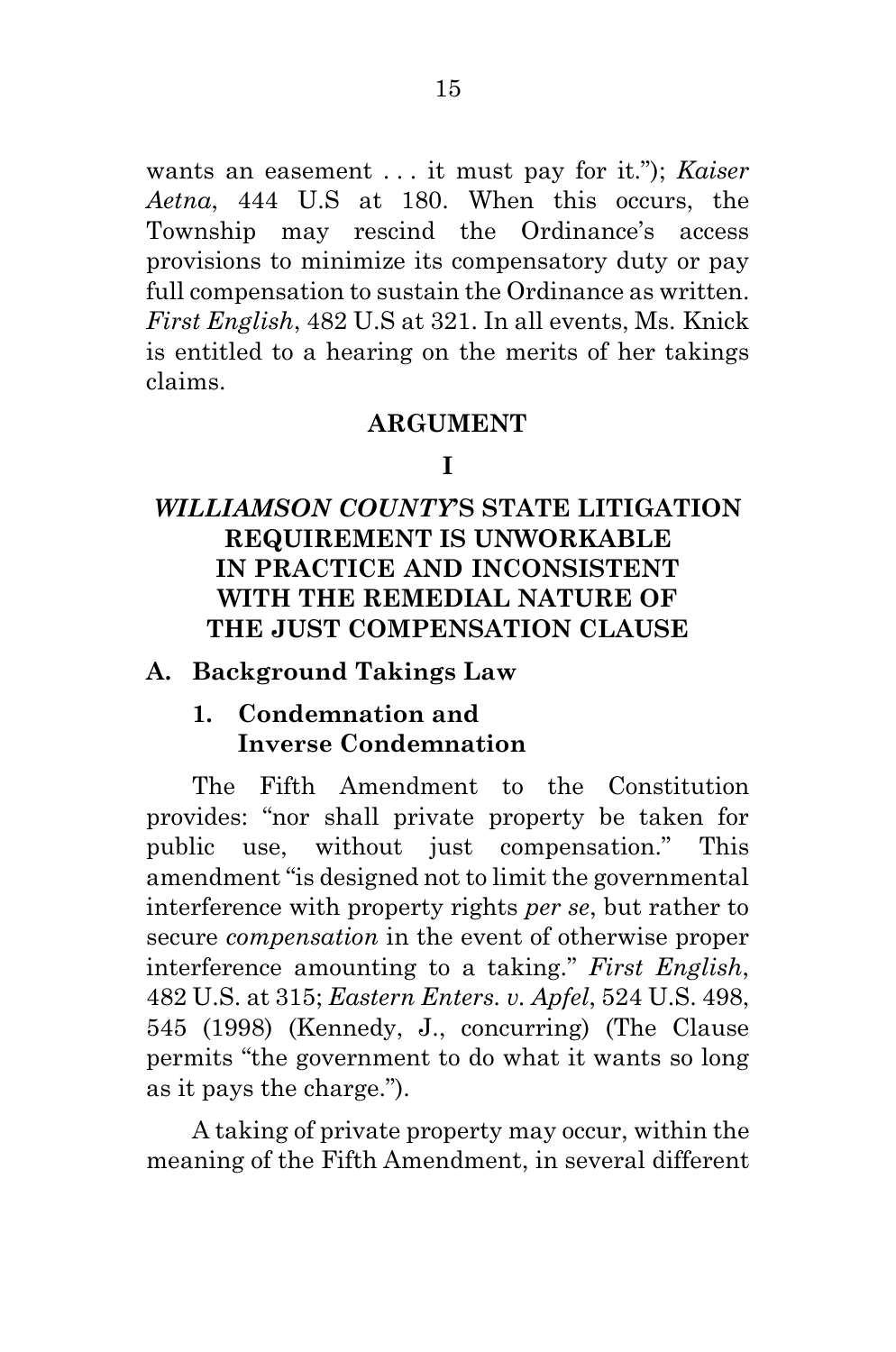ways. *See Kirby*, 467 U.S. at 4-5. The most straightforward situation occurs when the government institutes eminent domain proceedings in a court of law. In such proceedings, the government declares its intent to take property and deposits funds to guarantee payment of just compensation. *See Kirby*, 467 U.S. at 4-5; 40 U.S.C. § 3114(a). Assuming the validity of the public use, the only disputed issues relate to how and when the affected owner will receive just compensation. *United States v. Gen. Motors Corp.*, 323 U.S. 373, 374-75 (1945) (in the eminent domain context, "the problem involved is the ascertainment of the just compensation required by the Fifth Amendment"); 40 U.S.C. § 3114(c)(1) ("Compensation shall be determined and awarded in the proceeding and established by judgment."). In these cases, the Just Compensation Clause functions predominately as a condition on the government's power to complete eminent domain proceedings. A taking is final and legitimate when the owner receives adequate compensation. *Danforth v. United States*, 308 U.S. 271, 284-85 (1939) ("[T]itle does not pass until compensation has been ascertained and paid . . . ."); *First English*, 482 U.S at 320 (in "condemnation proceedings[,] a taking does not occur until compensation is determined and paid").

 The same is true in a quasi-condemnation case, where a legislative body "enacts a statute appropriating the property . . . [while] setting up a special procedure for ascertaining, after the appropriation, the compensation due to the owners." *Kirby*, 467 U.S. at 5; *see also Sweet v. Rechel*, 159 U.S. 380, 399 (1895) ("[I]t is a condition precedent to the exercise of [the taking] power that the statute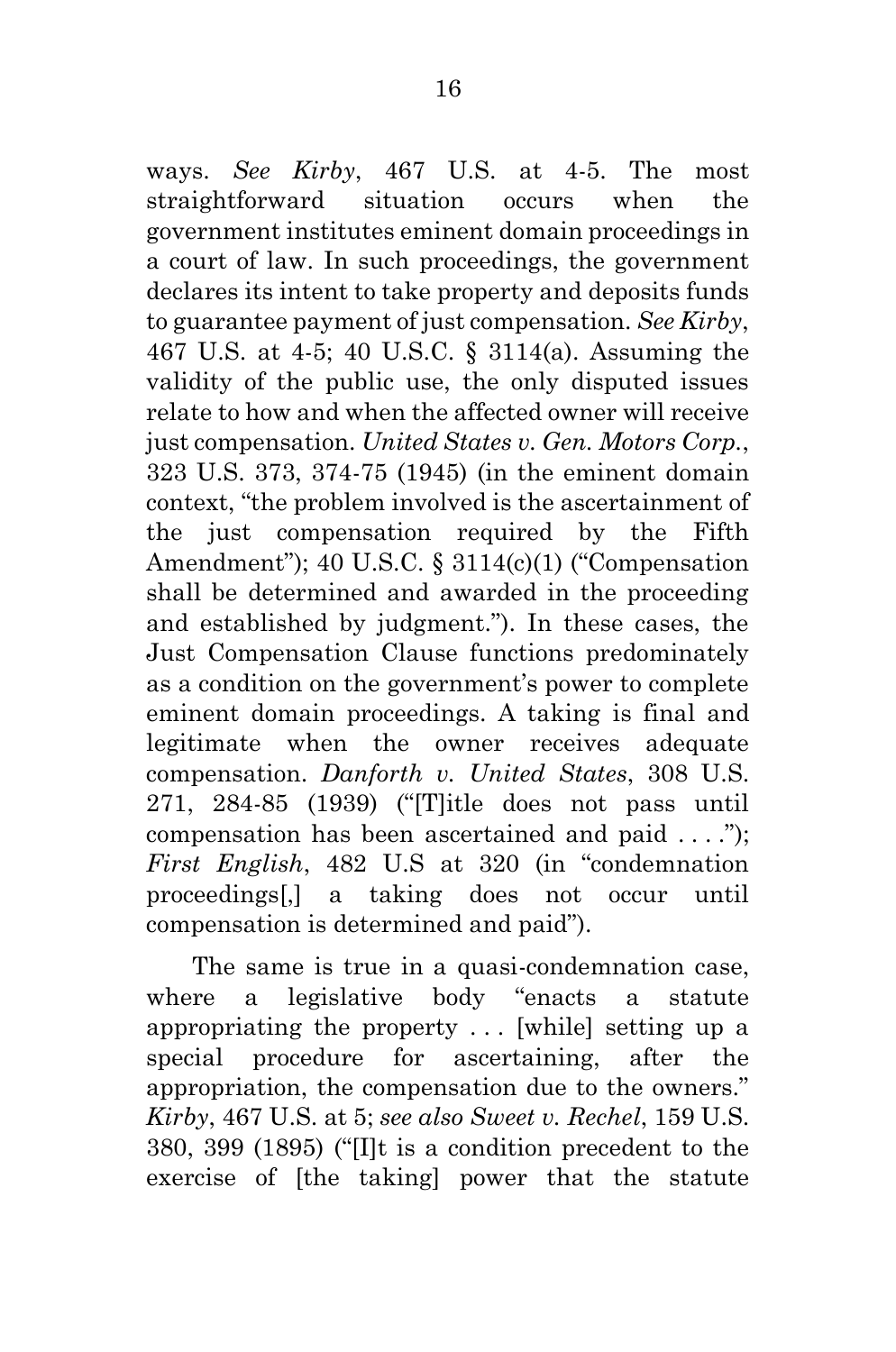[authorizing a taking] make provision for reasonable compensation."). In such cases, takings liability is undisputed. The essence of a "takings" claim in this scenario is that the government has failed to comply with its admitted compensatory duties. *See Cherokee Nation v. S. Kansas Ry. Co.*, 135 U.S. 641, 659 (1890).

# **2. Inverse Condemnation Takings Claims Concern Liability; The Just Compensation Clause Provides a Remedy**

The government can also take property without using a formal condemnation procedure. It can do so, for instance, through administrative and legislative acts that, while not explicitly designed to appropriate property, cause an impact creating a taking. *Lingle v. Chevron U.S.A. Inc.*, 544 U.S. 528, 538-42 (2005). Regulatory action causes a *per se* taking when it authorizes a "physical invasion" of property, *id.* at 538, such as through imposition of an easement. *Kaiser Aetna*, 444 U.S. at 180 ("[E]ven if the Government physically invades only an easement in property, it must nonetheless pay just compensation.").

 When a property owner believes that an intrusion into her property, or a restriction on its use, causes a taking, the owner is entitled to sue in an "inverse condemnation" action to establish the existence of a taking. *Kirby*, 467 U.S. at 5; *United States v. Clarke*, 445 U.S. 253, 257 (1980) ("The phrase 'inverse condemnation' . . . [is] a shorthand description of the manner in which a landowner recovers just compensation for a taking of his property when condemnation proceedings have not been instituted.").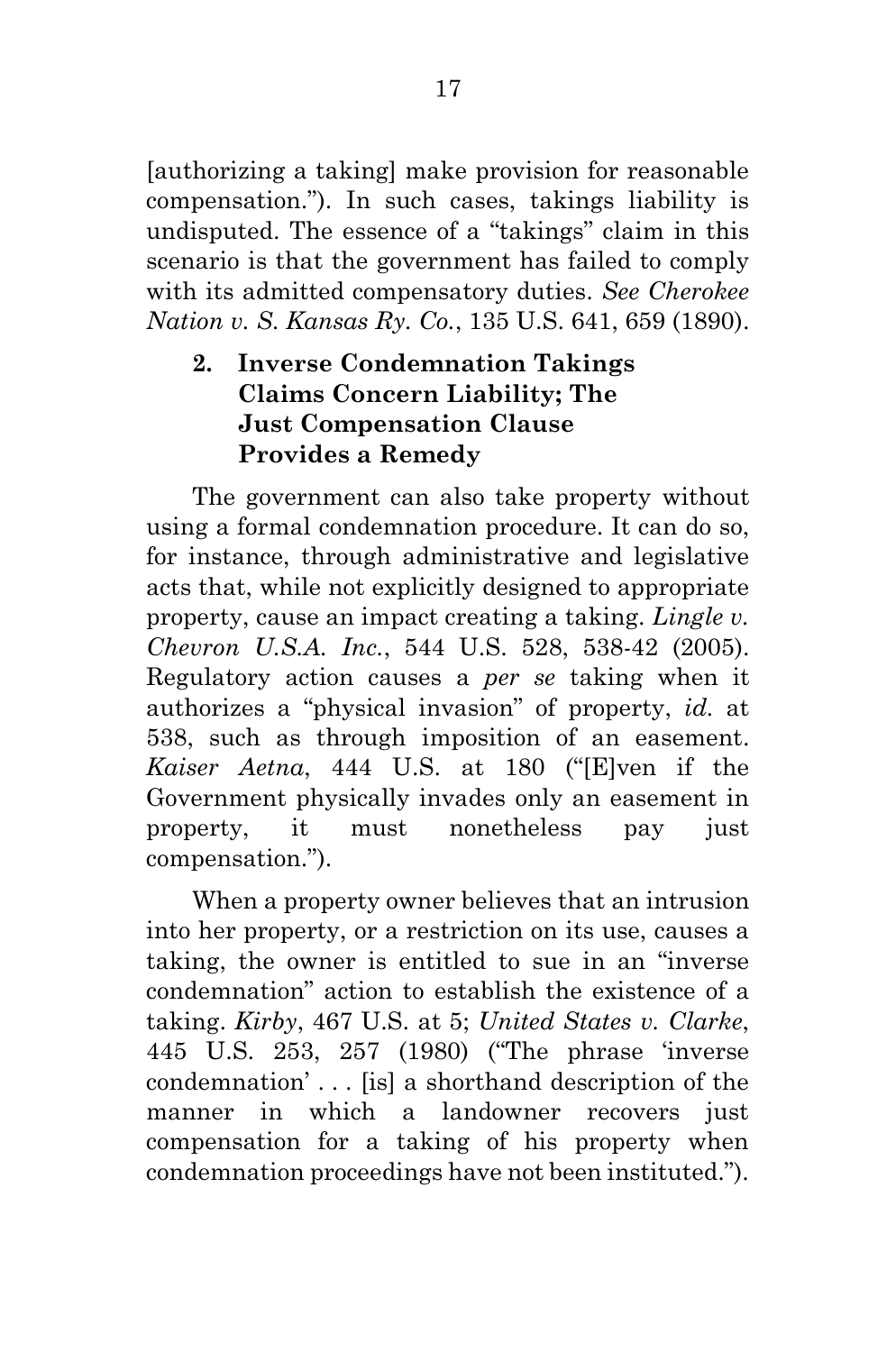In such a suit, the central allegation is that the government is liable for a "taking" in a constitutional sense: "The issue is not the same in condemnation cases and in inverse condemnation cases. In condemnation cases the issue is damages: How much is due the landowner as just compensation? In inverse condemnation the issue is liability: Has the government's action effected a taking of the landowner's property?" *Am. Sav. & Loan Ass'n v. County of Marin*, 653 F.2d 364, 369 (9th Cir. 1981); *Henderson v. City of Columbus*, 827 N.W.2d 486, 489 (Neb. 2013) ("[T]he initial question is whether the governmental entity's actions constituted the taking or damaging of property for public use.").

In inverse condemnation cases, the Just Compensation Clause supplies a damages remedy once a court finds that a government act amounts to a taking. *First English*, 482 U.S. at 315-16; *Murr v. Wisconsin*, 137 S. Ct. 1933, 1951 (2017) (Roberts, C.J., dissenting) ("[I]f 'private property' has been 'taken,' the last item of business is to calculate the 'just compensation' the owner is due."). The Clause guarantees indemnification in the event the government takes property without formally condemning it. *Id*.; *see also Monongahela Nav. Co. v. United States*, 148 U.S. 312 (1893). In *First English*, the Court sharply confirmed this remedial reading. There, the United States argued that the Just Compensation Clause "is only a limitation on the power of the Government to act, not a remedial provision" authorizing "money damages." 482 U.S. at 316 n.9. The Court rejected this interpretation, holding that the Clause requires a "compensation remedy" "in the event of a taking." *Id.* at 316.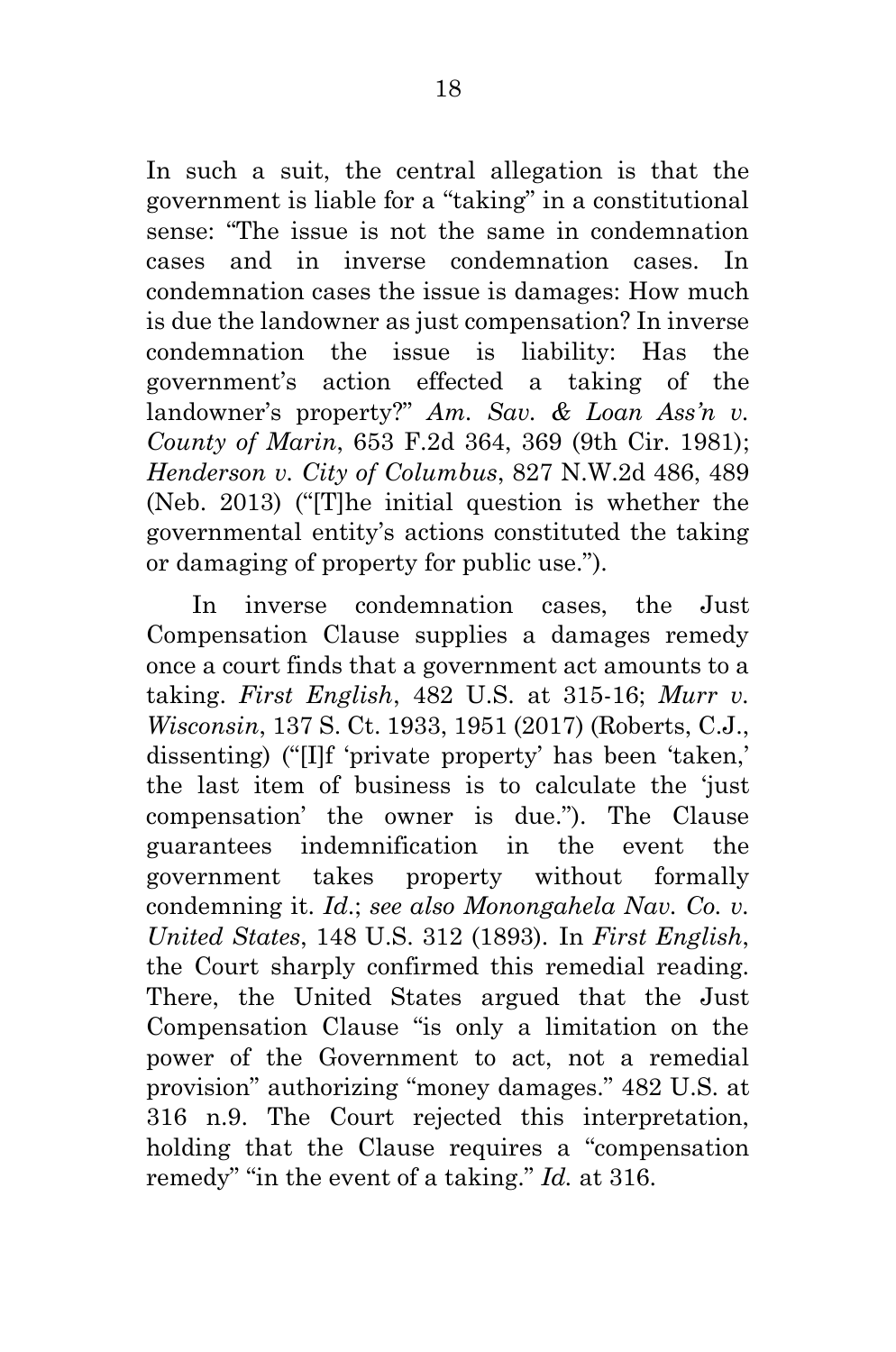In short, an inverse condemnation suit challenging an injury to property seeks to establish a right to the damages remedy supplied by the Just Compensation Clause by establishing the existence of a taking. *Id.*

## **B. Takings Ripeness Doctrine**

# **1. Finality Rules Controlled Prior to** *Williamson County***'s Articulation of the State Litigation Doctrine**

This Court has made clear that courts cannot adjudicate inverse condemnation takings claims until it is plain the claims are ripe for review. *Suitum v. Tahoe Reg'l Planning Agency*, 520 U.S. 725, 735-38 (1997) (reviewing cases). The "basic rationale [of the ripeness doctrine] is to prevent the courts, through avoidance of premature adjudication, from entangling themselves in abstract disagreements over administrative policies." *Abbott Laboratories v. Gardner*, 387 U.S. 136, 148-49 (1967). It is "also to protect the agencies from judicial interference until an administrative decision has been formalized and its effects felt in a concrete way by the challenging parties." *Id.*

 The Court has implemented these polices in the takings context by requiring plaintiffs to refrain from asserting a claim until a governmental action limiting property rights is concrete and final. *Hodel v. Virginia Surface Mining & Reclamation Ass'n*, 452 U.S. 264, 297 (1981) (holding that a property owner had to pursue "administrative solutions" that might reduce the impact of property restrictions to ripen a takings claim); *San Remo Hotel*, 545 U.S. at 346-47 ("It was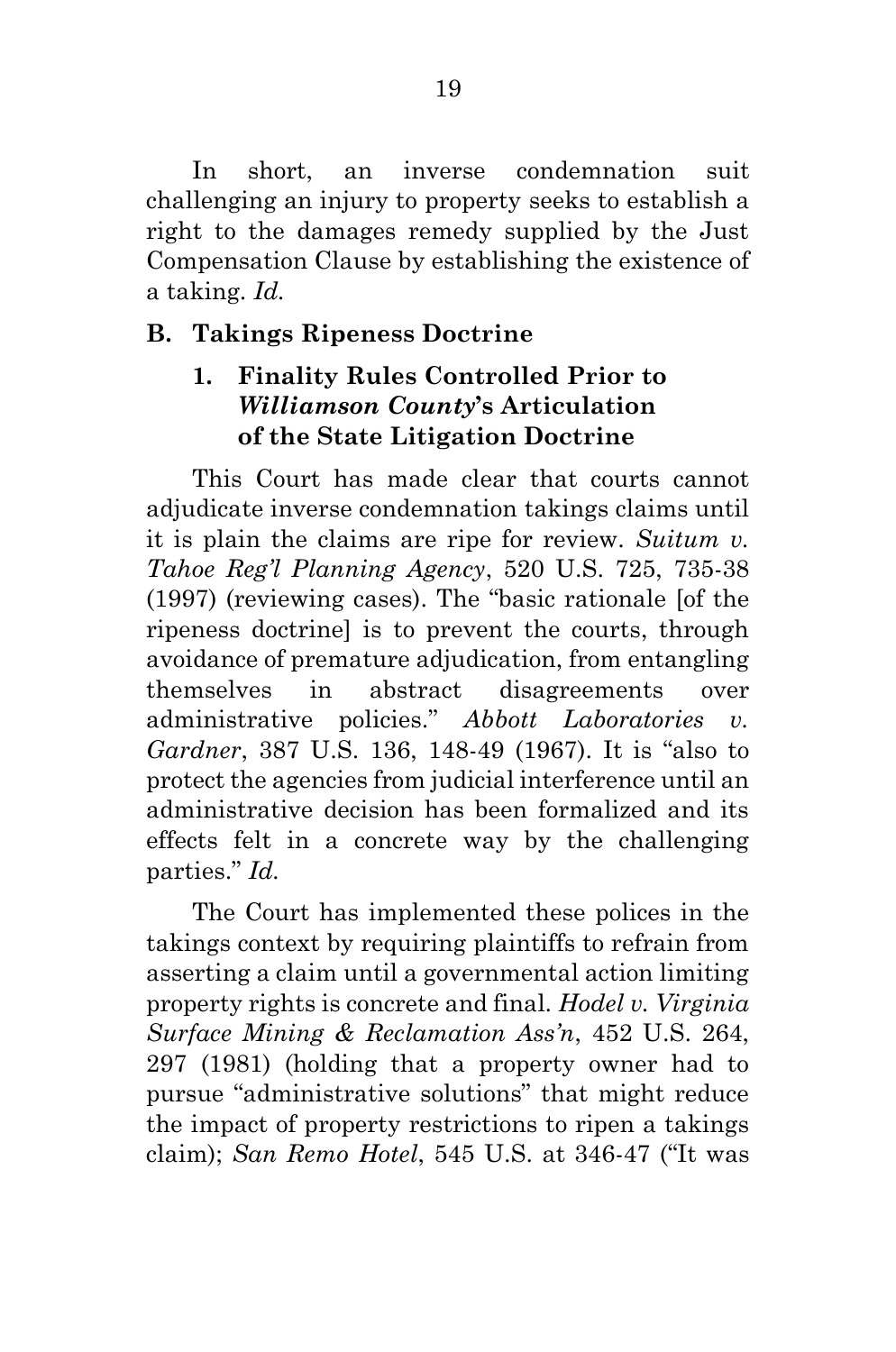settled well before *Williamson County*" that a regulatory takings claim "'is not ripe until the government entity charged with implementing the regulations has reached a final decision[.]'" (quoting *Williamson County*, 473 U.S. at 186)).

 In *Williamson County*, the Court confirmed and elaborated on the finality ripeness doctrine. The case arose when a developer asserted that land use regulations took its property by temporarily depriving it of economically viable use. 473 U.S. at 186-90. A jury found the defendant liable for a taking and awarded monetary compensation to the developer. The Sixth Circuit upheld the jury decision on appeal. This Court subsequently granted certiorari to decide "whether Federal, State, and Local governments must pay money damages to a landowner whose property allegedly has been 'taken' temporarily by the application of government regulations." *Id.* at 185. Yet, the Court concluded that it could not reach that issue because the underlying takings claims were unripe. *Id.*

 In addressing the ripeness issue, the *Williamson County* Court reiterated that a regulatory takings claim is premature until the government reaches a "final decision" applying its regulations to the plaintiff's property. *Id.* at 186-94. The Court explained that, to obtain a final agency decision, a claimant must normally pursue any discretionary procedure within the regulatory scheme that might allow the government to soften the challenged regulations. *Id.* at 191-92.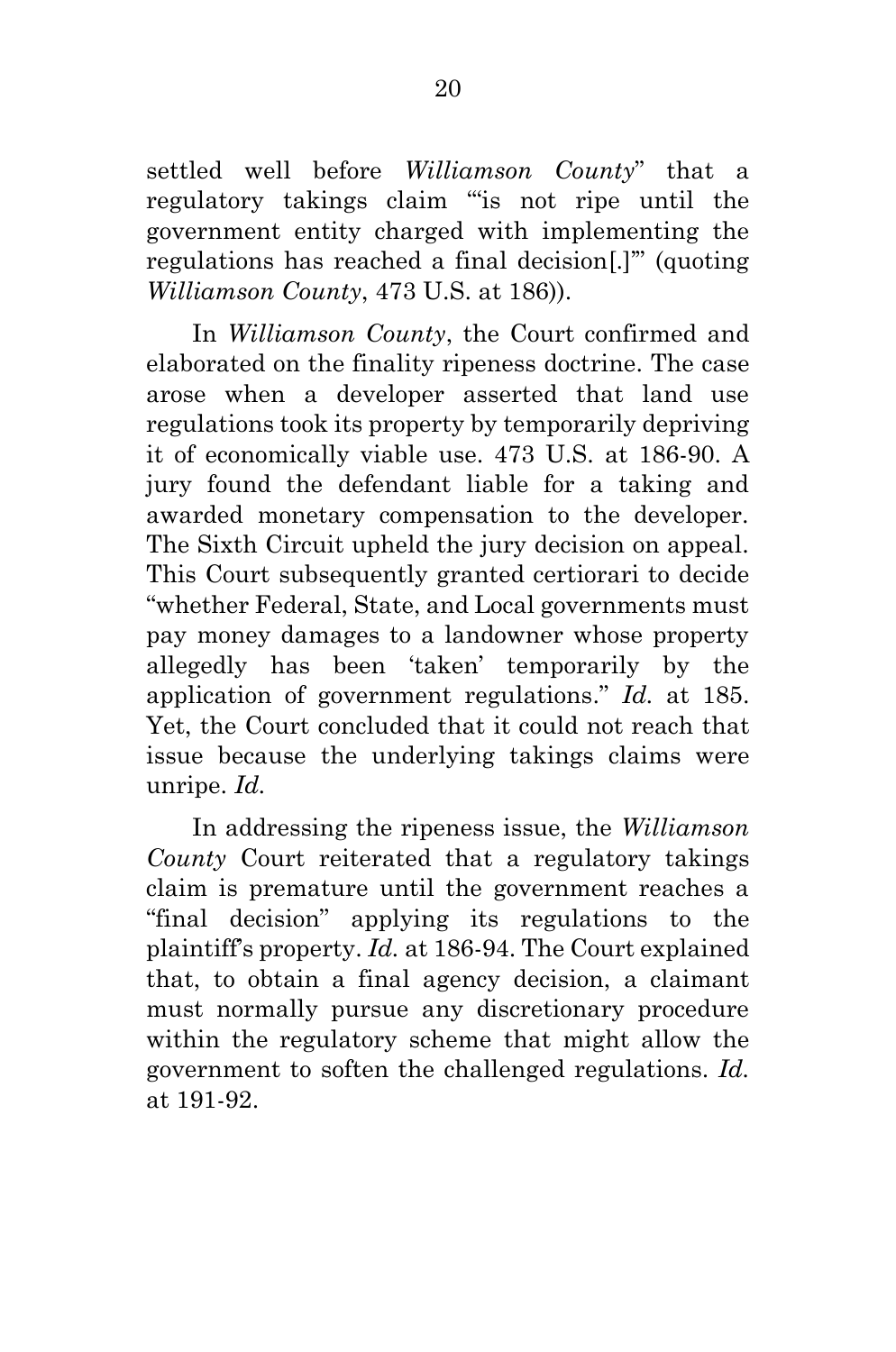However, the Court emphasized that finality ripeness doctrine does not require a takings claimant to exhaust state remedies:

[T]he finality requirement is concerned with whether the initial decisionmaker has arrived at a definitive position on the issue that inflicts an actual, concrete injury; the exhaustion requirement generally refers to administrative and judicial procedures by which an injured party may seek review of an adverse decision and obtain a remedy . . . .

473 U.S at 192-93. The Court ultimately held that the takings claimant in *Williamson County* had not obtained a final agency decision because it had not applied for variances that might have allowed the defendant to permit more use of the subject property. *Id.* at 191.

 Under the traditional finality concepts affirmed in the initial portion of *Williamson County*, state takings remedies are not pertinent to the determination of whether a takings claim is ripe. 473 U.S at 192-93; *Urbanizadora Versalles, Inc. v. Rivera Rios*, 701 F.2d 993, 997-99 (1st Cir. 1983) (rejecting an argument that the takings claimant had to use "their local remedies, judicial and administrative," because "there is no requirement of exhaustion of administrative remedies in section 1983 actions."); *Foster v. City of Detroit*, 405 F.2d 138, 144 (6th Cir. 1968) (holding, in a takings case, that "a party may normally resort to a federal court without having first exhausted the judicial remedies of the state courts'" (quoting 1A James Wm. Moore, et al., Moore's Federal Practice, P0.201, p. 2023 (1961))); *Archer Gardens, Ltd. v.*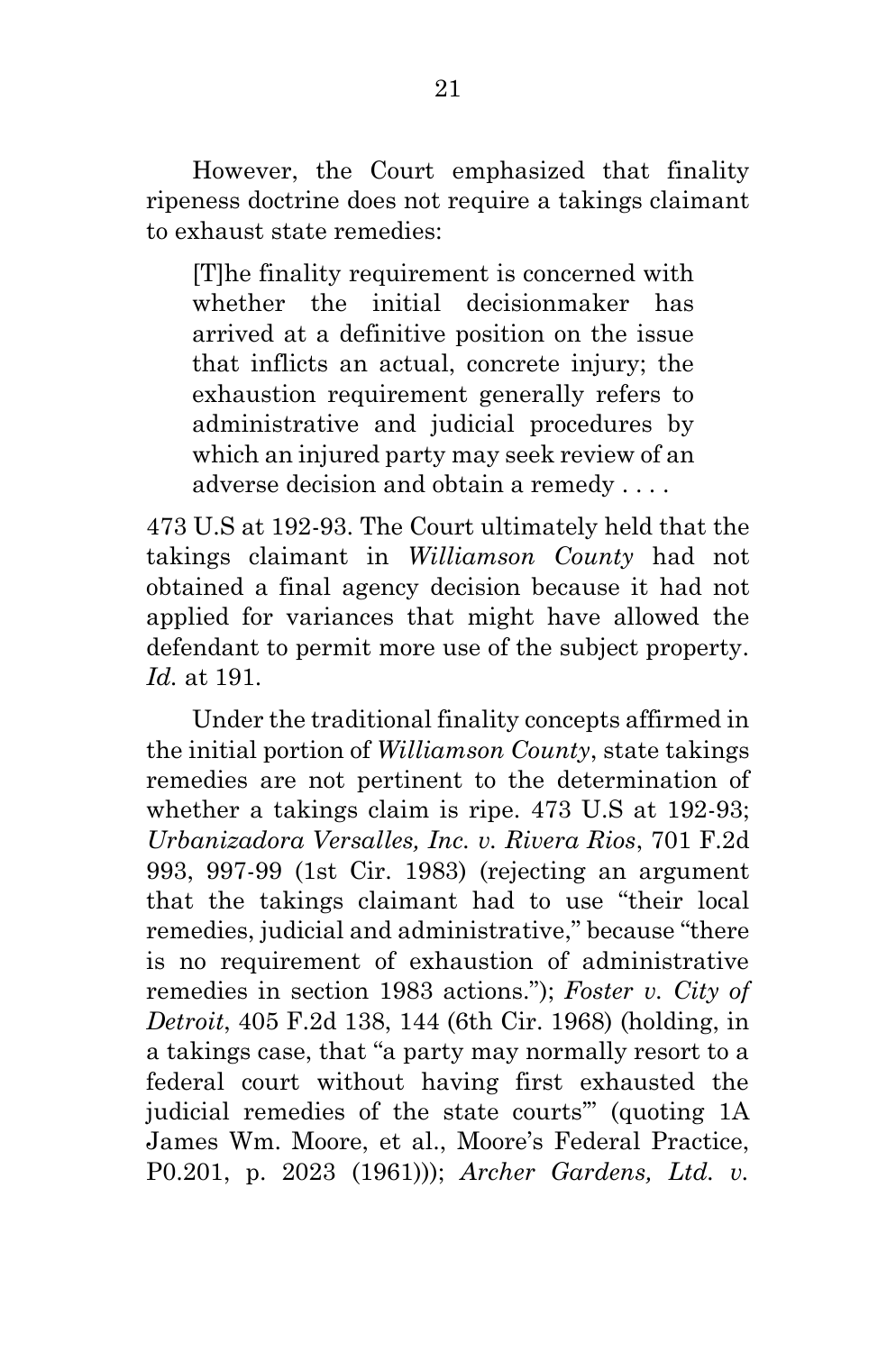*Brooklyn Ctr. Dev. Corp.*, 468 F. Supp. 609, 613 (S.D.N.Y. 1979) (holding a takings claimant did not need to exhaust state remedies). If a government agency makes a formal and final decision harming property, the owner may sue to establish that it is a taking warranting a compensation remedy under the Just Compensation Clause. *Kirby*, 467 U.S. at 5.

# **2.** *Williamson County***'s State Litigation Dicta**

 The Court's application of the final decision rule to the claim in *Williamson County* should have ended the case. Yet, in dicta, and without adequate briefing from the parties,5 the *Williamson County* Court went on to articulate a second, novel ripeness barrier: the state litigation requirement.

 The Court started with the observation that the Just Compensation Clause "proscribes" takings "without just compensation." 473 U.S. at 194. From there, it proposed that the Clause does not "require that just compensation be paid in advance of, or contemporaneously with, the taking; all that is required is that a 'reasonable, certain and adequate provision for obtaining compensation' exist at the time of the taking." *Id.* (citations omitted). This led the Court to conclude that "[i]f the government has provided an adequate process for obtaining compensation, and if resort to that process 'yield[s] just compensation,' then the property owner 'has no claim against the Government' for a taking." *Id.* at

<sup>5</sup> *See* Brief Amicus Curiae of Western Manufactured Housing Communities Association at 5-8 (discussing the nature of party briefing in *Williamson County* and the Solicitor General's introduction of the ripeness issue in an amicus brief).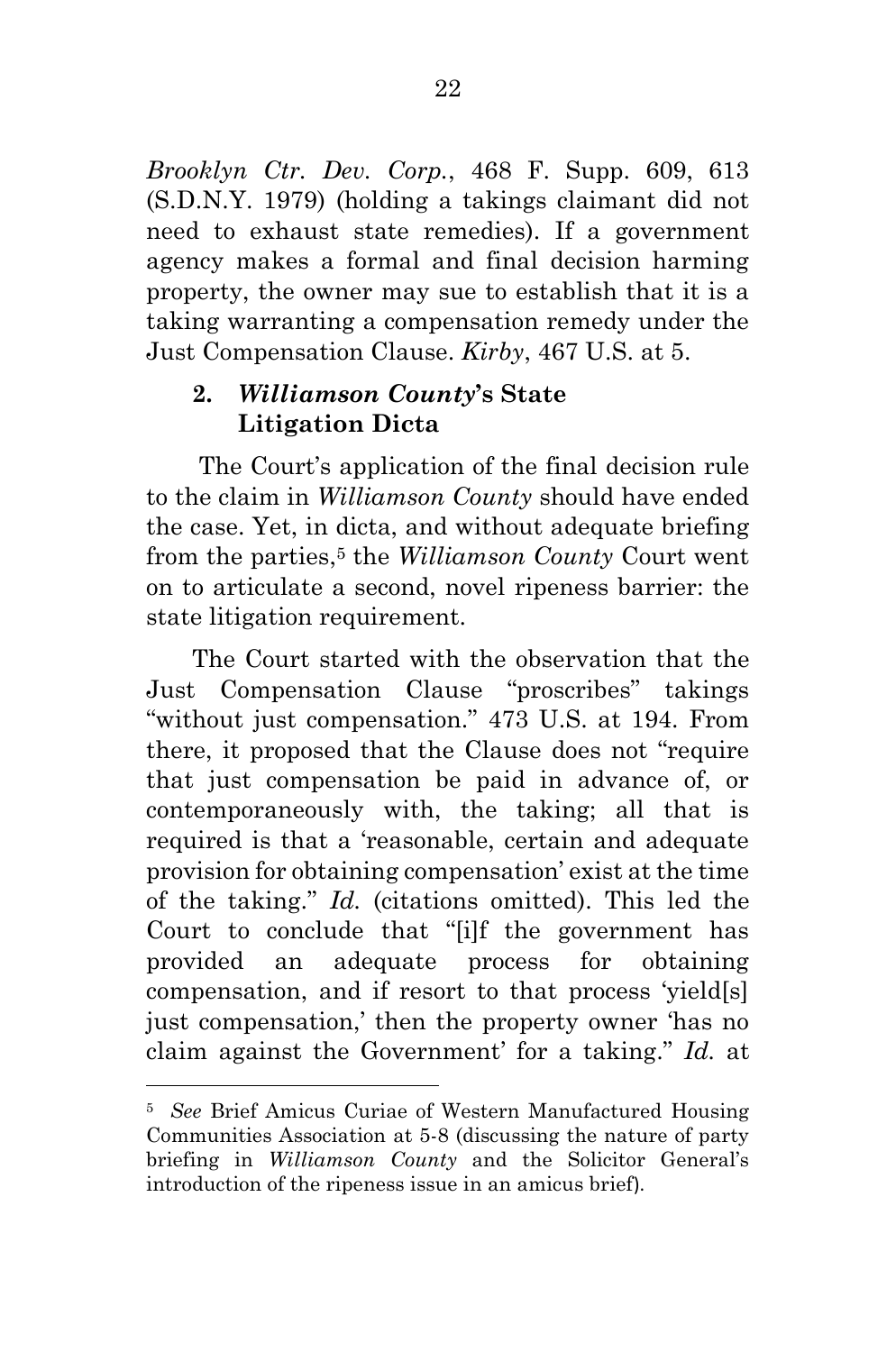194-95 (quoting *Ruckelshaus v. Monsanto Co.*, 467 U.S. 986, 1018 n.21 (1984)). This ultimately meant "if a State provides an adequate procedure for seeking just compensation, the property owner cannot claim a violation of the Just Compensation Clause until it has used the procedure and been denied just compensation." *Id.* at 195. The Court held that the claim in *Williamson County* was unripe under the new principle because the plaintiff had not filed an inverse condemnation suit—a judicial action—under Tennessee law in Tennessee state court. *Id.*

 In *San Remo*, the Court treated *Williamson County*'s second ripeness requirement as a command that property owners seek compensation through state court litigation. *San Remo Hotel*, 545 U.S. at 342; *id.* at 349 (Rehnquist, C.J., concurring). At the same time, four Justices of the Court criticized the principle and suggested it should be overruled. 545 U.S. at 349 (Rehnquist, C.J., concurring). They were correct.

## **C. The State Litigation Requirement Is Incapable of Coherent and Just Application**

The *Williamson County* Court apparently believed that adding the state litigation requirement to the pre-existing "final decision" ripeness inquiry would render takings claims fully mature for review in federal court. 473 U.S. at 197. But after more than 30 years in application, it is clear it does no such thing. In practice, the requirement entirely bars takings litigants from federal court, frustrates their access to state court, and generally turns an attempt to establish a compensable taking into a chaotic, self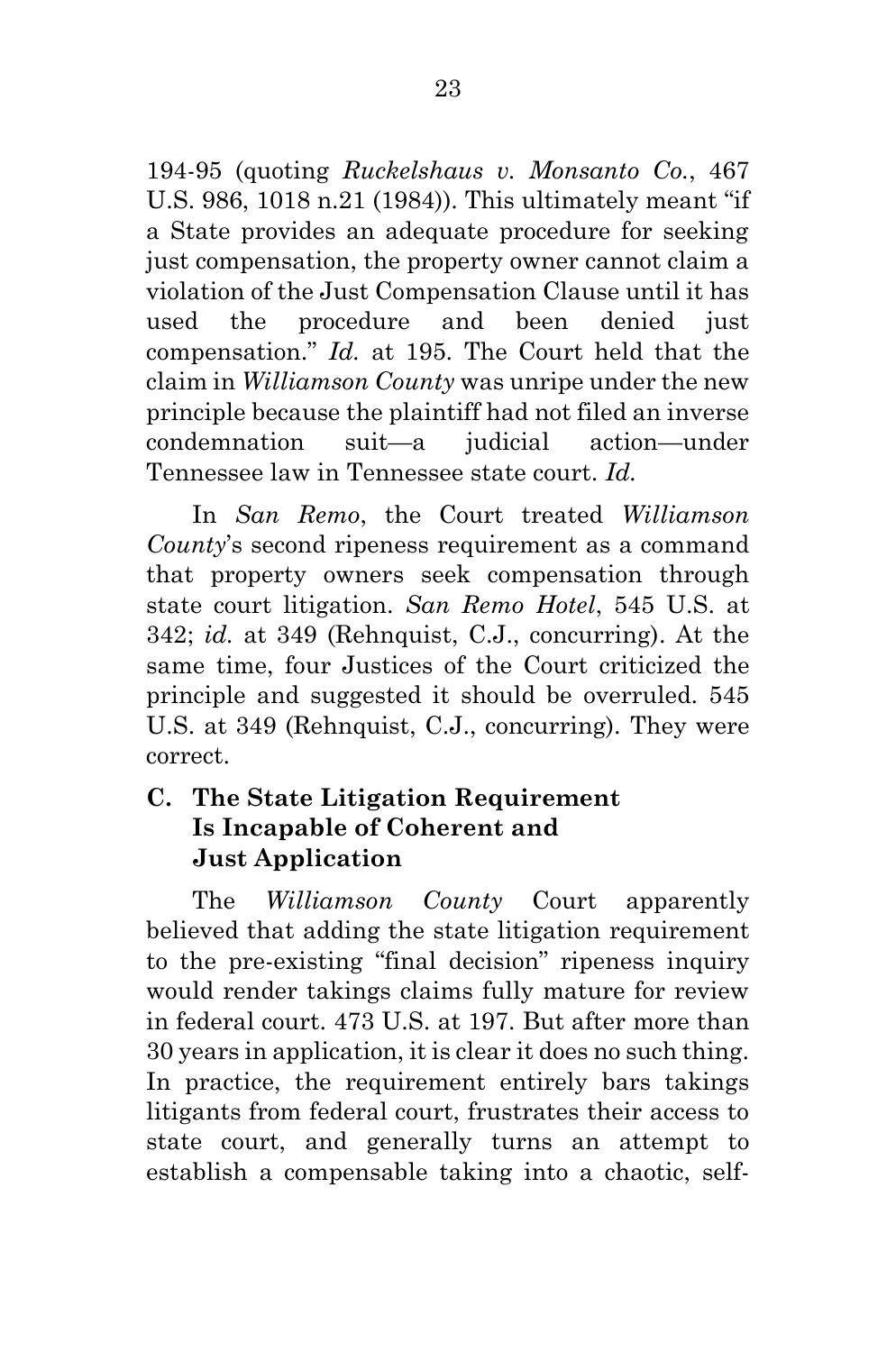defeating, and wasteful endeavor. *San Remo Hotel*, 545 U.S. at 350-52 (Rehnquist, C.J., concurring). It should not continue to exist.

## **1. The State Litigation Rule Ripens Nothing, but Instead Strips Federal Courts of the Ability To Hear Takings Claims**

The state litigation doctrine's most startling effect is to ban property owners from asserting their federal constitutional rights in federal court. This outcome arises from the interplay between a plaintiff's compliance with *Williamson County*'s state litigation rule and the Full Faith and Credit Act. On the one hand, *Williamson County* declares that property owners may claim a taking in federal court after a state court denies them compensation. 473 U.S. at 194-96. On the other hand, res judicata and issue preclusion rules arising from the Act prevent federal courts from hearing a case related to a previously litigated dispute. *McDonald v. City of West Branch*, 466 U.S. 284, 287 (1984); *San Remo*, 545 U.S. at 336 & n.16.

 The result is that, when a property owner unsuccessfully pursues a claim for compensation in state court to comply with *Williamson County*, the claim is *barred* from federal court, not ripened. *See San Remo*, 545 U.S. at 346-47; *Arrigoni*, 136 S. Ct. at 1410 (Thomas, J., dissenting from denial of cert.); *DLX, Inc. v. Kentucky*, 381 F.3d 511, 519-20 (6th Cir. 2004); *Trafalgar Corp. v. Miami County Bd. of Comm'rs*, 519 F.3d 285, 287 (6th Cir. 2008) (Because "the issue of just compensation under the Takings clause . . . was directly decided in a previous state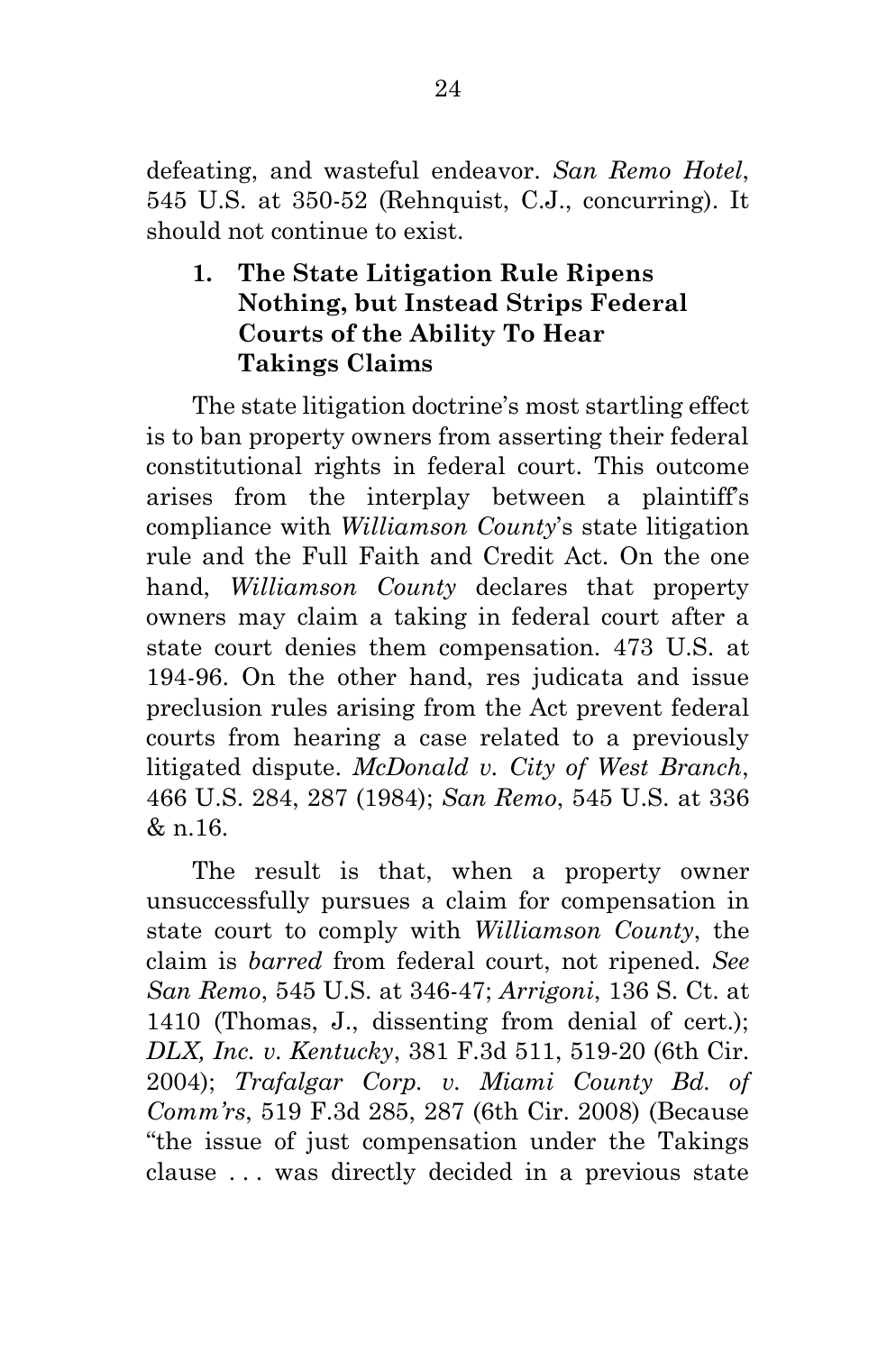court action, it cannot be re-litigated in federal district court.").

Although the *Williamson* line of cases that requires the property owner to seek compensation in the state courts speaks in terms of "exhaustion" of remedies, that is a misnomer. For if . . . the property owner goes through the entire state proceeding, and he loses, he cannot maintain a federal suit . . . by virtue of the doctrine of res judicata . . . .

*Rockstead v. City of Crystal Lake*, 486 F.3d 963, 968 (7th Cir. 2007); *see also W.J.F. Realty Corp. v. Town of Southampton*, 220 F. Supp. 2d 140, 146 (E.D.N.Y. 2002).

In application, the state litigation rule does the opposite of what *Williamson County* claims it will do. *DLX*, 381 F.3d at 518 n.3 (*Williamson County* "clearly contemplates that a takings plaintiff who loses her claim in state court will have a day in federal court."). Utilization of state compensation procedures prevents, rather than secures, federal jurisdiction over takings claims. Given this outcome, lower courts have aptly described *Williamson County*'s doctrine as a "catch-22," <sup>6</sup> and a "trap." <sup>7</sup> The doctrine lures property owners to file state court suits that defeat, rather than ripen, federal review of their takings

<sup>6</sup> *Santini v. Connecticut Hazardous Waste Mgmt. Serv.*, 342 F.3d 118, 127 (2d Cir. 2003).

<sup>7</sup> *DLX*, 381 F.3d at 518 n.3 (referring to the "*Williamson* trap" created in connection with res judicata); *see also* Michael M. Berger, *Supreme Bait & Switch: The Ripeness Ruse In Regulatory Takings*, 3 Wash. U. J.L. & Pol'y 99, 103 (2000).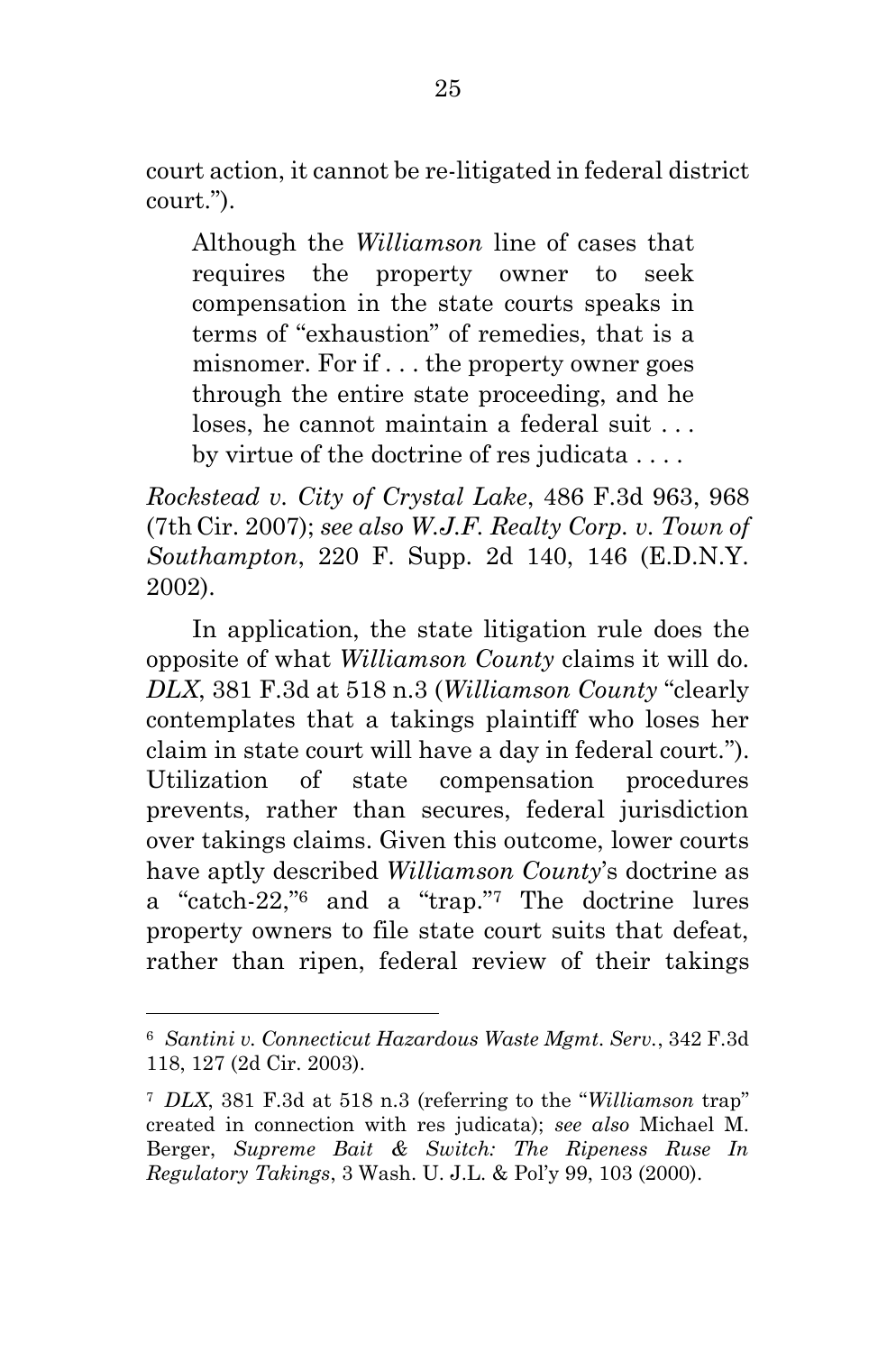claims. "Like a tomato that suffers vine rot, [the claim] goes from being green to mushy red overnight. It can never be eaten." 8

 In the 2005 *San Remo Hotel* case, the Court considered the conflict between the state litigation requirement and preclusion doctrines. The Court recognized that takings claims "ripened" through state court litigation normally cannot be raised in federal court, contrary to *Williamson County*'s intent and language, due to preclusion rules. 545 U.S. at 346- 47. Nevertheless, the *San Remo Hotel* Court refused to create an exception from these preclusion rules, such as one that would allow takings plaintiffs to "reserve" (protect) their federal claim for federal review while litigating in state court. The Court also refused to overrule the state litigation rule because that question was not properly presented. *Id.* at 352 (Rehnquist, C.J., concurring).

*San Remo Hotel* thereby solidified *Williamson County*'s state litigation ripeness doctrine as a complete barrier to prosecution of federal takings claims in federal court. 545 U.S. at 349-52 (Rehnquist, C.J., concurring). There is no indication that the *Williamson County* Court intended to foreclose federal judicial review of takings claims, *DLX*, 381 F.3d at 518, and yet, that is the inevitable and ongoing result of the state litigation doctrine. *Foster v. Minnesota*, No. 17-1177, 2018 WL 1881609, at \*2 (8th Cir. Apr. 20, 2018) ("When a property owner has unsuccessfully

<sup>8</sup> Thomas Roberts, *Ripeness and Forum Selection in Land-Use Litigation, in Takings: Land-Development Conditions and Regulatory Takings after Dolan and Lucas* 68 (ABA, Callies ed., 1996).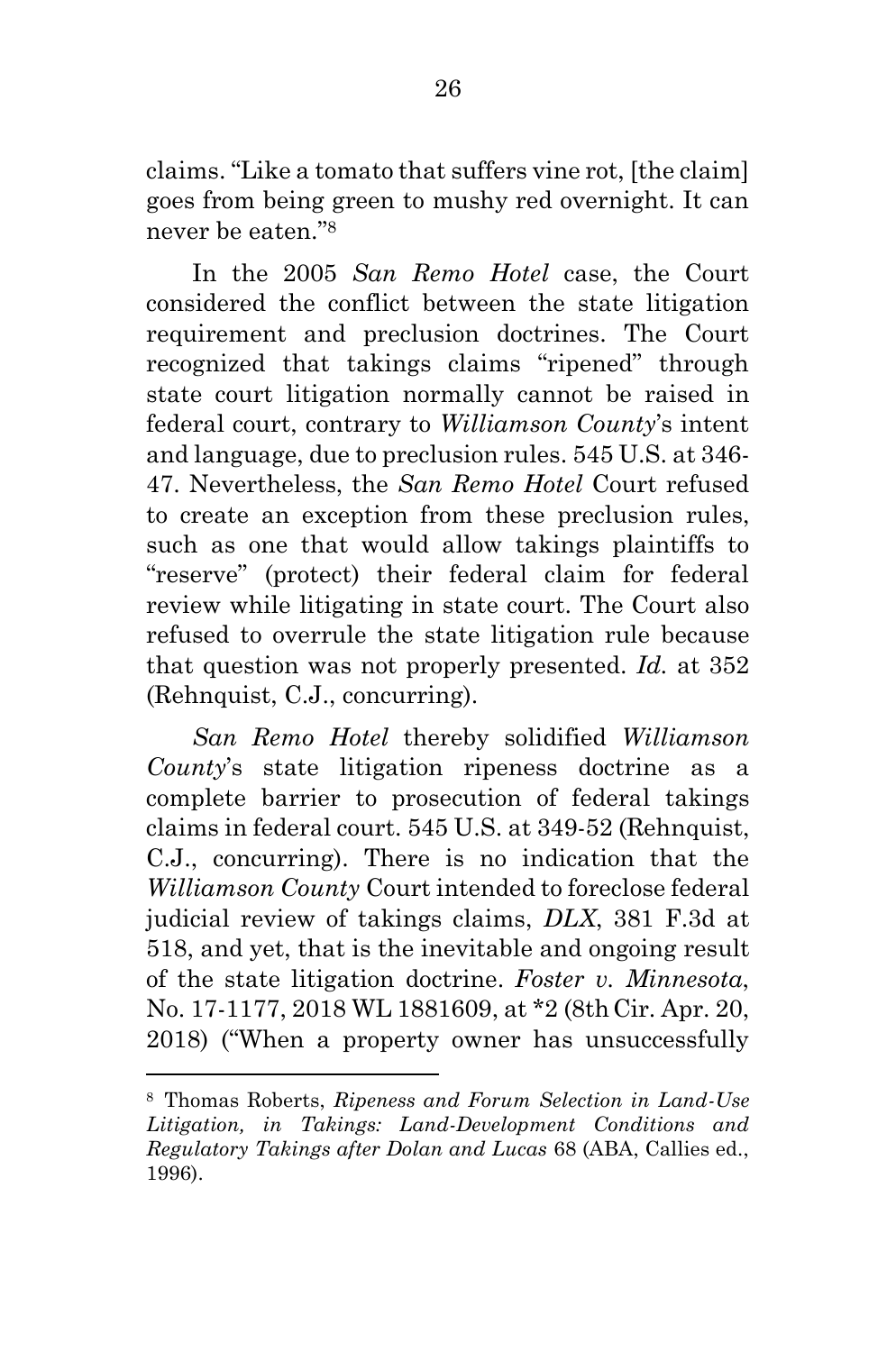asserted a Fifth Amendment takings claim in state court, as Foster did . . . her later assertion of the same claim in federal court is precluded . . . .").

# **2. The State Litigation Doctrine Is Inconsistent With 42 U.S.C. § 1983 and 28 U.S.C. § 1331**

 It is impossible to reconcile *Williamson County*'s relegation of takings claims to state courts with Congress's intent to provide a federal forum for federal civil rights claims under 28 U.S.C. § 1331 and 42 U.S.C. § 1983. *See* 28 U.S.C. § 1343(a)(3). This Court has repeatedly emphasized that the "purpose [of enacting § 1983] was to interpose the federal courts between the States and the people, as guardians of the people's federal rights . . . ." *Mitchum v. Foster*, 407 U.S. 225, 242 (1972); *see also Patsy v. Bd. of Regents of State of Fla.*, 457 U.S. 496, 504 (1982) ("Congress intended . . . to throw open the doors of the United States courts to individuals who were threatened with, or who had suffered, the deprivation of constitutional rights, and to provide these individuals immediate access to the federal courts . . . ." (quotations & citations omitted)). Neither Congress nor this Court has ever carved out an exception from these federal jurisdictional grants for takings claimants or property owners more generally. *Lynch*, 405 U.S. at 542-43 ("This Court has never adopted the distinction between personal liberties and proprietary rights as a guide to the contours of § 1343(3) jurisdiction.").

By denying a federal forum to property owners claiming a "taking" of property under the Fifth Amendment, the *Williamson County* doctrine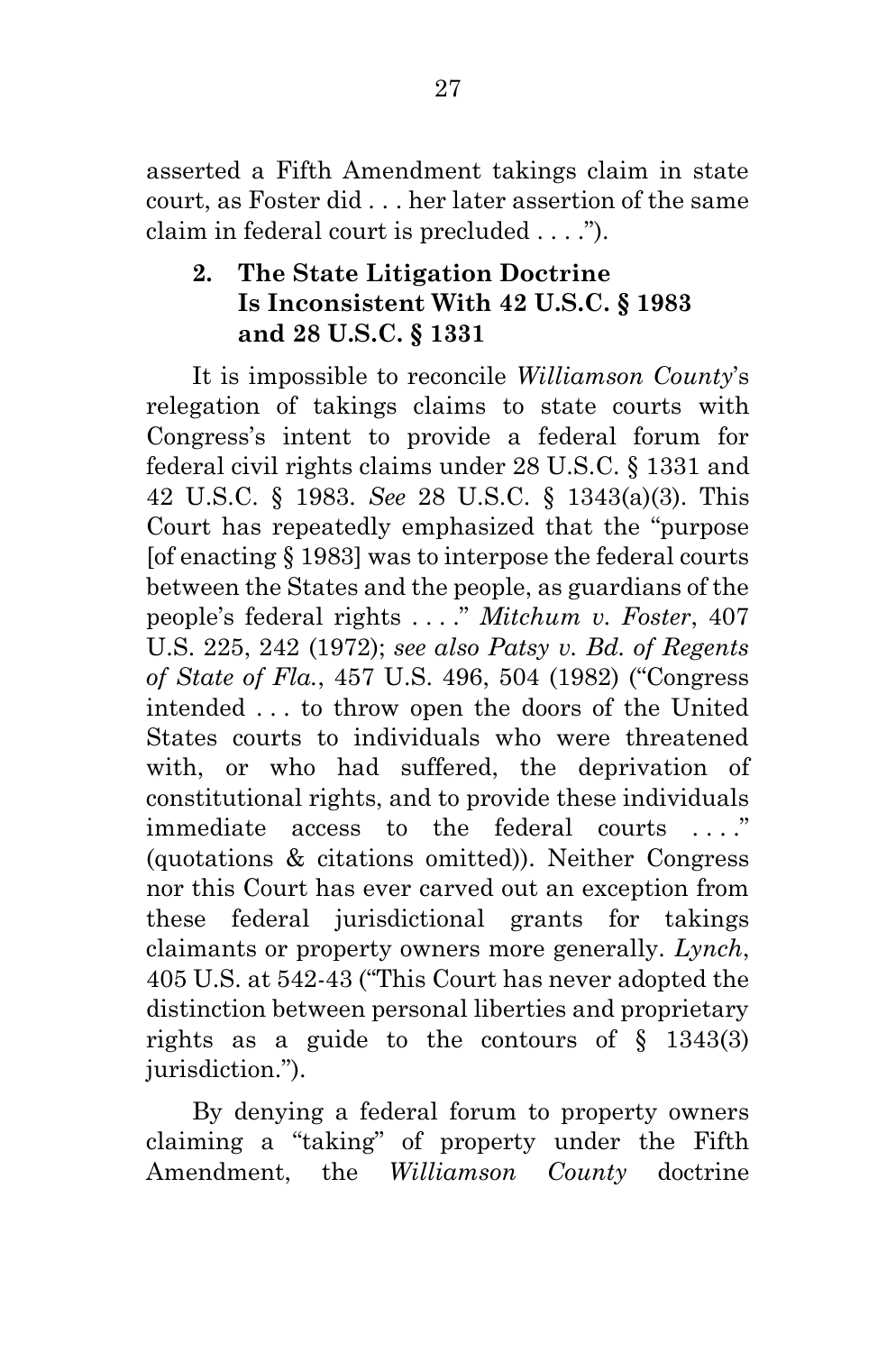radically departs from the congressionally mandated framework for litigating constitutional rights. John F. Preis, *Alternative State Remedies in Constitutional Torts*, 40 Conn. L. Rev. 723, 726 (Feb. 2008) (requiring state exhaustion represents "a marked change from past practice" in which "the federal government assumed primary responsibility for the enforcement of civil rights"). While one may not have a right to a federal forum after filing a prior, similar suit in state court, *San Remo Hotel*, 545 U.S. at 347, the idea that an entire class of constitutional plaintiffs can be shut out of federal courts in the first instance is unknown to constitutional doctrine. *Monroe v. Pape*, 365 U.S. 167, 180 (1961) (Section 1983 affords "a federal right in federal courts."); Felix Frankfurter & James M. Landis, *The Business of the Supreme Court: A Study in the Federal Judicial System* 65 (1928) (After passage of 28 U.S.C. § 1331, federal courts "became the primary and powerful reliances for vindicating every right given by the Constitution, laws, and treaties of the United States.").

 No other type of constitutional plaintiff faces such a stern barrier to federal court access. *Arrigoni*, 136 S. Ct. at 1411. While some plaintiffs may face hurdles similar to *Williamson County*'s initial, "final decision" requirement, none confront a broadly applicable exhaustion of state remedies requirement that prevents access to federal courts. *See Zinermon v. Burch*, 494 U.S. 113, 124-39 (1990) (state remedies may be required only in the rare procedural due process case where it is not feasible for the government to provide pre-deprivation process); *DLX, Inc.*, 381 F.3d at 521 ("[O]ther § 1983 plaintiffs do not have the requirement of filing prior state-court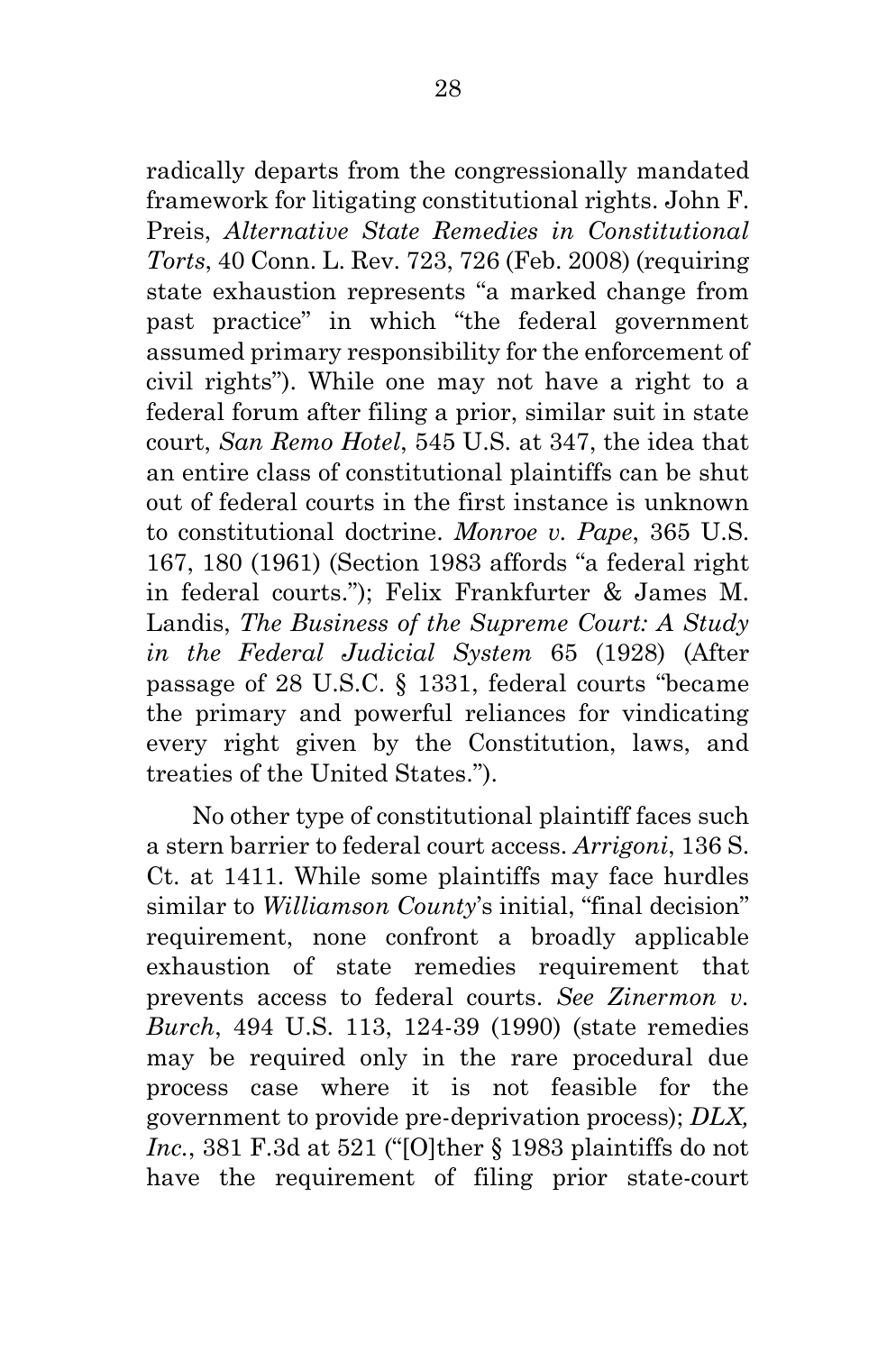actions . . . ."). This confirms the unusual nature of the state litigation rule and gives substance to the recurring complaint that *Williamson County* reduces property owners to second-class citizens in the protection of their rights. *San Remo Hotel*, 545 U.S at 351 (Rehnquist, C.J., concurring) (questioning "why federal takings claims in particular should be singled out to be confined to state court, in the absence of any asserted justification or congressional directive"); *see also* Gideon Kanner, *Hunting the Snark, Not the Quark: Has the U.S. Supreme Court Been Competent in Its Effort to Formulate Coherent Regulatory Takings Law?*, 30 Urb. Law. 307, 332-33 (1998) (The *Williamson County* doctrine shows the "constitutional rights of landowners as not quite deserving of a full measure of judicial protection, on par with other constitutional rights.").<sup>9</sup>

<sup>9</sup> The status of federal courts is also diminished by application of the state litigation rule, as it renders them subservient to state courts in the development of Fifth Amendment takings law. This too is inconsistent with long-standing precedent. *Home Telephone & Telegraph Co. v. City of Los Angeles*, 227 U.S. 278, 284-85 (1913) (rejecting an argument that federal courts cannot decide a due process property deprivation claim until state courts act, in part because it would "cause the state courts to become the primary source for applying and enforcing the constitution of the United States in all cases covered by the [Fourteenth] Amendment"); *Martin v. Hunter's Lessee*, 14 U.S. (1 Wheat.) 304, 344-50 (1816) (defending primacy of federal review of constitutional issues to avoid state court bias and to ensure uniformity of decision making).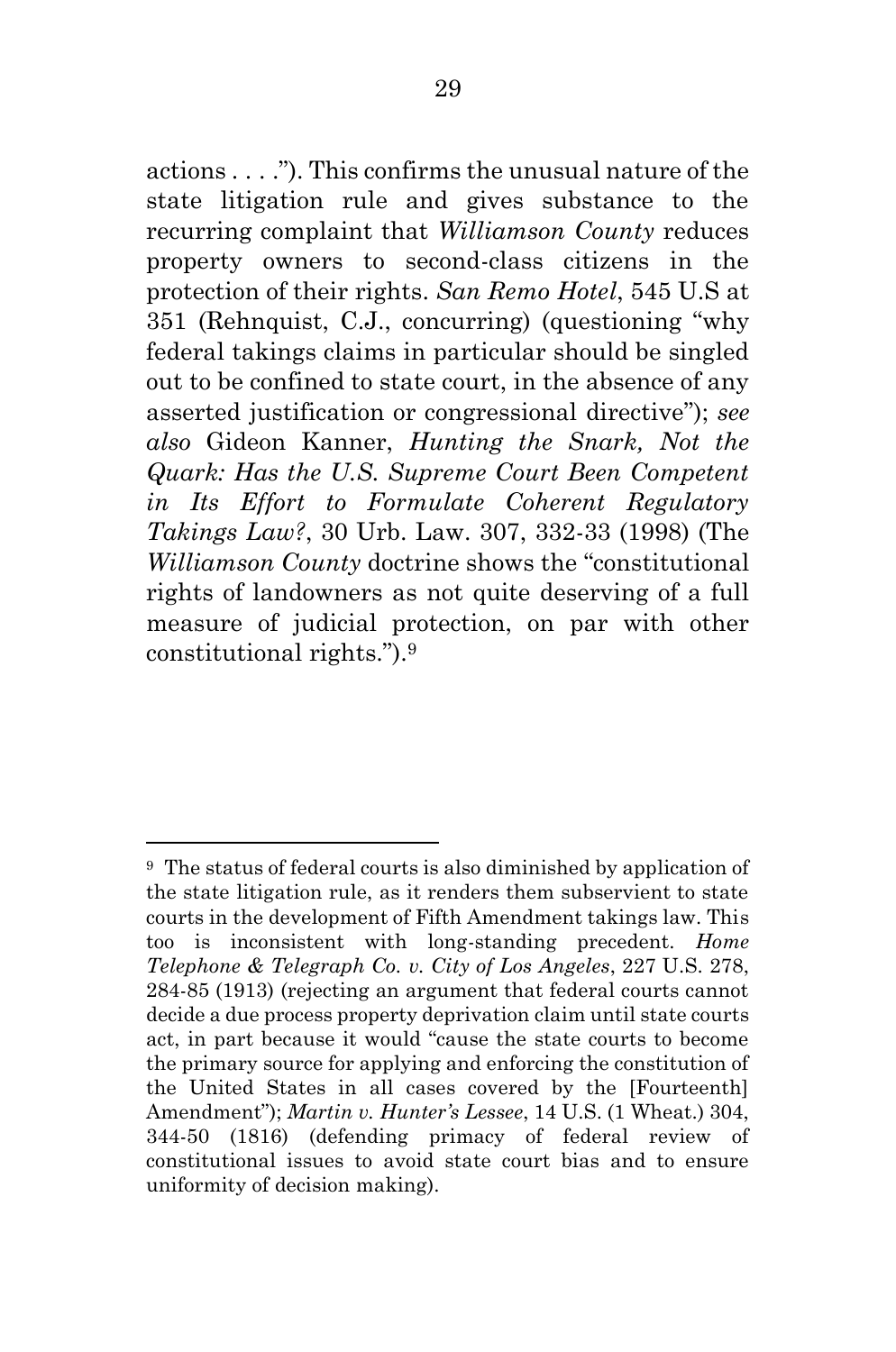### **3. The State Litigation Requirement Deprives Takings Plaintiffs of Reasonable Access to State Courts**

 In *San Remo Hotel*, the Court seemed to believe that takings claimants at least have prompt access to state courts under *Williamson County*'s state litigation doctrine. *San Remo Hotel*, 545 U.S. at 346. But, in practice, this is not true. State court access is also often illusory due to a conflict between compliance with the state litigation rule and the government's right to remove certain state court cases to federal court under 28 U.S.C. § 1441. *Arrigoni*, 136 S. Ct. at 1411 (Thomas, J., dissenting from denial of cert.).

 Since property owners cannot file a Fifth Amendment takings claim in federal court as an initial matter under *Williamson County*, and cannot sue in that forum after a failed state court proceeding due to preclusion rules, they are forced to file Fifth Amendment claims in state court or not at all. *Rockstead*, 486 F.3d at 968. Yet, doing so sets the case up to be removed to federal court under 28 U.S.C. § 1441 on the basis that it raises a "federal question." *International College of Surgeons*, 522 U.S. at 164 (affirming removal of a complaint including a takings claim). Filing a federal takings claim in state court allows the government to drag it right back to federal court, where the claim is unripe under *Williamson County* because state compensation procedures remain unexhausted. A properly filed and ripe state court takings claim instantly becomes unripe due to a defendant's unilateral choice to remove. *8679 Trout, LLC v. N. Tahoe Pub. Utils. Dist.*, No. 2:10-cv-01569,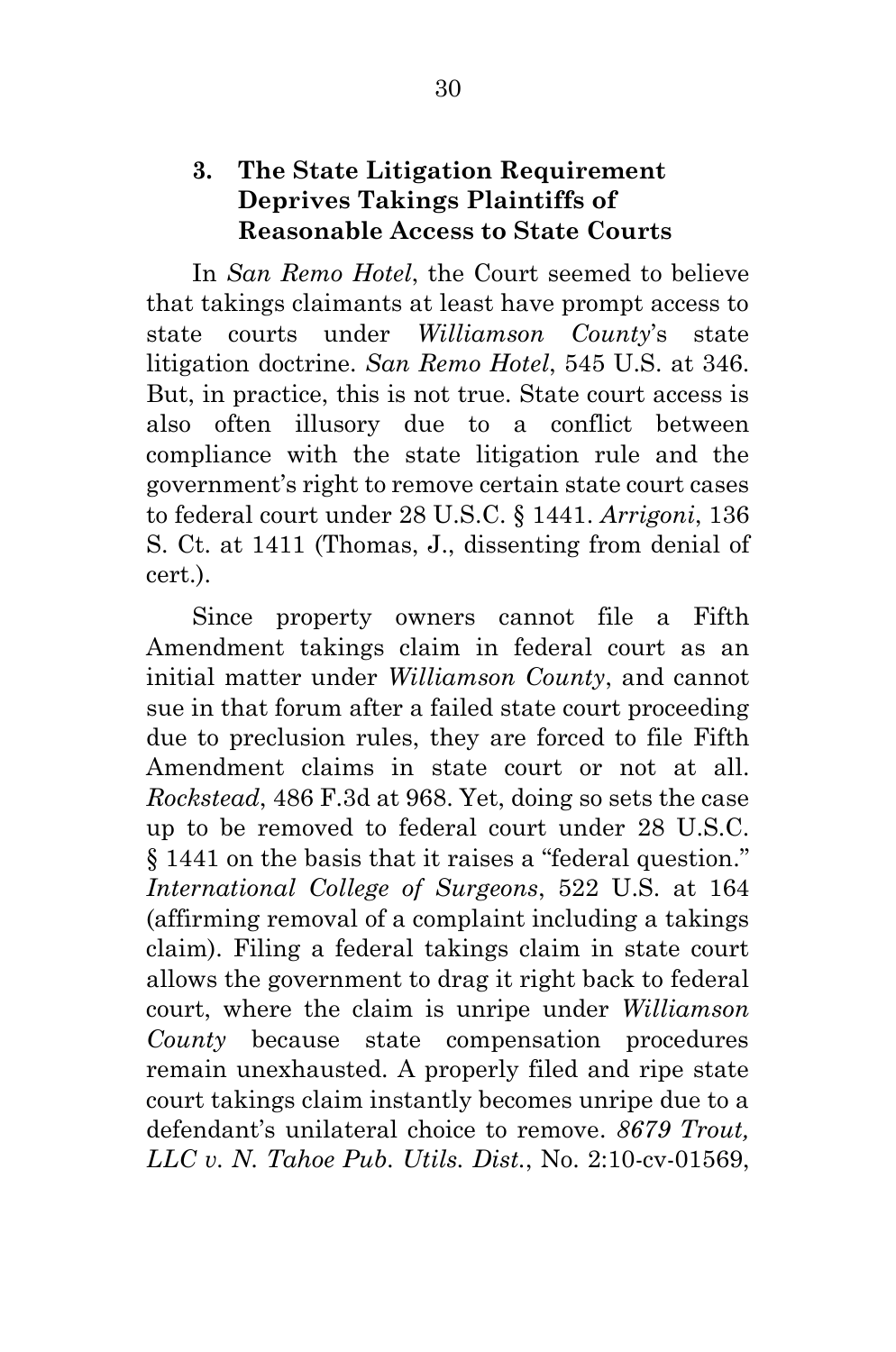2010 WL 3521952, at \*5-6 (E.D. Cal. Sept. 8, 2010) ("Although the claim was ripe when it was originally filed in state court, it became unripe the moment that Defendants removed it.").

 When federal courts confront a removed takings claim, they are often compelled to dismiss the claim as unripe for lack of compliance with *Williamson County*'s state litigation requirement. *Arrigoni*, 136 S. Ct. at 1411 (Thomas, J., dissenting from denial of cert.); *Koscielski v. City of Minneapolis*, 435 F.3d 898, 903 (8th Cir. 2006) (affirming dismissal of a removed takings claim for failure to exhaust state court procedures); *Clifty Properties, LLC v. City of Somerset*, No. 6:17-41, 2017 WL 4003024 (E.D. Ky. Sept. 11, 2017) (a takings claim is removed twice and dismissed twice under *Williamson County*).10 The removed takings plaintiff is thus left without reasonable access to either the state *or* federal forum. The takings claim cannot be raised as an initial matter in federal court, it cannot be adjudicated in state court because of removal, and it cannot be litigated in federal court after removal due to *Williamson County*. This outcome is striking—and emblematic of the state litigation doctrine's wholly unworkable character—because it arises from perfect compliance with the doctrine. By filing in state court, the takings plaintiff did exactly what is required to secure a hearing on a takings claim. *San Remo Hotel*, 545 U.S. at 346. Yet, through

<sup>10</sup> *See also Seiler v. Charter Tp. of Northville*, 53 F. Supp. 2d 957, 962 (E.D. Mich. 1999); *Anderson v. Chamberlain*, 134 F. Supp. 2d 156 (D. Mass. 2001) (federal nature of takings claim justified removal but state litigation ripeness rule compelled subsequent refusal to hear the claim).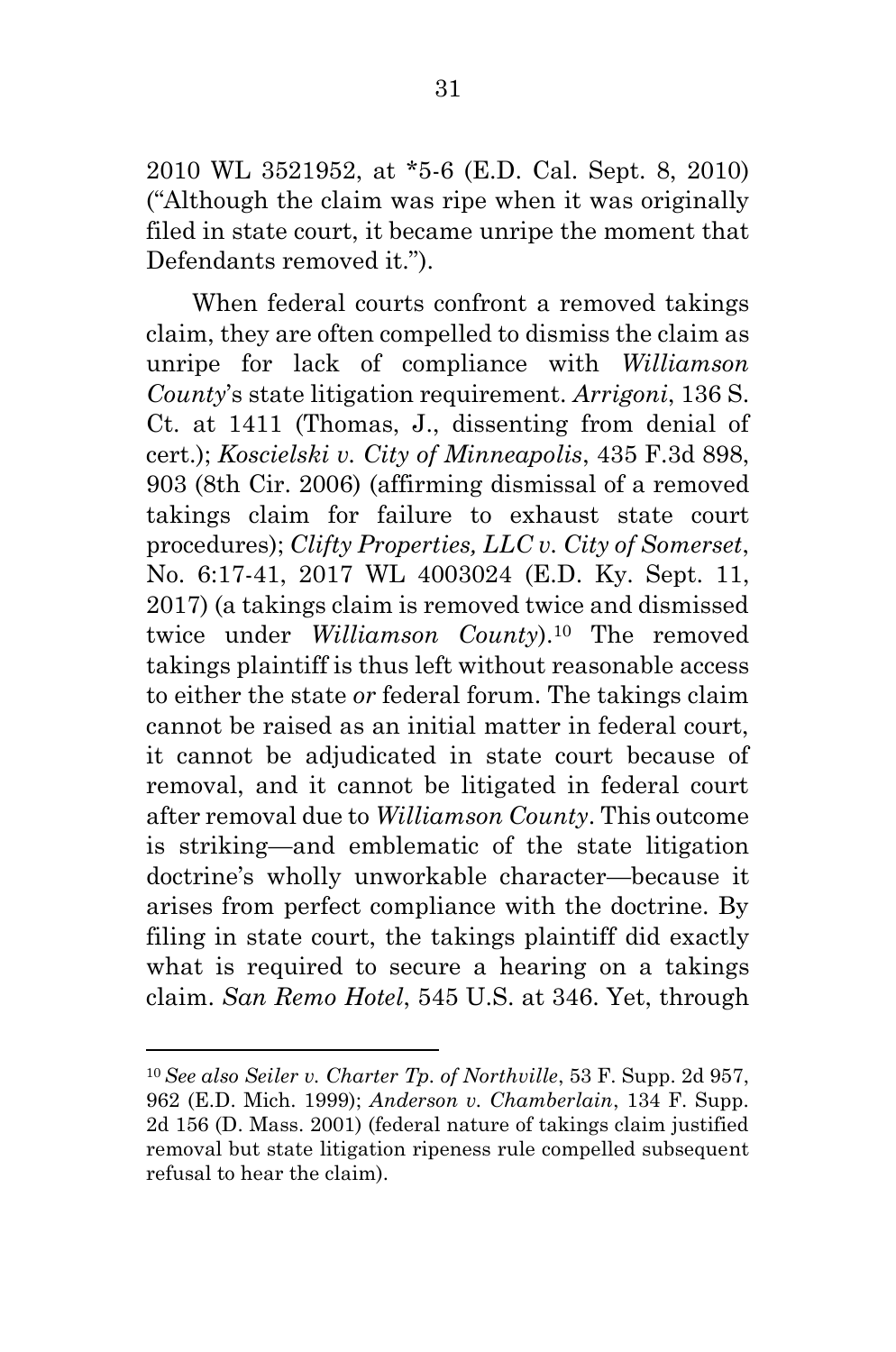no fault of the plaintiff, the claim instantly goes from alive to dead based on a defendant's choice to remove. *Doak Homes, Inc. v. City of Tukwila*, No. C07- 1148MJP, 2008 WL 191205, at \*4 (W.D. Wash. Jan. 18, 2008) ("Defendants' decision to remove this case from state court effectively denied [the plaintiff] an opportunity to utilize [the state's] procedure for reimbursement, and brought a takings claim to this Court that was not ripe for review.").<sup>11</sup>

 In recent years, a few federal circuit courts have held that a defendant waives *Williamson County*'s state litigation rule when removing a takings claim from state to federal court. *See Sansotta v. Town of Nags Head*, 724 F.3d 533, 545-48 (4th Cir. 2013); *Sherman v. Town of Chester*, 752 F.3d 554, 564 (2d Cir. 2014). But, after shuffling takings claims between state and federal courts for 33 years under *Williamson County*, with judicial and litigant resources wasted

<sup>&</sup>lt;sup>11</sup>It is true that some federal courts will remand a removed takings claim to state court, rather than dismiss it, upon finding the claim unripe under *Williamson County*. *Del-Prairie Stock Farm v. County of Walworth*, 572 F. Supp. 2d 1031, 1034 (E.D. Wis. 2008). This outcome is of little solace to the plaintiff. That removed and remanded litigant has been involuntarily yanked from the state court—which is supposedly the only proper forum for a takings claim—to a federal court—which is not a proper forum—only to be sent back to the state court where it all began, without any hearing in the process. Through it all, valuable resources and time are wasted, allowing government defendants to prevail by attrition. *Cf. Martin v. Franklin Capital Corp.*, 546 U.S. 132, 140 (2005) ("The process of removing a case to federal court and then having it remanded back to state court delays resolution of the case, imposes additional costs on both parties, and wastes judicial resources.").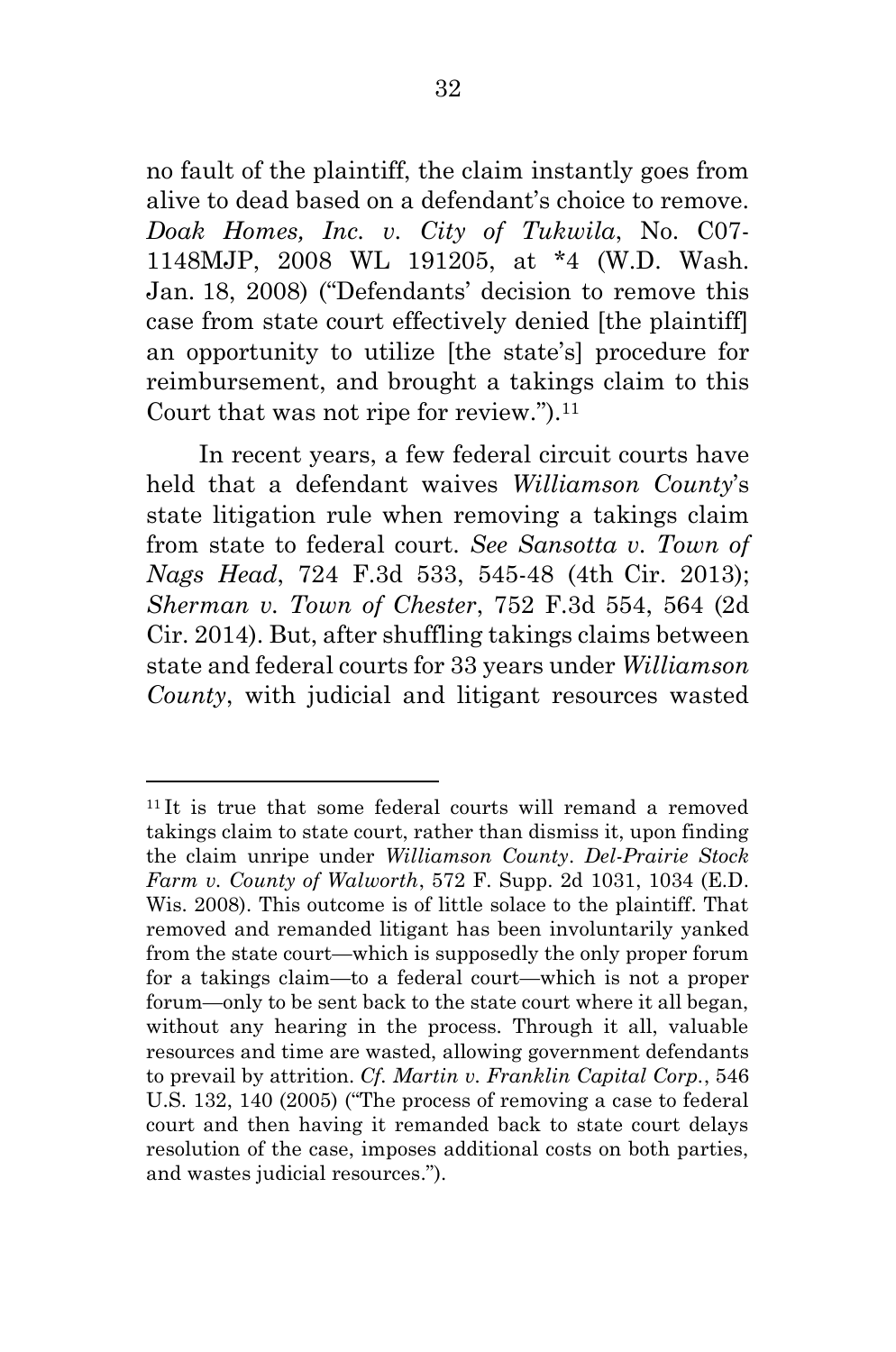and claims disappearing along the way, this bit of progress is not enough.

 Courts have tried for decades to apply the state litigation requirement in a rational and predictable fashion, and failed. *Arrigoni*, 136 S. Ct. at 1411-12. At this point, it is abundantly clear that *Williamson County*'s state litigation requirement does not serve a ripeness purpose or any other useful purpose in application. Instead, it demeans and diminishes rights protected by the Takings Clause, wrongly frustrates the federal courts' congressionally mandated authority to review civil rights claims, and impedes the orderly development of takings law. *See generally* Scott A. Keller, *Judicial Jurisdiction Stripping Masquerading as Ripeness: Eliminating the Williamson County State Litigation Requirement for Regulatory Takings Claims*, 85 Tex. L. Rev. 199 (2006).

# **D. The State Litigation Requirement Fails To Account for the Just Compensation Clause Remedy**

 The state litigation requirement is not only unworkable, it suffers from significant logical flaws. *San Remo Hotel*, 545 U.S. at 349 (Rehnquist, C.J., concurring). In particular, it fails to account for the remedial character of the Just Compensation Clause and conflates the issues in a traditional condemnation case with those in an inverse condemnation takings case.

 At the core of *Williamson County*'s reasoning is the assumption that a takings claim asserts a "violation" of the Just Compensation Clause. The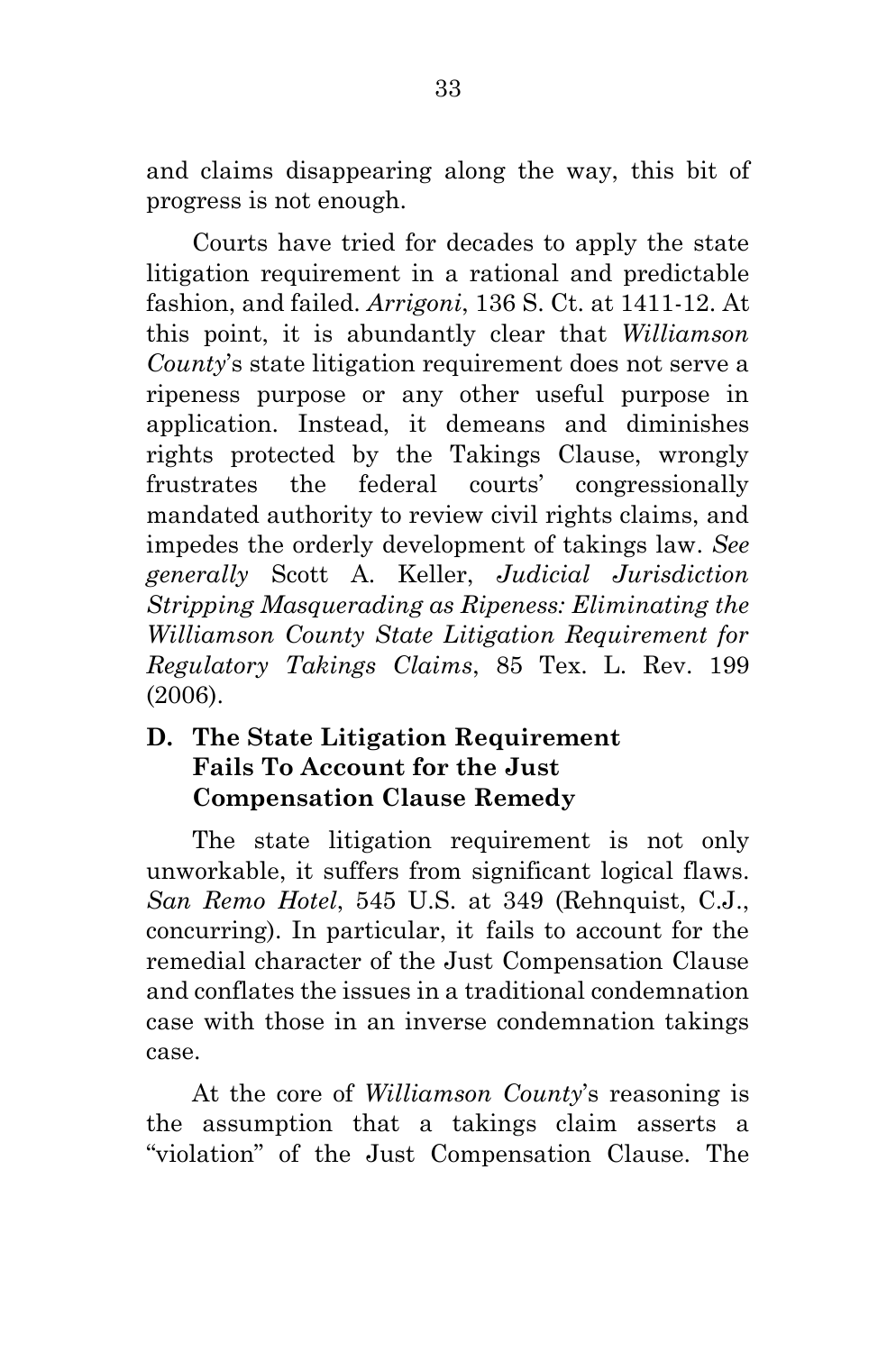Court stated this assumption early in the *Williamson County* opinion when it noted that it would "examine the posture of respondent's cause of action . . . by viewing it as stating a claim under the Just Compensation Clause." 473 U.S. at 186. Focusing on the Clause's "without just compensation" language, the Court subsequently concluded that "no constitutional violation occurs until just compensation has been denied." *Id.* at 194 n.13. This led the Court to hold that no actionable claim exists "until the State fails to provide adequate compensation for the taking." *Id.* at 195.

 The critical flaw in this reasoning is that the Just Compensation Clause does not supply the cause of action when a property owner asserts a taking in an inverse condemnation action; *it supplies the remedy*. *First English*, 482 U.S. at 315-16, 321. The cause of action is that the government has carried out an act that must be treated as a taking. The claim is not that the injury to property "violated" the Just Compensation Clause's language, but that it entitles the property owner to a damages remedy under the Clause. *Id.*; 54 U.S.C. § 100735 (allowing mining claim holders to bring an inverse condemnation action "to recover just compensation, which shall be awarded *if the court finds that the loss constitutes a taking of property compensable under the Constitution*" (emphasis added)); *see also San Diego Gas & Elec. Co. v. City of San Diego*, 450 U.S. 621, 654 (1981) (Brennan, J., dissenting); *Henderson*, 827 N.W.2d at 489 ("[A]fter it has been established that a compensable taking or damage has occurred [ ] consideration [should] be given to what damages were proximately caused by the taking.").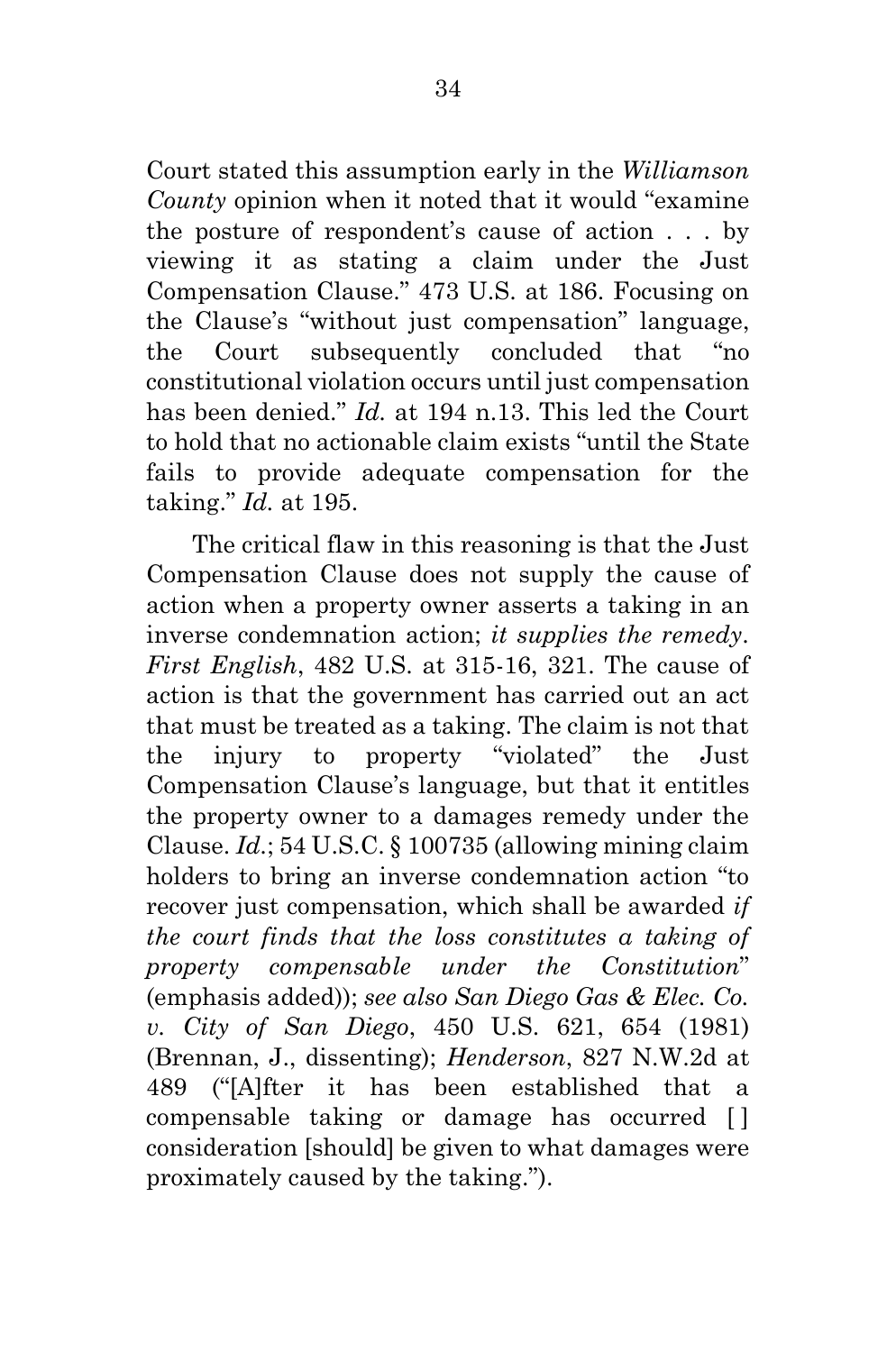Contrary to *Williamson County*'s assumption, a takings claim does not assert that an injury to property is constitutionally invalid because it occurred "without just compensation." 473 U.S. at 194. It seeks to show that the injury is a taking "*requiring* [the remedy of] just compensation." *Lingle*, 544 U.S. at 537; *Hodel v. Irving*, 481 U.S. 704, 713 (1987); *see also Murr*, 137 S. Ct. at 1952 (Roberts, C.J., dissenting) ("[I]f a taking has occurred, the remaining matter is tabulating the 'just compensation' to which the property owner is entitled."). That is, at least in the inverse condemnation context, the Just Compensation Clause does not "proscribe" uncompensated takings; it provides a "self-executing" damages remedy once a court finds a taking. *First English*, 482 U.S. at 315; *id.* at 316 n.9; *Jacobs v. United States*, 290 U.S. 13, 16 (1933); *San Diego Gas & Elec. Co.*, 450 U.S. at 658 (Brennan, J., dissenting) ("[O]nce a court finds a police power regulation has effected a 'taking,' the government entity must pay just compensation" under the Just Compensation Clause.).

 The flaws in *Williamson County*'s reasoning are put into further relief by considering the syllogism supporting the Court's reasoning:

[A]ll that is required is that a "reasonable, certain and adequate provision for obtaining compensation" exist at the time of the taking. If the government has provided an adequate process for obtaining compensation, and if resort to that process "yield[s] just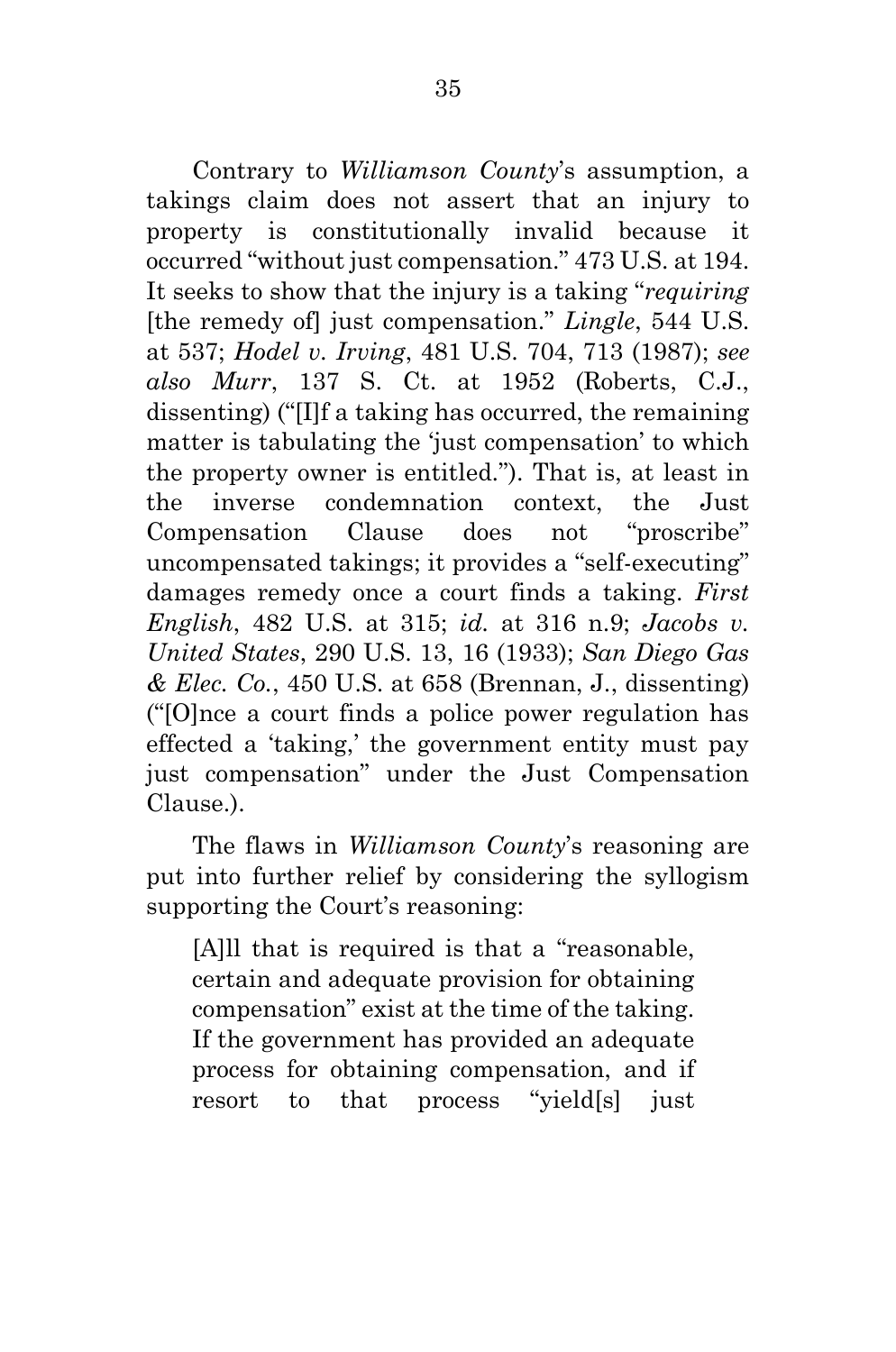compensation," then the property owner "has no claim against the Government."

473 U.S. at 194-95 (citations omitted).

 This rationale makes some sense in a condemnation-type dispute where the government acknowledges it is taking property and that it has a resulting compensatory duty. *Kirby*, 467 U.S at 5. Such was the case in *Cherokee Nation*, from which the Court derived the foregoing logic. *Williamson County*, 473 U.S. at 194 (citing *Regional Rail Reorganization Act Cases*, 419 U.S. 102, 124-25 (1974) (quoting *Cherokee Nation*, 135 U.S. at 659). In *Cherokee Nation*, the United States statutorily authorized a physical invasion of property, while providing a procedure in that same act for affected owners to obtain compensation for that taking. The Nation asserted that the taking was invalid because it had not been paid before the invasion of its property. The dispute accordingly centered on the provision of just compensation. The existence of a taking was not at issue. The Court held the Nation had no claim for a constitutional violation because the act authorizing the taking created an adequate process for it to "obtain" compensation. *Id.*

 The same rationale is inapt when a dispute is about whether a taking has occurred in the first place and a property owner sues in an inverse condemnation action to litigate that issue. *First English*, 482 U.S. at 315-16; *see also Clarke*, 445 U.S. at 258. In these cases, the property owner has no right to just compensation—or to use an existing process for obtaining it—until the owner first proves that liability for a compensable taking exists. *First English*, 482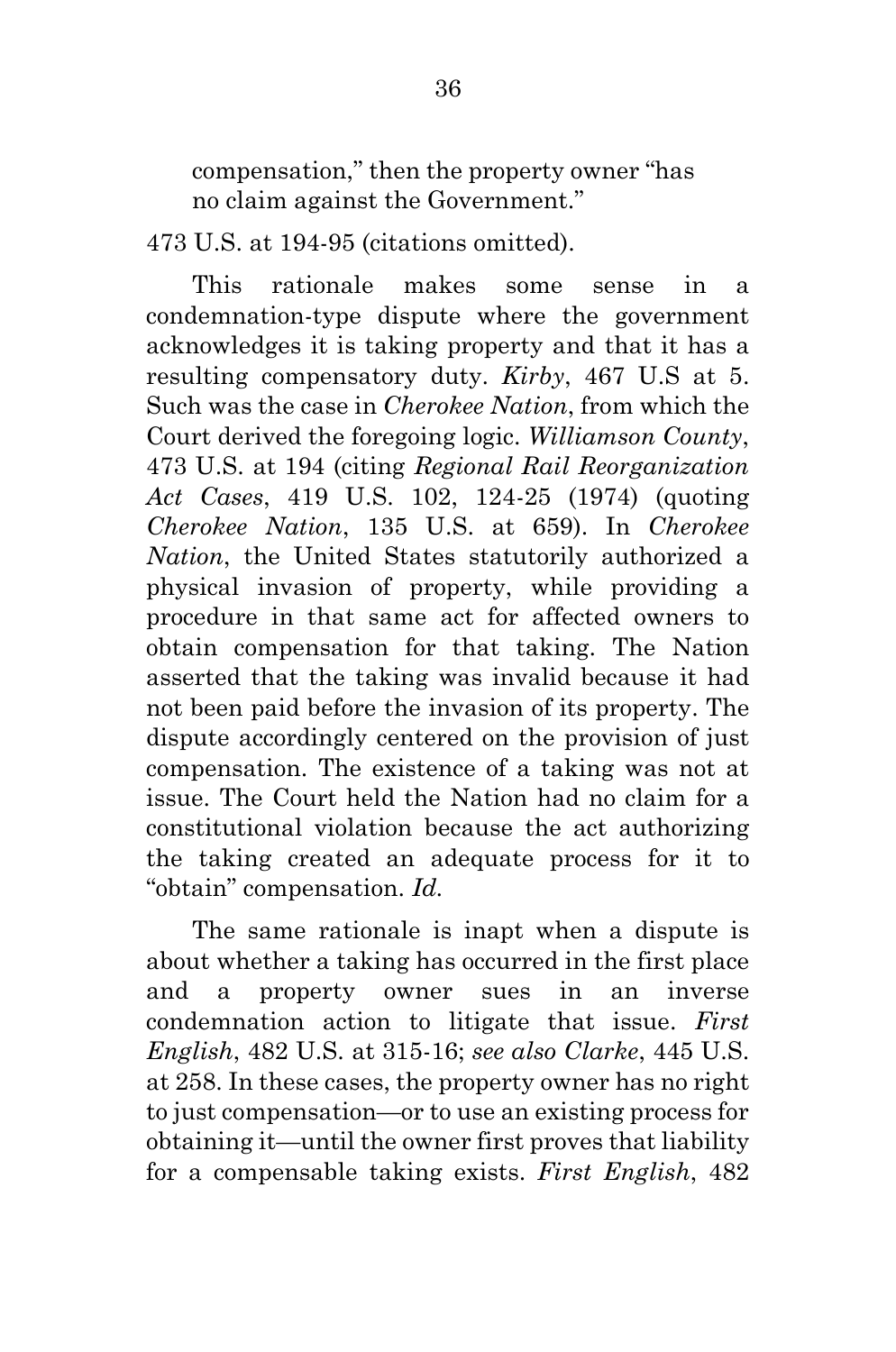U.S at 316. *Williamson County* essentially holds that one must try to collect a compensatory debt before there is entitlement to it. 473 U.S at 195. That is wrong. The entitlement must first be established, and proof of that entitlement—not proof a violation of the Just Compensation Clause—is the essence of a takings claim. *See, e.g.*, *Arkansas Game & Fish Comm'n v. United States*, 568 U.S. 23, 29 (2012) ("[T]he Commission filed the instant lawsuit . . . claiming that the temporary [flood-causing] deviations from the Manual constituted a taking of property that entitled the Commission to compensation."); *Loretto v. Teleprompter Manhattan CATV Corp.*, 458 U.S. 419, 421 (1982) ("[T]he question [is] whether a minor but permanent physical occupation of an owner's property . . . constitutes a 'taking' of property for which just compensation is due under the Fifth and Fourteenth Amendments."); *San Diego Gas & Electric*, 450 U.S. at 660 (Brennan, J., dissenting) ("[T]he landowner must be able meaningfully to challenge a regulation that allegedly effects a 'taking,' and recover just compensation if it does so."). <sup>12</sup>

<sup>12</sup> *Williamson County*'s failure to fully grasp this point is evident in its conclusion that one can ripen a federal takings suit by filing a state inverse condemnation action. Like inverse condemnation suits generally, a state inverse condemnation procedure is a process for proving *a taking* that warrants a damages remedy. *See* 26 Pa. Cons. Stat. § 502(c) (outlining Pennsylvania's inverse condemnation process); *Henderson*, 827 N.W.2d at 489. In essence, *Williamson County*'s doctrine declares that one must try and establish a taking (in a state inverse condemnation action) before asserting a taking (in a federal inverse condemnation action). This confirms that takings claims hinge on an allegation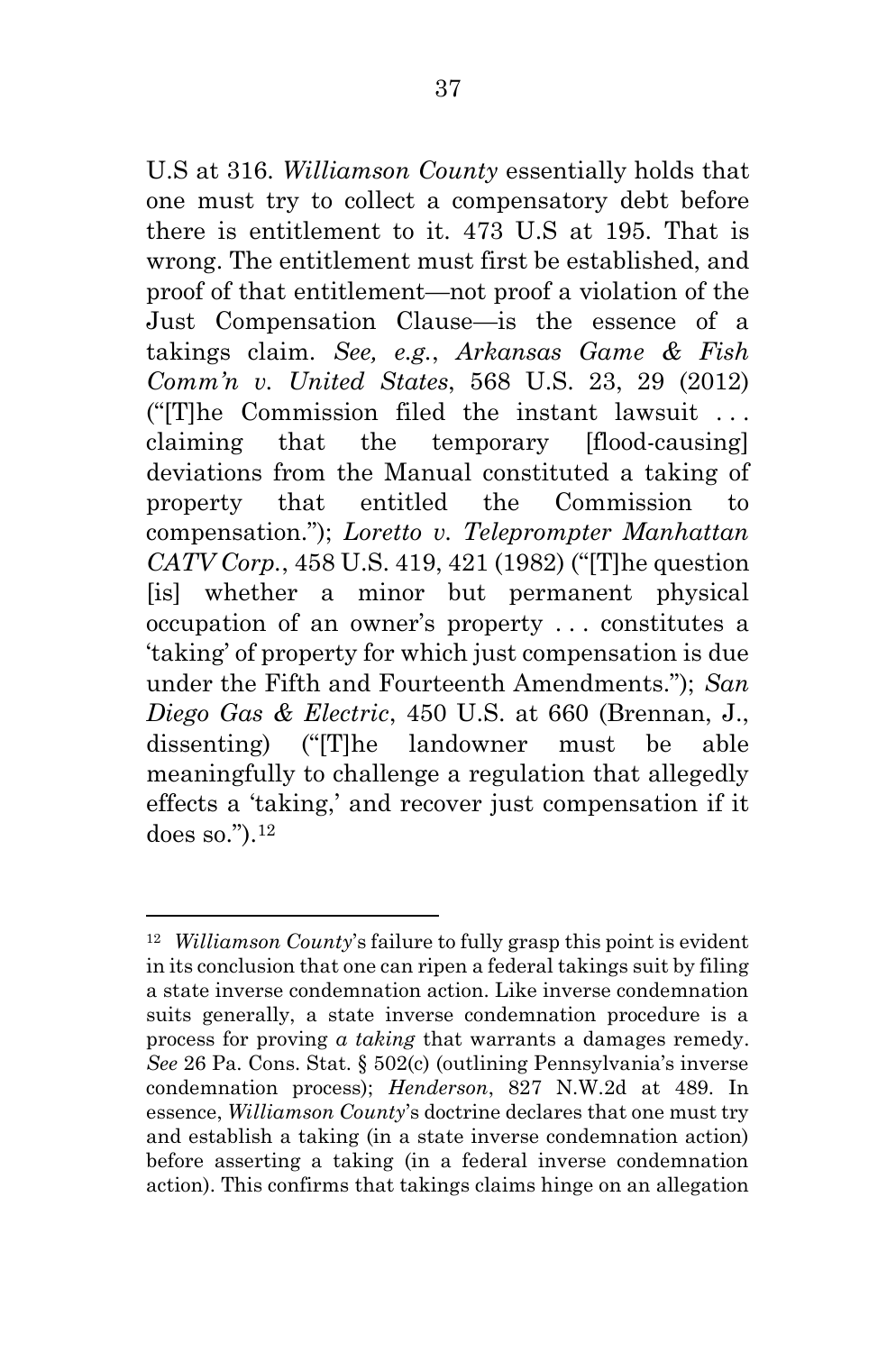Once the nature of an inverse condemnation takings action and the remedial role of the Just Compensation Clause is understood,13 it is clear that the use of compensation procedures is not an element of a takings claim, as *Williamson County* presumed.<sup>14</sup> 473 U.S at 196. State compensation procedures are simply an *alternative remedy* to the Just Compensation Clause. As such, they do not play into

 $\overline{a}$ 

<sup>13</sup> In the *Williamson County* Court's defense, the remedial nature of the Just Compensation Clause in regulatory takings cases was not established at the time of the decision. On two occasions before *Williamson County*, the Court tried to decide whether the Clause functions as a damages remedy, but found the issue unripe. *Agins v. City of Tiburon*, 447 U.S. 255, 260-63 (1980); *San Diego Gas & Electric Co.*, 450 U.S. at 633. In *Williamson County,* the Court granted certiorari to address the issue but, of course, it failed to reach it, too. 473 U.S. at 185. The Court finally addressed the remedial question head-on in *First English*, two years after it issued the *Williamson County* opinion. 482 U.S. at 310-12. There, a majority confirmed that the Just Compensation Clause is a self-executing damages remedy in the inverse condemnation context. *Id.* at 315-16.

<sup>14</sup> Even if one accepts the *Williamson County* premise rejected here—that an inverse condemnation claim rests on a "violation" of the Just Compensation Clause—the state litigation ripeness requirement is not a correct deduction from this premise. Accepting the premise for the sake of argument, the issue of whether an alleged taking is "without just compensation" and "complete" would depend on the actions of the responsible government entity at the time of the taking, not on the actions of a state court. If an agency charged with taking property fails to provide or guarantee compensation at the time of the property injury challenged as a taking, the alleged taking would be "without just compensation." A claim would be complete and ripe for review at that point under *Williamson County*'s own logic, regardless of what a state court might do.

that an act *causes a taking*, not that it occurred without a compensatory procedure.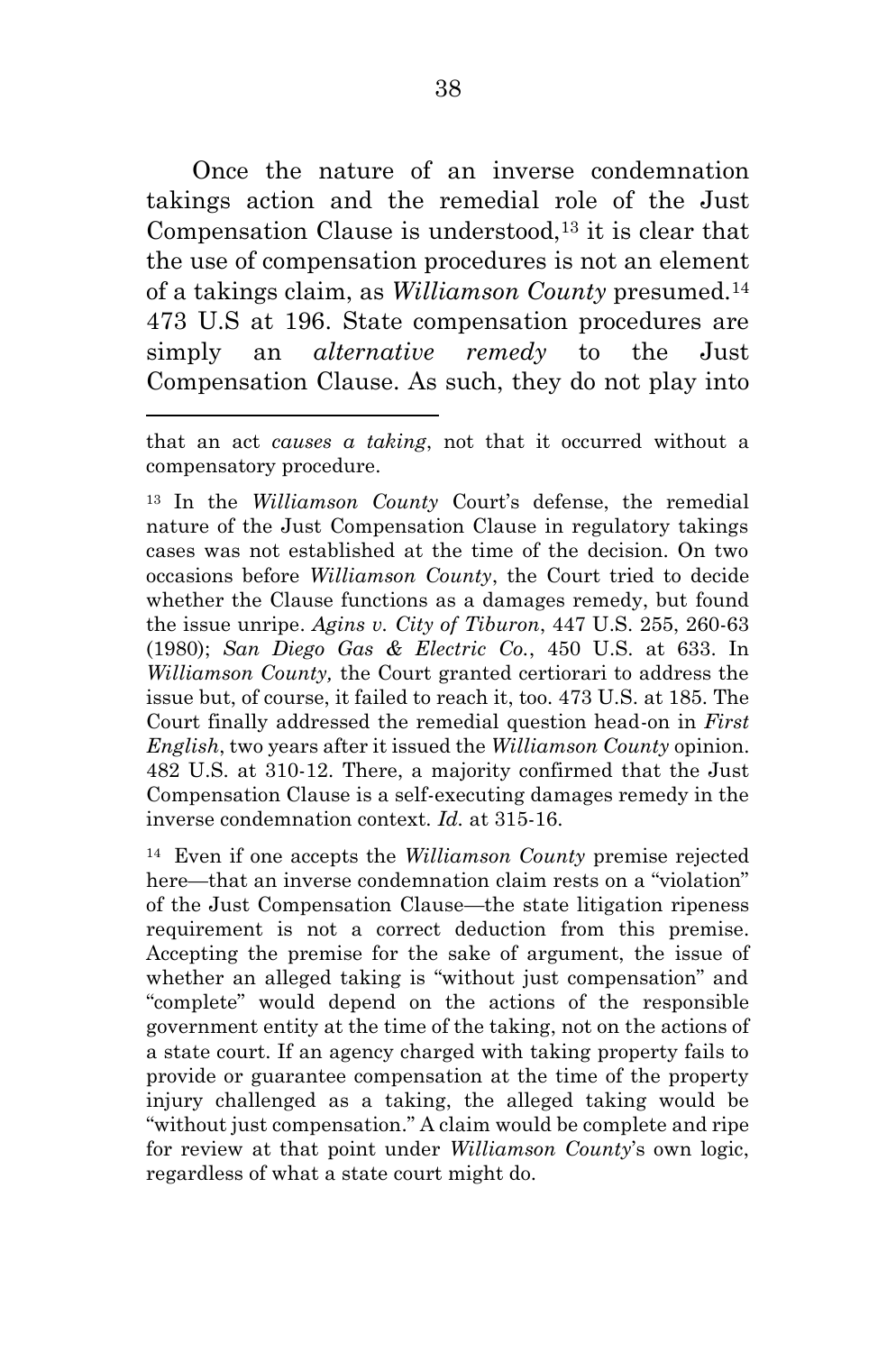a property owner's ability to assert an actionable takings claim. *Horne v. Dep't of Agric.*, 569 U.S. 513, 526 n.6 (2013) ("[W]hether an alternative remedy exists does not affect the jurisdiction of the federal court" to hear an otherwise ripe takings claim.); *Zinermon*, 494 U.S. at 124 ("[O]verlapping state remedies are generally irrelevant to the question of the existence of a cause of action under  $\S$  1983."); Henry Paul Monaghan, *State Law Wrongs, State Law Remedies, and the Fourteenth Amendment*, 86 Colum. L. Rev. 979, 989-90 (1986) ("No authority supports use of ripeness doctrine to bar federal judicial consideration of an otherwise sufficiently focused controversy simply because corrective state judicial process had not been invoked.").<sup>15</sup>

 $\overline{a}$ 

 *Parratt* held that a prisoner challenging a negligent loss of personal property could not state a procedural due process claim until he used available state post-deprivation remedies. 451 U.S. at 541. The Court reasoned that the asserted due process injury was not complete "unless or until the state fails to provide an adequate postdeprivation remedy for the property loss." *Hudson v. Palmer*, 468 U.S. 517, 532 n.12 (1984). *Parratt* applies only to "a random and unauthorized" deprivation of property, 451 U.S.

<sup>15</sup> The *Williamson County* Court attempted to buttress the state litigation requirement by analogizing to *Ruckelshaus v. Monsanto*, 467 U.S. 986 (1984), and *Parratt v. Taylor*, 451 U.S. 527 (1981). Yet, neither decision supports *Williamson County*'s logic. *San Remo*, 545 U.S. at 349 n.1 (Rehnquist, C.J., concurring). The claimant in *Monsanto* did not seek just compensation for a taking; it sought to enjoin a federal statute. In rejecting that relief, the Court did not find the claim unripe; it held it unavailable. Moreover, *Monsanto* did not rule that a property owner must exhaust some preliminary judicial process to ripen a takings claim seeking just compensation in the Court of Federal Claims. 467 U.S. at 1016-17. It held that an owner may directly file such a takings claim. *Id.*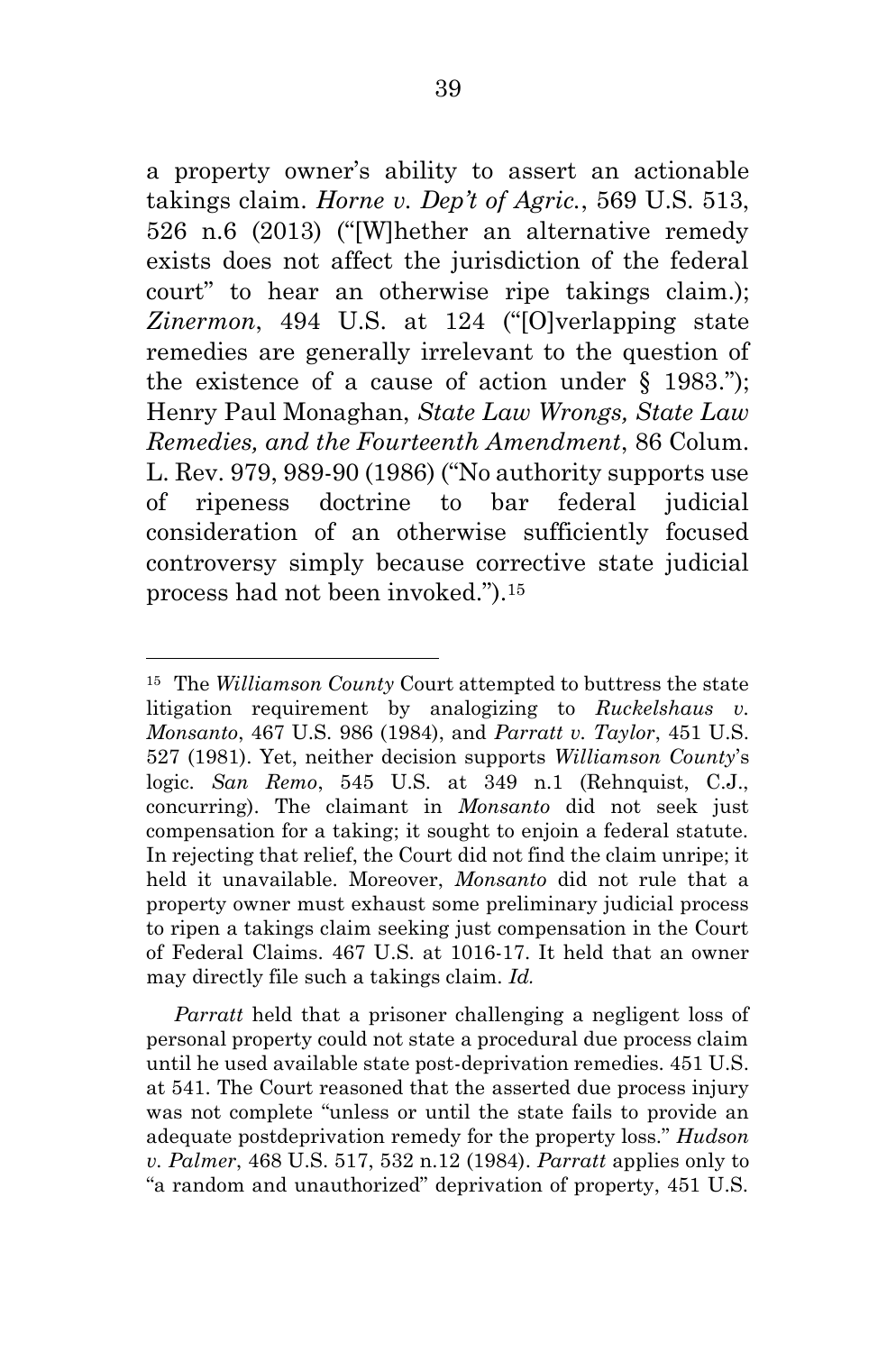# **THE COURT SHOULD RECONFIRM THE PRE-***WILLIAMSON COUNTY*  **FINALITY RIPENESS FRAMEWORK AND HOLD MS. KNICK'S CLAIMS RIPE UNDER THAT REGIME**

 In light of the state litigation requirement's harmful impacts and flawed logic, the Court should abrogate the requirement and return takings ripeness doctrine to the framework that existed prior to *Williamson County*. *San Remo*, 545 U.S. at 348 (Rehnquist, C.J., concurring); *Lawrence v. Texas*, 539 U.S. 558, 578 (2003) (A rule that is "not correct when it was decided, and it is not correct today . . . ought not to remain binding precedent.").

 Abandoning the dysfunctional and illogical state litigation requirement does not leave property owners free to raise unripe takings claims. Takings claimants must still assert claims that are factually developed and nonspeculative. But the identification of ripe claims does not depend on whether the state has a general process for remedying a taking of private property. It depends on whether the government has

at 541, for which the government cannot plausibly provide predeprivation process. It is accordingly inapplicable to deprivations of property arising from official policies or formal administrative actions, since pre-deprivation process can be provided in that context. *Id.*; *Logan v. Zimmerman Brush Co.*, 455 U.S. 422, 436 (1982). Since takings claims arise only from official policies and formal decision making, *Palazzolo*, 533 U.S. at 620, *Parratt*'s reasoning is inapposite to the takings context. The analogy to *Parratt* also fails because the Just Compensation Clause is remedial in nature, unlike the Due Process Clause construed in *Parratt*.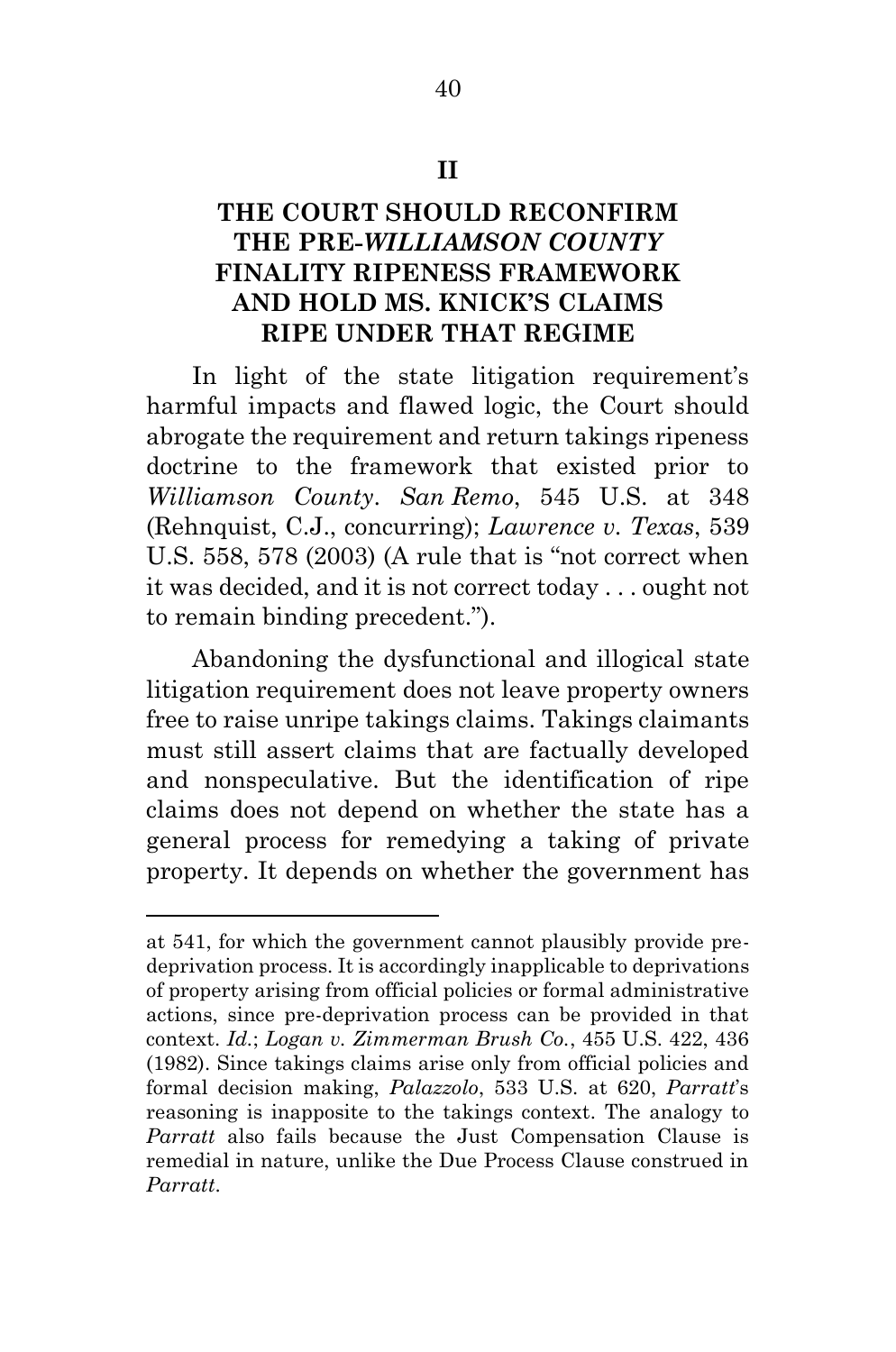inflicted concrete harm to private property interests. *Blanchette v. Connecticut General Ins. Corporations*, 419 U.S. 102, 138-44 (1974); *Lujan v. National Wildlife Federation*, 497 U.S. 871, 891 (1990).

Ms. Knick's claims, which allege that the Ordinance effects a physical taking of private property on its face and as-applied to her particular parcel of land, are ripe under traditional and correct ripeness principles.

## **A. Takings Claims Ripen When the Government Clearly Injures Property Interests**

In the absence of *Williamson County*'s state litigation doctrine, the ripeness inquiry in takings cases properly focuses on whether the issues relevant to takings *liability* are postured for review. 473 U.S. at 191 (explaining that the "final decision" ripeness requirement ensures that a court can apply regulatory takings tests to decide if a taking occurred); *MacDonald, Sommer & Frates v. Yolo County*, 477 U.S. 340, 348 (1986) ("A court cannot determine whether a regulation has gone 'too far' unless it knows how far the regulation goes."). The considerations relevant to determining whether the government has caused a taking are generally fit for review once the government arrives at "a definitive position" that inflicts "an actual, concrete injury" to property. *Williamson County*, 473 U.S. at 193; *Lujan*, 497 U.S. at 891.

Just compensation issues raise remedial concerns that do not affect the issue of takings liability or a court's ability to decide that question. *Tahoe-Sierra*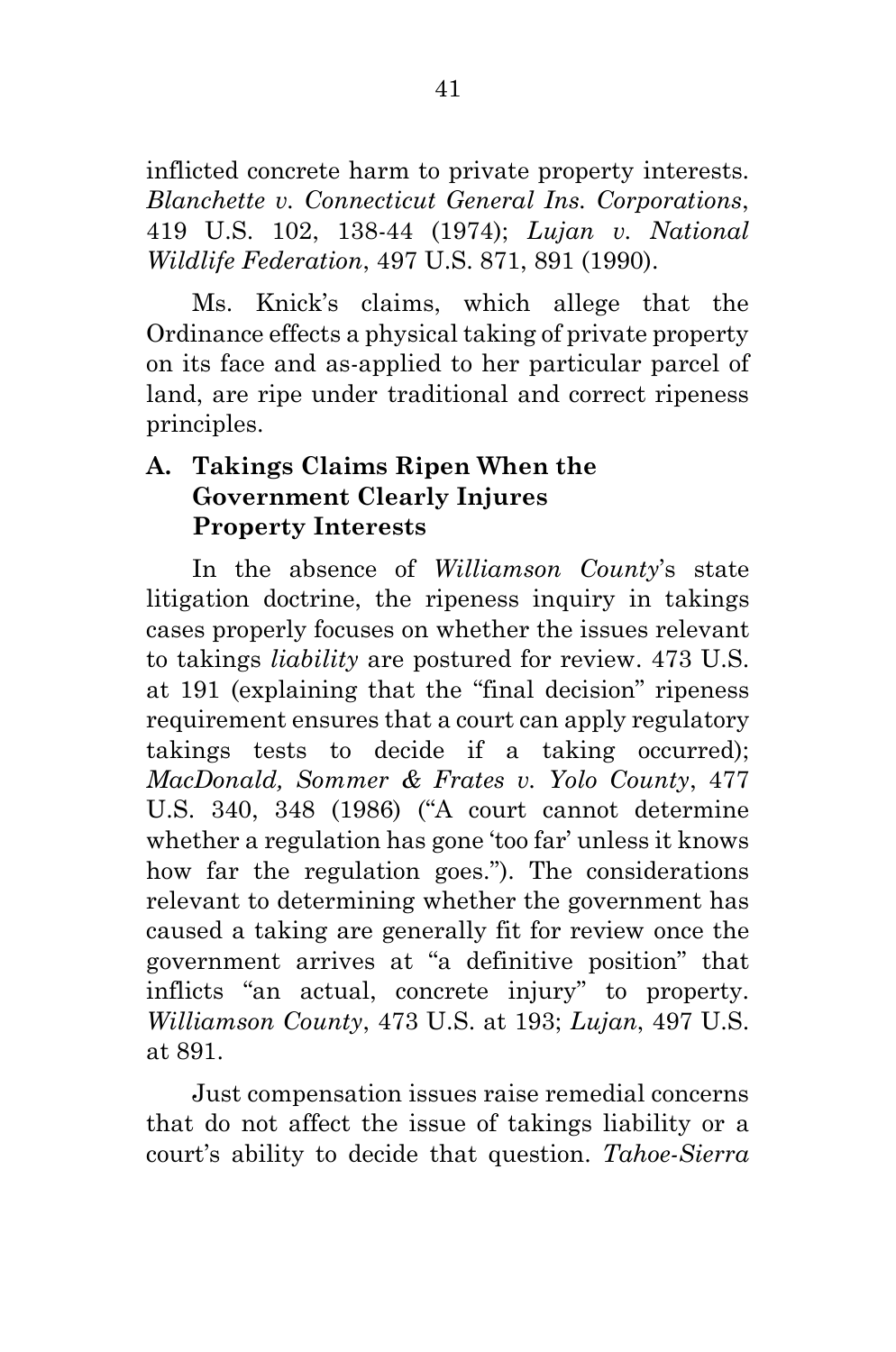*Pres. Council v. Tahoe Reg'l Planning Agency*, 535 U.S. 302, 322 n.17 (2002) ("In determining whether government action affecting property is an unconstitutional deprivation of ownership rights under the Just Compensation Clause, a court must interpret the word 'taken.'"); *Suitum*, 520 U.S. at 747 (Scalia, J., concurring) ("[A] cash payment from the government would not relate to whether the regulation 'goes too far' (*i.e.*, restricts use of the land so severely as to constitute a taking.")). Thus, when the government causes concrete harm to property without initiation of condemnation proceedings whether through enactment of a law that burdens property or conclusive application of an existing regulation—an affected property owner may assert that the result is a compensable taking. *Horne*, 569 U.S. at 525; *Kirby*, 467 U.S. at 5 (The "owner has a right to bring an 'inverse condemnation' suit . . . on the date of the intrusion" into property.); *see also Clarke*, 445 U.S. at 258 ("When a taking occurs by physical invasion [as opposed to one by formal condemnation] . . . the usual rule is that the time of the invasion constitutes the act of taking, and '[i]t is that event which gives rise to the claim for compensation . . . ." (quoting *United States v. Dow*, 357 U.S. 17, 22 (1958))).

 This injury-based ripeness inquiry may vary slightly depending on the type of alleged taking.<sup>16</sup> *See* 

<sup>16</sup> The ripeness inquiry may be more intensive when a case involves a regulatory takings claim. In this context, a "final agency decision" may not exist until the property owner exhausts administrative procedures that allow the government to clarify the scope and effect of its regulations. *Palazzolo*, 533 U.S. at 620. This rule arises from the nature of regulatory takings analysis.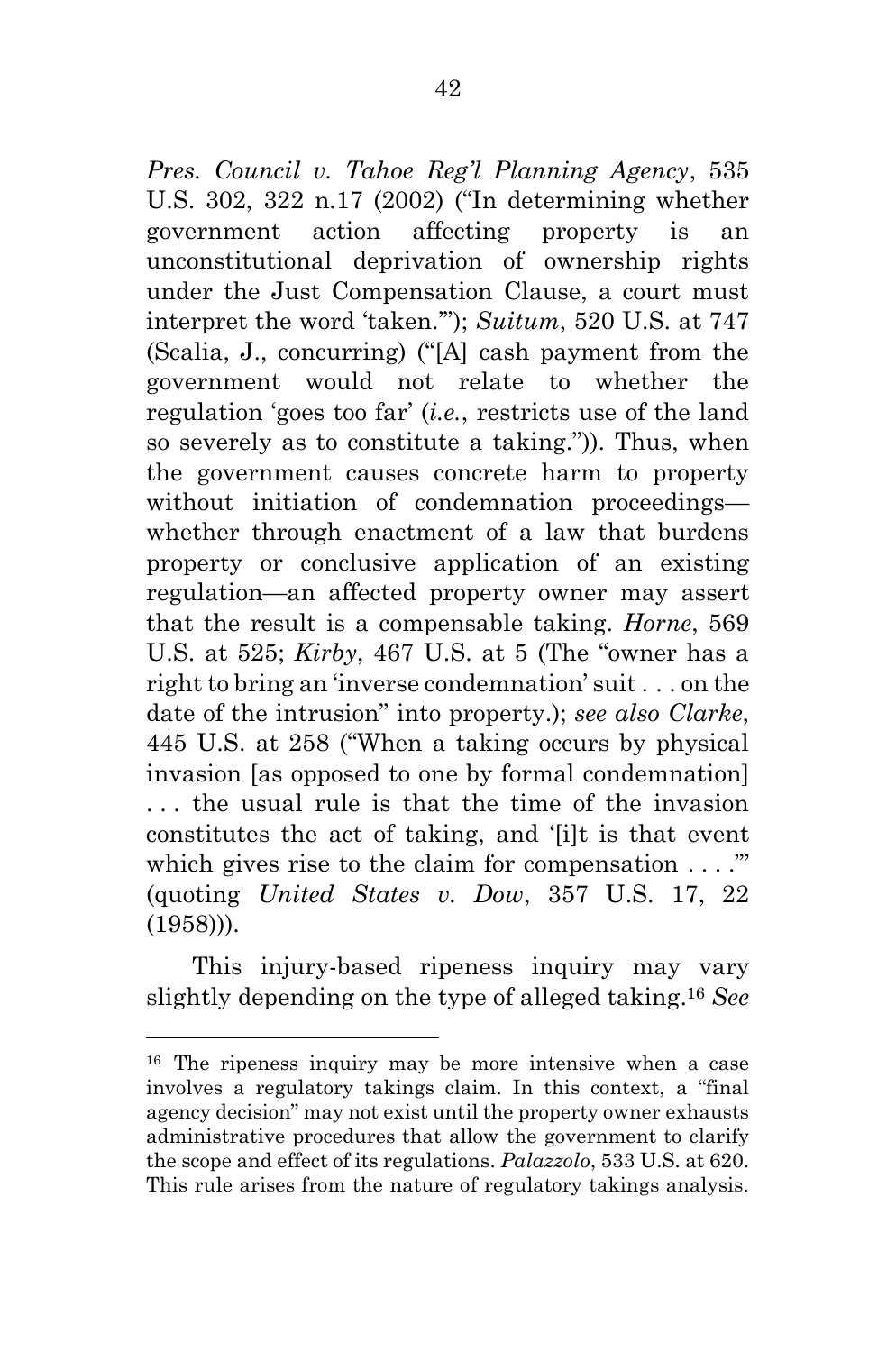*generally Brubaker Amusement Co., Inc. v. United States*, 304 F.3d 1349, 1357-59 (Fed. Cir. 2002) (summarizing finality ripeness rules). But in no case must the claimant prove that state remedies will not provide compensation before suing to establish a taking. "The federal remedy is supplementary to the state remedy, and the latter need not be first sought and refused before the federal one is invoked." *Monroe*, 365 U.S. at 183; *see also Steffel v. Thompson*, 415 U.S. 452, 472-73 (1974) ("When federal claims are premised on  $[\S 1983]$  ... we have not required exhaustion of state judicial or administrative remedies . . . ."); *Home Tel. & Tel. Co.*, 227 U.S. at 284- 85.

### **B. Ms. Knick's Physical Takings Claims Are Ripe**

 $\overline{a}$ 

 Ms. Knick alleges that the Ordinance causes a taking of private property because it (1) allows "the general public to enter, traverse, and occupy [ ] private land," including her parcel, and (2) "authoriz[es] the Township's 'Code Enforcement Officer [and] agents'" to enter, traverse, and occupy any private property to look for a cemetery. JA at 102, ¶¶ 36-37. These requirements sanction an invasion of her land for public use and eviscerate her

<sup>473</sup> U.S at 192. A court cannot determine how far a regulation goes in restricting the use and value of property until the government uses its discretion to arrive at a definitive position on the application of its regulation. Once it does so, 533 U.S. at 620, or it becomes clear that the agency lacks discretion to soften the regulations, *Suitum*, 520 U.S. at 739, or "the permissible uses of the property are [otherwise] known to a reasonable degree of certainty," *Palazzolo*, 533 U.S. at 620, finality exists, and a regulatory takings claim is ripe.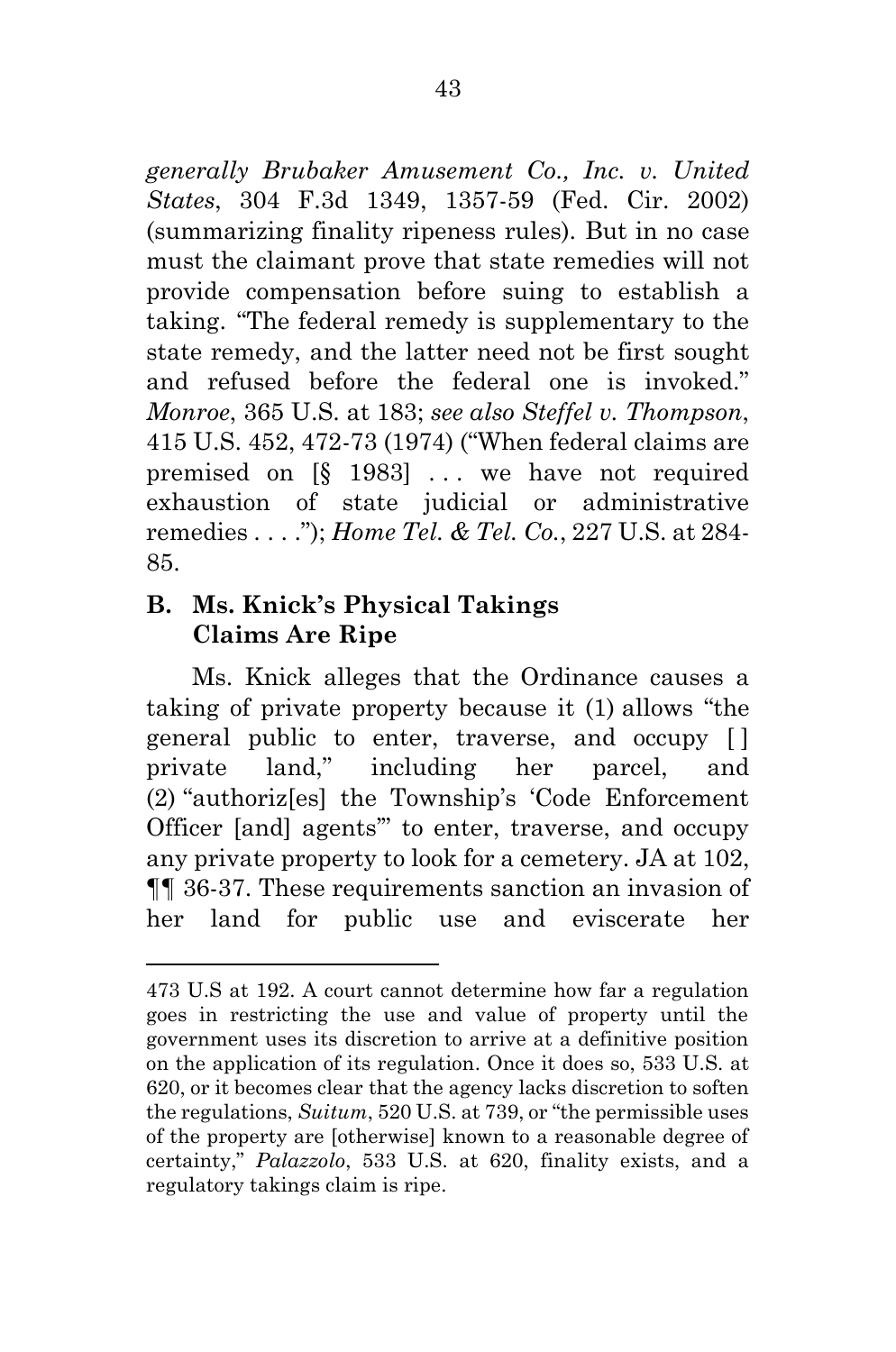"fundamental right to exclude others." *See* JA at 102, ¶ 39; *see generally Kaiser Aetna*, 444 U.S. at 180. Ms. Knick accordingly claims that the Ordinance causes a taking entitling her to "compensatory damages." JA at 103, ¶ 43. Under the correct analytical framework, these claims are ripe.

# **1. Ms. Knick's As-Applied Claims Are Ripe**

 A claim that regulatory action causes a compensable physical taking is ripe once the government determines that its regulations require an invasion of property.<sup>17</sup> *Blanchette*, 419 U.S. at 143 (takings claim ripe where "the conveyance [of [property] allegedly violative of Fifth Amendment rights is in no way hypothetical or speculative"); *see also Horne*, 569 U.S. at 525 (claim ripened by a "final agency order imposing concrete fines and penalties" due to a property owner's refusal to convey property to the government).

 Here, the Township conclusively decided that the Ordinance's property access provisions apply to Ms. Knick's land. JA at 111-12; *cf. Suitum*, 520 U.S. at 739 (claim ripe where a government agency decided the plaintiff's land was within a restricted development zone). The Township inspected (trespassed on) the property and then sent Ms. Knick written notification that her land contains a burial site subject to the Ordinance. JA at 110-12. The Notice declares that she is "in violation of section  $# 5...$ 

<sup>17</sup> Unlike in the regulatory takings context, a property owner asserting a physical takings claim need not pursue administrative variances that might reduce the scope of an invasion, since a physical invasion of any size is a taking of property. *Tahoe-Sierra*, 535 U.S. at 322.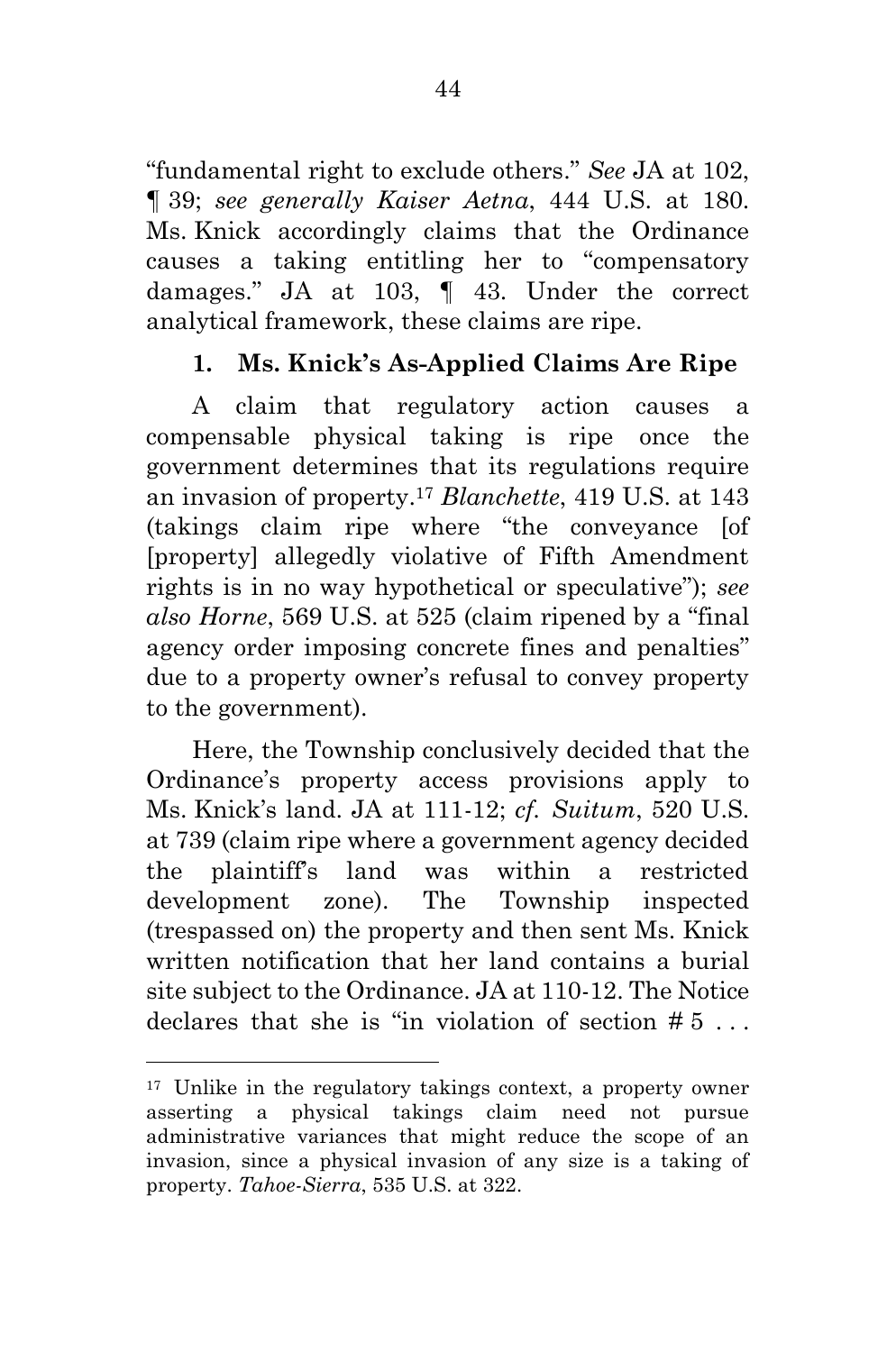which requires that all cemeteries within the Township shall be kept open and accessible to the general public during daylight hours." JA at 110-11. Finally, it orders her "to make access to the cemetery available to the public during daylight hours." *Id.* at 111. It states that she is subject to civil penalties for every day she fails to comply with this public access order. *Id.* at 111-12.

 The application of the Ordinance to Ms. Knick's property is sufficiently final and concrete to allow a court to decide whether it causes a physical taking of her property. *Horne*, 569 U.S. at 525. In the event the district court finds that the Ordinance renders the Township liable for a taking, "the compensation remedy [afforded by the Just Compensation Clause] is required," entitling Ms. Knick to damages for the duration of the taking.<sup>18</sup> *First English*, 482 U.S at 316.

### **2. Ms. Knick's Facial Claims Are Also Ripe**

A claim asserting that a law or regulation takes private property on its face ripens at the time of enactment. *Hodel, Inc.*, 452 U.S. at 297; *Suitum*, 520 U.S. at 736 n.10; *Keystone Bituminous Coal Ass'n v.* 

<sup>18</sup> Ms. Knick's claims are ripe even if one concludes, as *Williamson County* wrongly does, that a claim ripens upon a "violation" of the "without just compensation" language in the Just Compensation Clause. This is because the Ordinance contains no provision for compensation, the Notices of Violation offer no compensation, and the Township took no other steps to guarantee compensation when it ordered Ms. Knick to open her land to the public. The Township's actions accordingly should be deemed "without just compensation" and actionable, without use of state procedures, even under *Williamson County*'s (incorrect) treatment of the "without just compensation" language as an element of a takings claim, rather than as a remedy.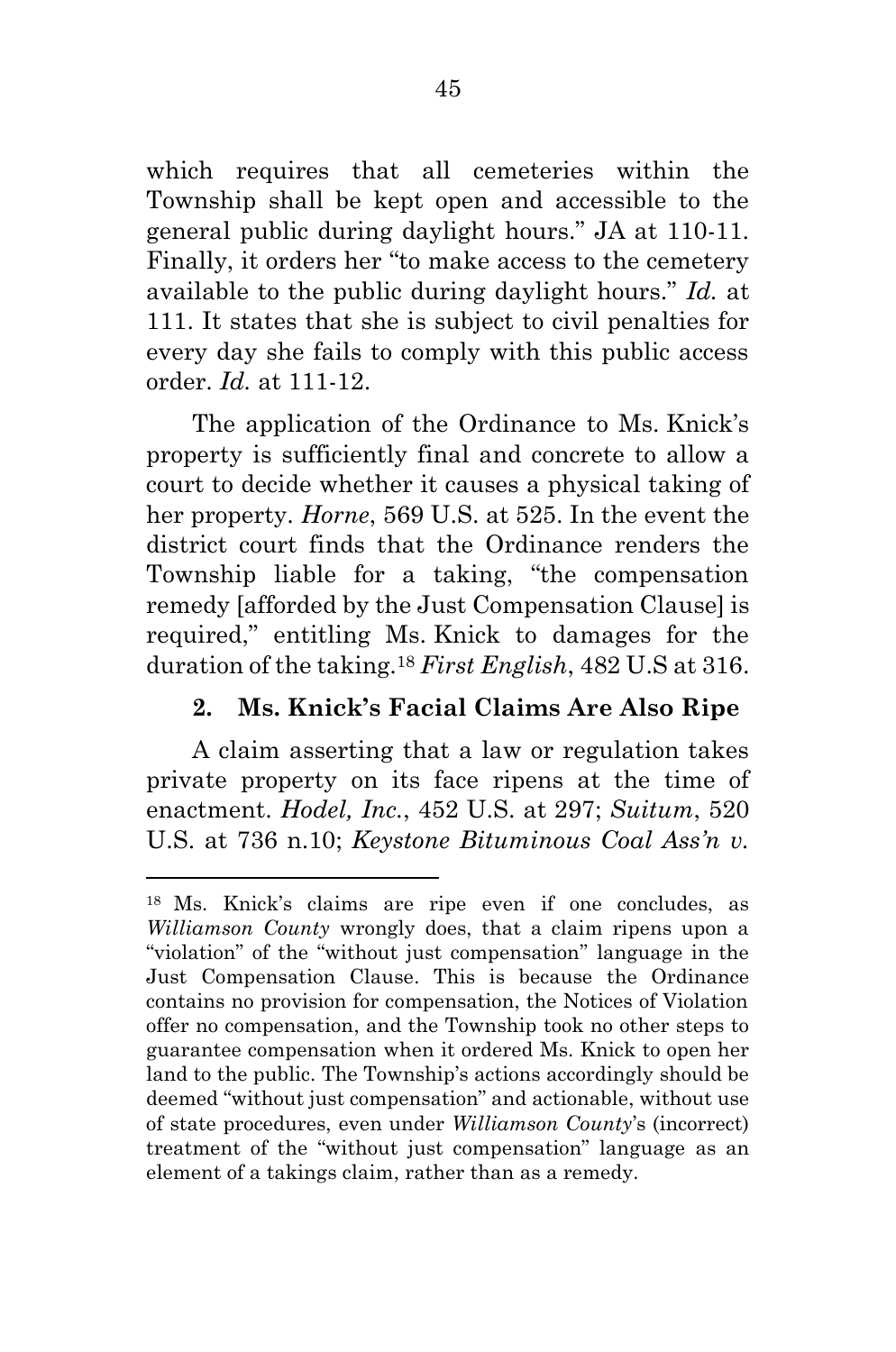*DeBenedictis*, 480 U.S. 470, 494 (1987). The logic is straightforward. When the government passes a law that plainly and immediately restricts property interests, the burden on property is apparent. There is nothing uncertain about the impact of such law. Without more, a court can determine if that impact rises to the level of a taking requiring compensation. While a plaintiff may face a "battle" to prevail in such a facial challenge, *Hodel*, 452 U.S. at 296-97, no principle of ripeness bars the claim.<sup>19</sup>

 There is no dispute that the Township formally enacted the Ordinance six years ago, and it remains on the books today. The Ordinance requires that all private burial areas "shall be kept open and accessible to the general public during daylight hours." JA at 22. It further authorizes Township officials to "enter upon any property within the Township for the purposes of determining the existence of and location of any cemetery . . . ." *Id.*

There is also nothing speculative about these provisions. The Township acknowledges that the first provision creates a public access easement on all private property containing a burial ground. JA at 126. The second is a broad "authorization to conduct searches of privately owned property." Pet. App. A at 19-20. Ms. Knick's land is currently subject to these

 $19$  If a court finds that a law causes a taking on its face, the initial remedy is a declaration to that effect. The government then has the option to amend or rescind the law or to pay compensation to affected property owners to retain the law. *Pennsylvania Coal Co. v. Mahon*, 260 U.S. 393, 413 (1922) (When an act "reaches a certain magnitude . . . there must be an exercise of eminent domain and compensation to sustain the act.").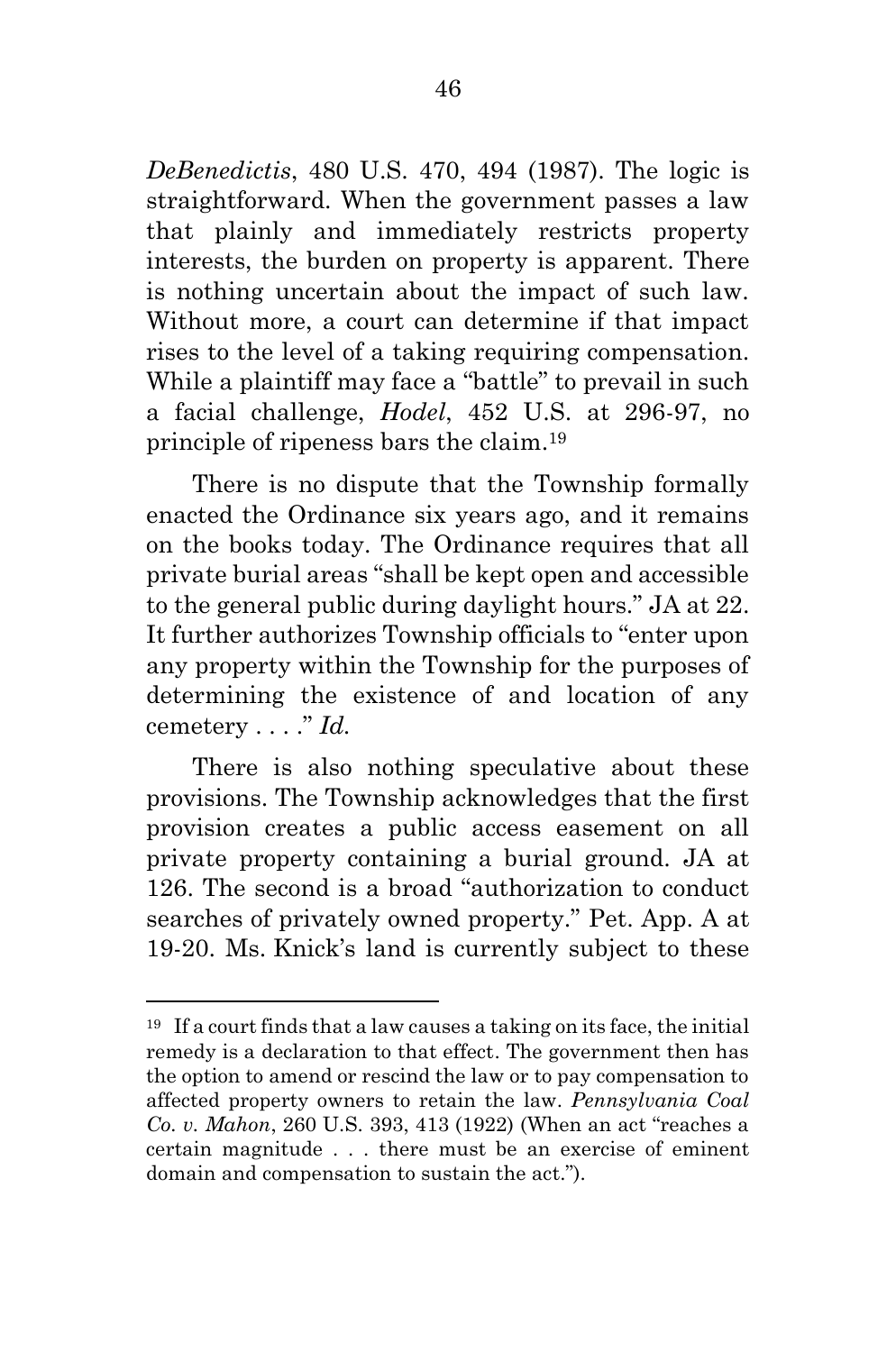access requirements, and thus, there is a clear injury to her property warranting legal action. *Blanchette*, 419 U.S. at 143.

 Yet, as things stand now, Ms. Knick's only hope for a hearing is to wait for the Township to institute a state law civil enforcement action or to file a second, "inverse condemnation," action in state court.<sup>20</sup> In the meantime, under the threat of large, accumulating daily fines, Ms. Knick must allow anyone to enter her land, with no legal limits on where or how they enter or how long they remain and no way to determine if their presence is consistent with the Ordinance. JA at 126-27.

 Ripeness doctrine does not demand this situation. Given the Township's decisive enactment and implementation of its Ordinance's access provisions, Ms. Knick has a ripe claim that the provisions effect a taking by depriving subject landowners of the fundamental right to exclude strangers. Ms. Knick need not utilize an alternative state compensation process before seeking (1) a declaration that the Township is taking property and must pay compensation to sustain the Ordinance and (2) damages under the Just Compensation Clause in the event the Township chooses to retain the

<sup>20</sup> Notably, an inverse condemnation action in Pennsylvania state court would not raise different takings issues than those presented here. Such a suit would require the state court to apply this Court's takings precedent to decide if a taking occurred, the same task presented by Ms. Knick's federal complaint. The state court is not better suited to this job than a federal court. *San Remo Hotel*, 545 U.S. at 350-51 (Rehnquist, C.J., concurring). In any event, ripeness principles do require resort to state court. *See Horne*, 569 U.S. at 526 n.6.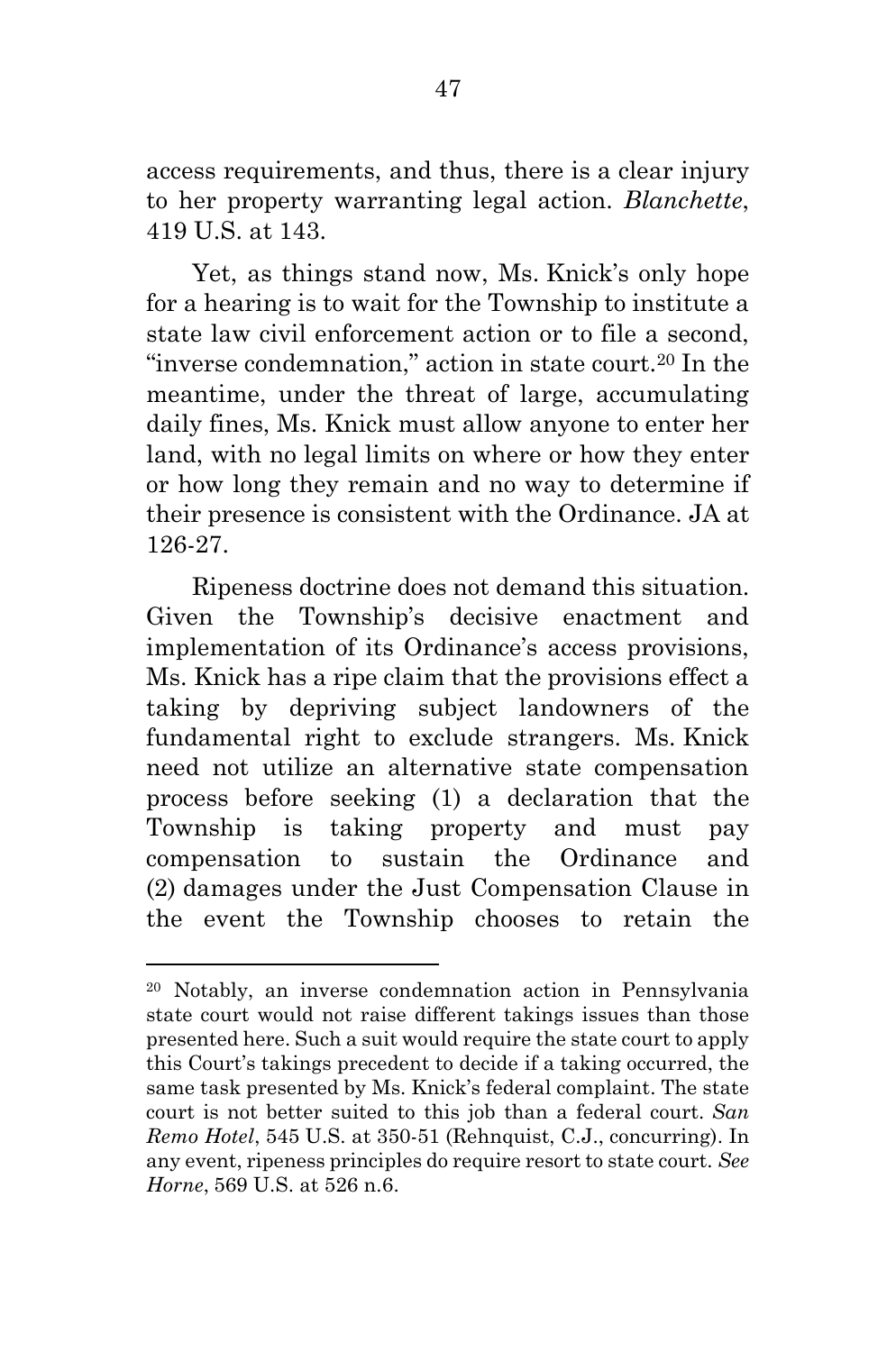Ordinance. *Horne*, 569 U.S. at 526 n.6; *see also First English*, 482 U.S. at 321.

### **C. Stare Decisis Does Not Bar the Court from Correcting Course**

 The Township will likely argue that the Court cannot reach the foregoing conclusions because the doctrine of stare decisis prevents it from abandoning *Williamson County*'s state litigation rule. It does not. Stare decisis is neither an "inexorable command," *Lawrence*, 539 U.S. at 577, nor "a mechanical formula of adherence to the latest decision," *Helvering v. Hallock*, 309 U.S. 106, 119 (1940). This is especially true when considering dicta. *Kirtsaeng v. John Wiley & Sons, Inc.*, 568 U.S. 519, 548 (2013) (The Court is not "bound by dicta should more complete argument demonstrate that the dicta is not correct.").

 Stare decisis also has less force when dealing with a constitutional rule, *see United States v. Scott*, 437 U.S. 82, 101 (1978), as it "is practically impossible" to correct such a rule by legislative action. *Payne*, 501 U.S. at 828 (quoting *Burnet v. Coronado Oil & Gas Co.*, 285 U.S. 393, 407 (1932)). The doctrine is similarly weakened in the context of procedural rules, because such rules generate fewer reliance interests than substantive legal standards. *Alleyne v. United States*, 570 U.S. 99, 119 (2013) (stare decisis has less application with respect to "procedural rules . . . that do not govern primary conduct and do not implicate the reliance interests of private parties").

 When a constitutional or procedural rule is erroneous and "unworkable," stare decisis concerns "carry little weight." *Federal Election Comm'n v.*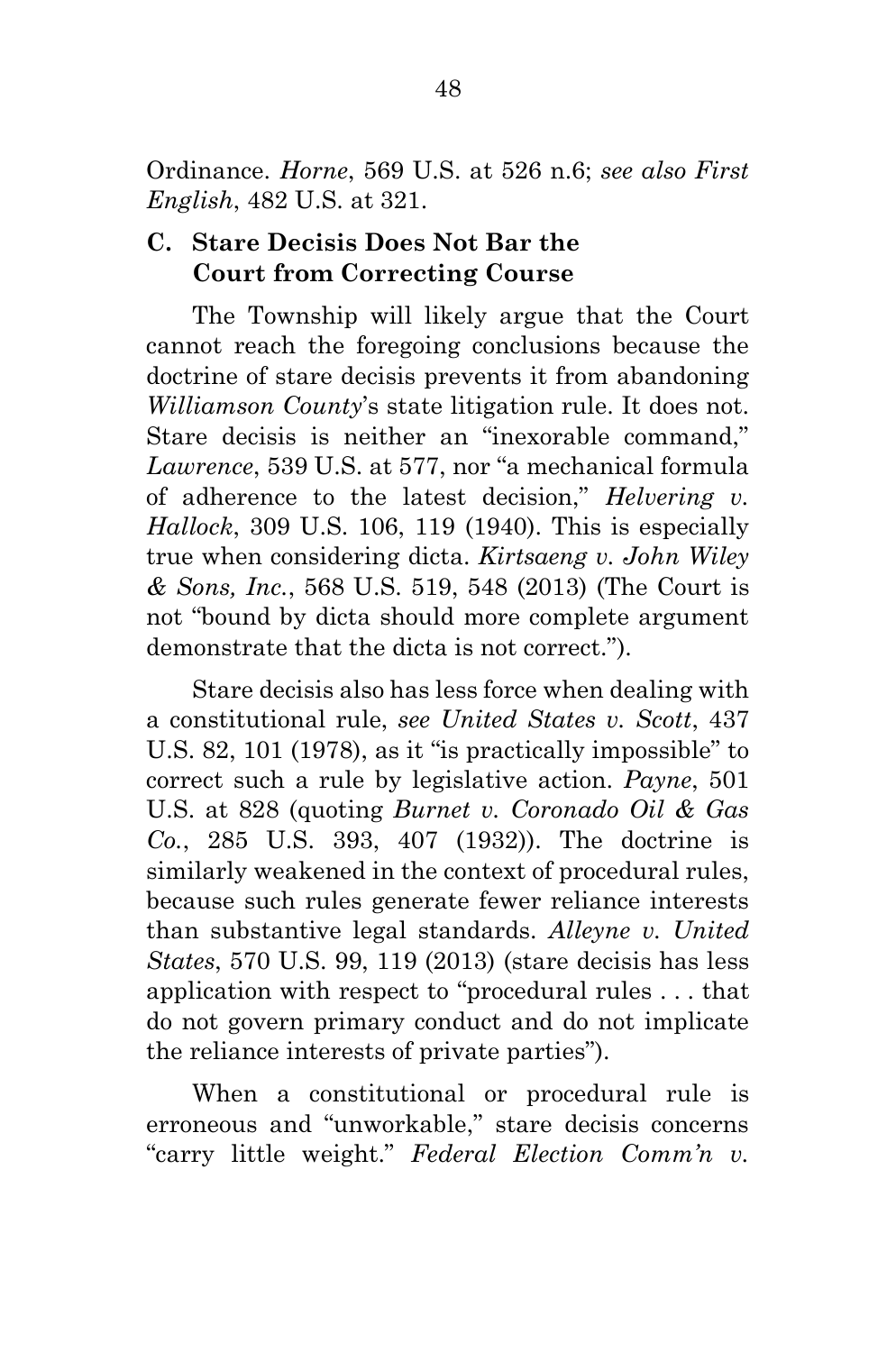*Wisconsin Right To Life, Inc.*, 551 U.S. 449, 501 (2007); *Swift & Co., Inc. v. Wickham*, 382 U.S. 111, 116 (1965) ("[O]nce [a procedural rule] is proved to be unworkable in practice; the mischievous consequences to litigants and courts alike from the perpetuation of an unworkable rule are too great."). Indeed, in such a situation, "[a]brogating the errant precedent, rather than reaffirming or extending it, [ ] better preserve[s] the law's coherence and curtails the precedent's disruptive effects." *Citizens United v. Federal Election Comm'n*, 558 U.S. 310, 378-79 (2010) (Roberts, J., concurring).

 The state litigation requirement is dicta that purports to be a constitutionally based procedural rule. *Cf. United States v. Gaudin*, 515 U.S. 506, 521 (1995). It is mistaken in theory and unworkable in application. *Payne*, 501 U.S. at 828. Given its procedural nature and unpredictable application, the state litigation ripeness doctrine gives rise to few reliance interests. That some government defendants may hope to continue defeating takings claims through procedural attrition rather than on the merits is not the type of reliance concern that supports stare decisis. Nor is the mere fact that *Williamson County*'s state litigation principle has survived to date. *See, e.g.*, *Lingle*, 544 U.S. at 544 (abrogating a 25-year-old takings standard due to its doctrinal flaws). In light of these realities, stare decisis cannot save the state litigation requirement. *Gaudin*, 515 U.S. at 521 ("[*S*]*tare decisis* cannot possibly be controlling" when considering a "manifestly erroneous," constitutionally based procedural rule.).